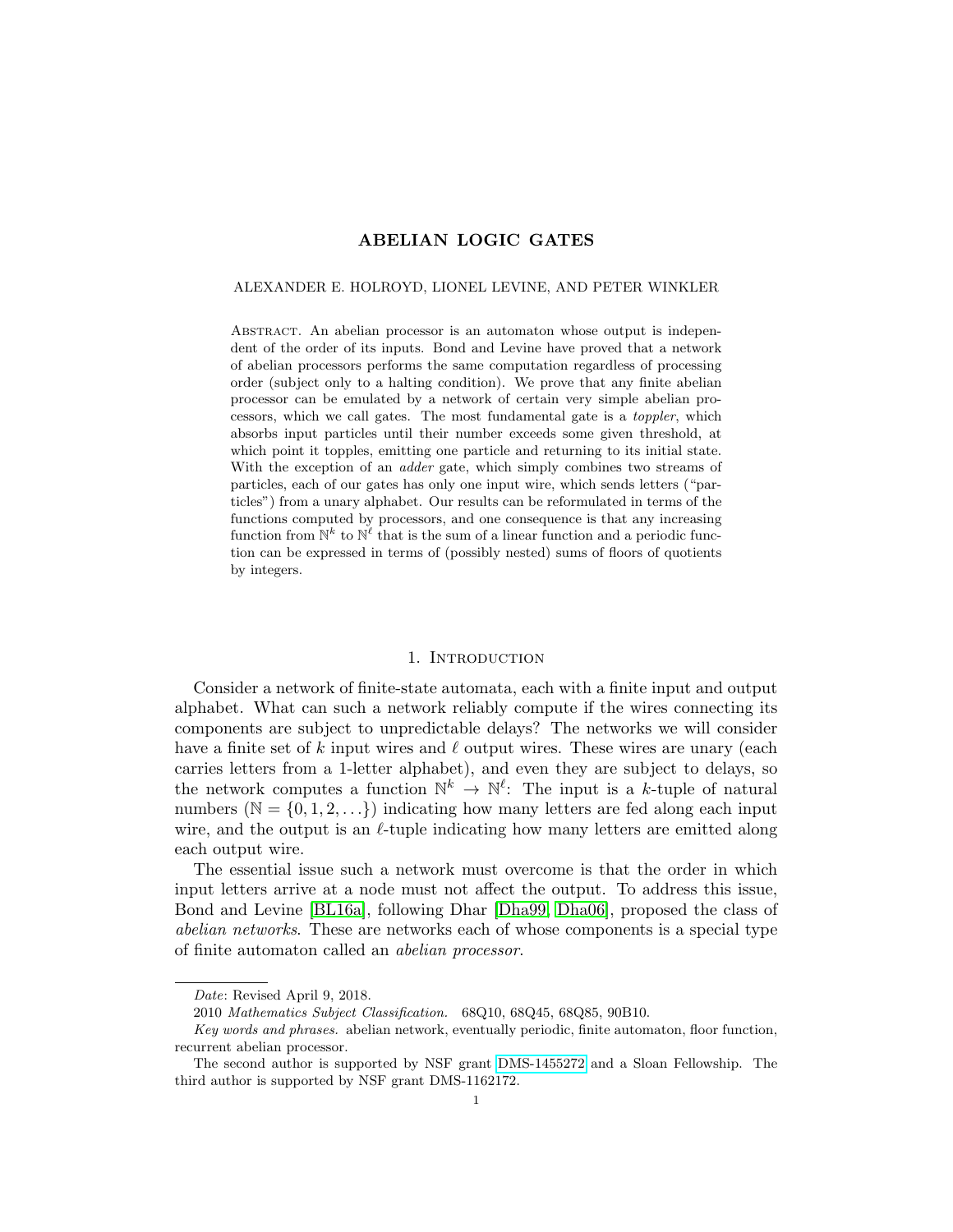Certain abelian networks such as sandpile [\[Ost03,](#page-33-2) [SD12\]](#page-33-3) and rotor [\[LP09,](#page-33-4) [HP10,](#page-33-5) [FL13\]](#page-33-6) networks produce intricate fractal outputs from a simple input. Abelian networks can be used to solve certain integer programs asynchronously [\[BL16a\]](#page-32-0) and to detect graph planarity [\[CCG14\]](#page-33-7). From the point of view of computational complexity, predicting the final state of a sandpile on a finite simple graph can be done in polynomial time [\[Tar88\]](#page-33-8), and in fact this problem is P-complete [\[MN99\]](#page-33-9). But on finite directed multigraphs, deciding whether a sandpile halts is already NP-complete [\[FL15\]](#page-33-10). (Whether a sandpile halts is independent of the order of topplings.) For further complexity results, see [\[MM09,](#page-33-11) [MM11,](#page-33-12) [CL13,](#page-32-1) [HKT15,](#page-33-13) [KT15,](#page-33-14) [PP15\]](#page-33-15). Analogous problems on infinite graphs are undecidable: An abelian network whose underlying graph is  $\mathbb{Z}^2$ , or a sandpile network whose underlying graph is the product of  $\mathbb{Z}^2$  with a finite path, can emulate a Turing machine [\[Cai15\]](#page-32-2).

The following definition is equivalent to that in [\[BL16a\]](#page-32-0) but simpler to check. A **processor** with input alphabet  $A$ , output alphabet  $B$  and state space  $Q$  is a collection of transition maps and output maps

<span id="page-1-0"></span>
$$
t_i: Q \to Q
$$
 and  $o_i: Q \to \mathbb{N}^B$ 

indexed by  $i \in A$ . The processor is **abelian** if

$$
t_i t_j = t_j t_i \quad \text{and} \quad o_i + o_j t_i = o_j + o_i t_j \tag{1}
$$

for all  $i, j \in A$ . The interpretation is that if the processor receives input letter i while in state q, then it transitions to state  $t_i(q)$  and outputs  $o_i(q)$ . The first equation in [\(1\)](#page-1-0) above asserts that the processor moves to the same state after receiving two letters, regardless of their order. The second guarantees that it produces the same output. The processor is called finite if both the alphabets A, B and the state space Q are finite. In this paper, all abelian processors are assumed to be finite and to come with a distinguished starting state  $q<sup>0</sup>$  that can access all states: each  $q \in Q$  can be obtained by a composition of a finite sequence of transition maps  $t_i$  applied to  $q^0$ .

We say that an abelian processor **computes** the function  $F : \mathbb{N}^A \to \mathbb{N}^B$  if inputting  $x_a$  letters a for each  $a \in A$  results in the output of  $(F(x))_b$  letters b for each  $b \in B$ . Our convention that the various inputs and outputs are represented by different letters is useful for notational purposes. An alternative viewpoint would be to regard all inputs and outputs as consisting of indistinguishable "particles", whose roles are determined by which input or output wire they pass along.

An abelian network is a directed graph with an abelian processor located at each node, with outputs feeding into inputs according to the graph structure, and some inputs and outputs designated as input and output wires for the entire network. (We give a more formal definition below in  $\S 2.3$ .) An abelian network can compute a function as follows. We start by feeding some number of letters along each input wire. Then, at each step, we choose any processor that has at least one letter waiting at one of its inputs, and process that letter, resulting in a new state of that processor, and perhaps some letters emitted from its outputs. If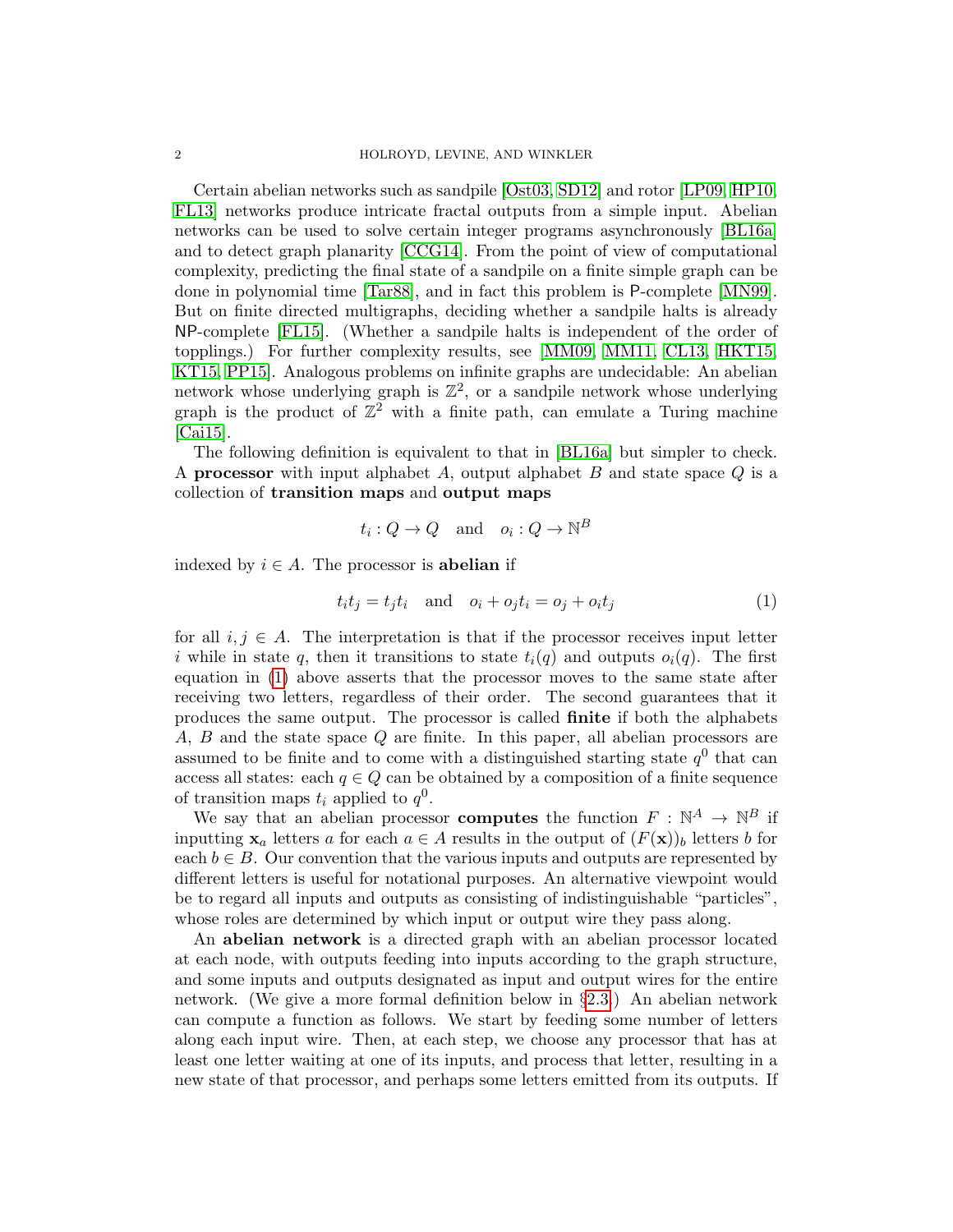after finitely many steps all remaining letters are located on the output wires of the network, then we say that the computation halts.

The following is a central result of [\[BL16a\]](#page-32-0), generalizing the "abelian property" of Dhar [\[Dha90\]](#page-33-16) and Diaconis and Fulton [\[DF91,](#page-33-17) Theorem 4.1] (see  $[H<sup>+</sup>08]$  $[H<sup>+</sup>08]$  for further background). Provided the computation halts, it does so regardless of the choice of processing order. Moreover, the letters on the output wires and the final states of the processors are also independent of the processing order. Thus, a network that halts on all inputs computes a function from  $\mathbb{N}^k$  to  $\mathbb{N}^{\ell}$  (where k and  $\ell$  are the numbers of input and output wires respectively). This function is itself of a form that can be computed by some abelian processor, and we say that the network emulates this processor.

The main goal of this paper is to prove a result in the opposite direction. Just as any boolean function  $\{0,1\}^A \to \{0,1\}^B$  can be computed by a circuit of AND, OR and NOT gates, we show that any function  $\mathbb{N}^A \to \mathbb{N}^B$  computed by an abelian processor can be computed by a network of simple abelian logic gates, specified below. Furthermore (as in the boolean case), the network can be made directed acyclic, which is to say that the graph has no directed cycles.

For example, a sandpile or rotor-router process (see, e.g.  $[H<sup>+</sup>08, HP10]$  $[H<sup>+</sup>08, HP10]$  $[H<sup>+</sup>08, HP10]$ ) defined on a finite graph can be thought of as a computer whose input is particles placed on vertices, and whose output constitutes particles collected at designated points. It is thus an abelian processor, and our theorems show that it can be emulated by a directed acyclic network of simple abelian gates.

<span id="page-2-0"></span>Theorem 1.1. Any finite abelian processor can be emulated by a finite directed acyclic network of adders, splitters, topplers, delayers and presinks.

If the processor satisfies certain additional conditions, then some gates are not needed. An abelian processor is called bounded if the range of the function that it computes is a finite subset of  $\mathbb{N}^B$ .

<span id="page-2-2"></span>**Theorem 1.2.** Any bounded finite abelian processor can be emulated by a finite directed acyclic network of adders, splitters, delayers and presinks.

An abelian processor  $P$  is called **recurrent** if for every pair of states  $q, q'$  there is a finite sequence of input letters that causes it to transition from  $q$  to  $q'$ . An abelian processor that is not recurrent is called transient.

<span id="page-2-1"></span>**Theorem 1.3.** Any recurrent finite abelian processor can be emulated by a finite directed acyclic network of adders, splitters and topplers.

1.1. The gates. Table [1](#page-3-0) lists our abelian logic gates, along with the symbols we will use when illustrating networks. A **splitter** has one incoming edge, two outgoing edges, and a single internal state. When it receives a letter, it sends one letter along each outgoing edge. On the other hand, an adder has two incoming edges, one outgoing edge, and again a single internal state. For each letter received on either input, it emits one letter. The rest of our gates each have just one input and one output.

For integer  $\lambda \geq 2$ , a  $\lambda$ -toppler has internal states  $0, 1, \ldots, \lambda-1$ . If it receives a letter while in state  $q < \lambda - 1$ , it transitions to state  $q+1$  and sends nothing. If it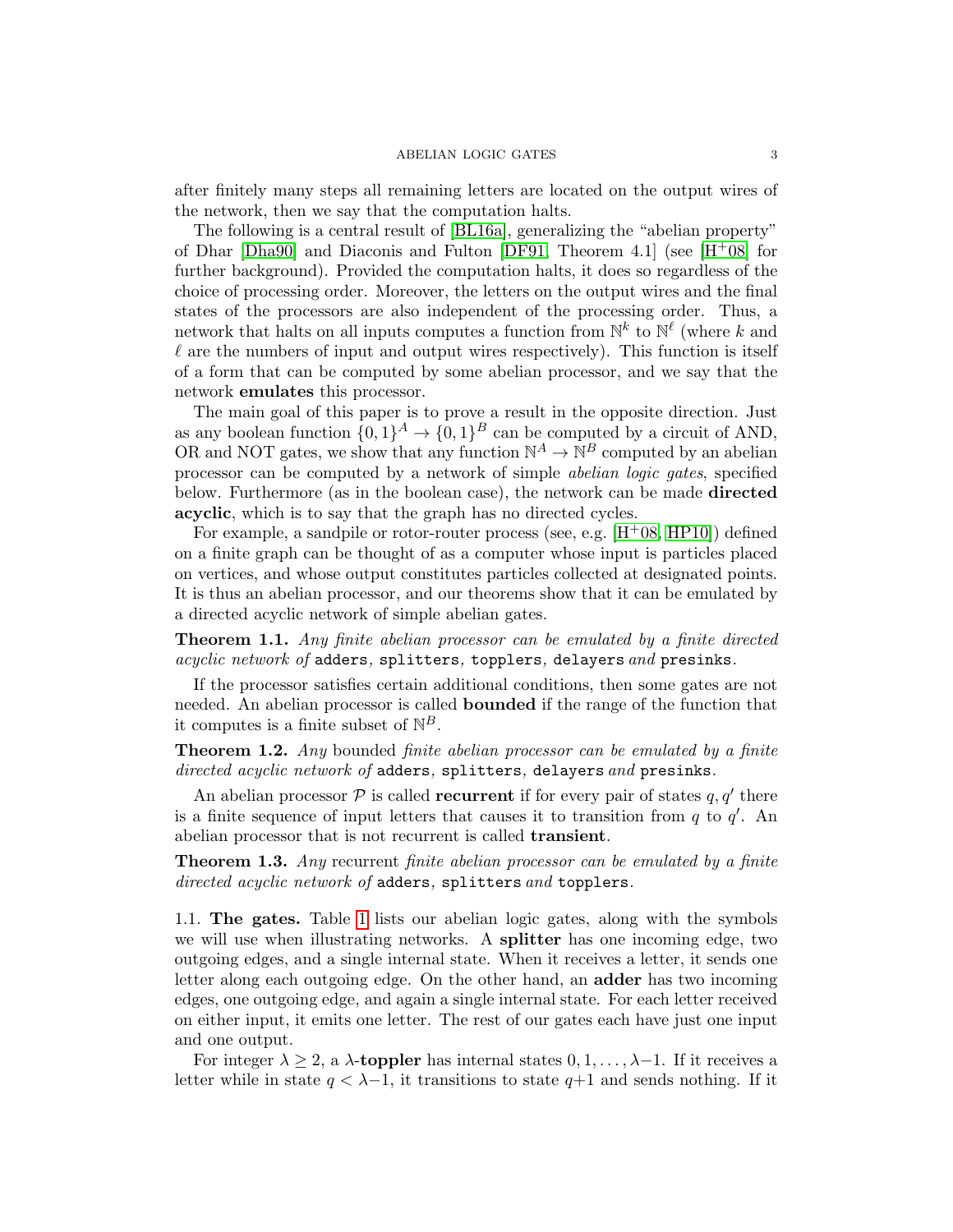

<span id="page-3-0"></span>TABLE 1. Abelian gates and the functions they compute.

receives a letter while in state  $\lambda-1$ , it "topples": it transitions to state 0 and emits one letter. A  $\lambda$ -toppler that begins in state 0 computes the function  $x \mapsto |x/\lambda|$ ; if begun in state  $q > 0$  it computes the function  $x \mapsto |(x+q)/\lambda|$ . A toppler is called unprimed if its initial state is 0, and primed otherwise.

The above gates are all recurrent. Finally, we have two transient gates whose behaviors are complementary to one another. A delayer has two internal states 0, 1. If it receives an input letter while in state 0, it moves permanently to state 1, emitting nothing. In state 1 it sends out one letter for every letter it receives. Thus, begun it state 0, it computes the function  $x \mapsto \max(x-1, 0) = (x - 1)^+$ . A presink has two internal states 0, 1. If it receives a letter while in state 0, it transitions permanently to state 1 and emits one letter. All subsequent inputs are ignored. From initial state 0 it computes  $x \mapsto \min(x, 1) = \mathbb{1}[x > 0].$ 

The topplers form an infinite family indexed by the parameter  $\lambda \geq 2$ . If we allow our network to have feedback (i.e., drop the requirement that it be directed acyclic) then we need only the case  $\lambda = 2$ , and in particular our palette of gates is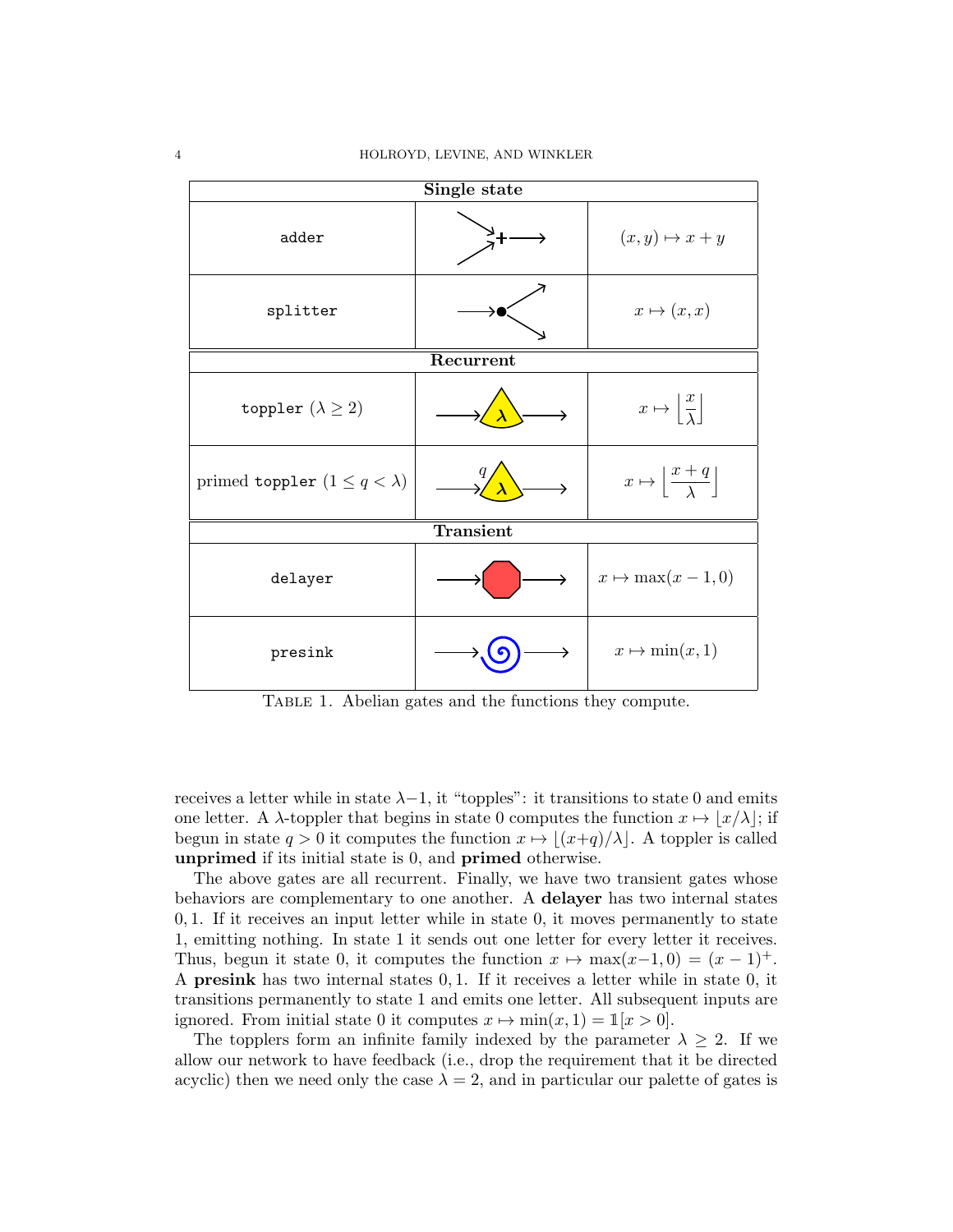

<span id="page-4-0"></span>FIGURE 1. Emulating a rotor of degree 3 with topplers. To emulate a sandpile node, prime the three topplers identically (and optionally combine them into one toppler preceding a splitter). For a rotor aggregation node, insert a delayer between the adder and the splitter.

reduced to a finite set. Feedback also allows us to eliminate one further gate, the delayer.

<span id="page-4-1"></span>**Proposition 1.4.** For any  $\lambda \geq 3$ , a  $\lambda$ -toppler can be emulated by a finite abelian network of adders, splitters and 2-topplers. So can a delayer.

The toppler is a very close relative of the two most extensively studied abelian processors: the sandpile node and the rotor node. Specifically, for a node of degree  $k$ , either of these is easily emulated by k suitably primed topplers in parallel, as in Figure [1.](#page-4-0) (Sandpiles and rotors are typically considered on undirected graphs, in which case the k inputs and k outputs of a vertex are both routed along its  $k$ incident edges). Rotor aggregation [\[LP09\]](#page-33-4) can also be emulated, by inserting a delayer into the network for the rotor.

1.2. Unary input. A processor has unary input if its input alphabet  $A$  has size 1 (so that it computes a function  $\mathbb{N} \to \mathbb{N}^{\ell}$ ). It is easy to see from the definition that any finite-state processor with unary input is automatically abelian. Indeed, the same holds for any processor with exchangeable inputs, i.e. one whose transition maps and output maps are identical for each input letter. (Such a processor can be emulated by adding all its inputs and feeding them into a unary-input processor). Note that all our gates have unary input except for the adder, which has exchangeable inputs.

Theorems [1.1–](#page-2-0)[1.3](#page-2-1) have rather straightforward proofs if we restrict to unaryinput processors. (See Lemmas [4.1](#page-14-0) and [6.1.](#page-20-0)) Our main contribution is that unaryinput gates (and adders) suffice to emulate processors with any number of inputs. (In contrast, elementary considerations will show that there is no loss of generality in restricting to processors with unary output; see Lemma [3.2.](#page-12-0))

1.3. Function classes. An important preliminary step in the proofs of Theorems [1.1–](#page-2-0)[1.3](#page-2-1) will be to characterize the functions that can be computed by abelian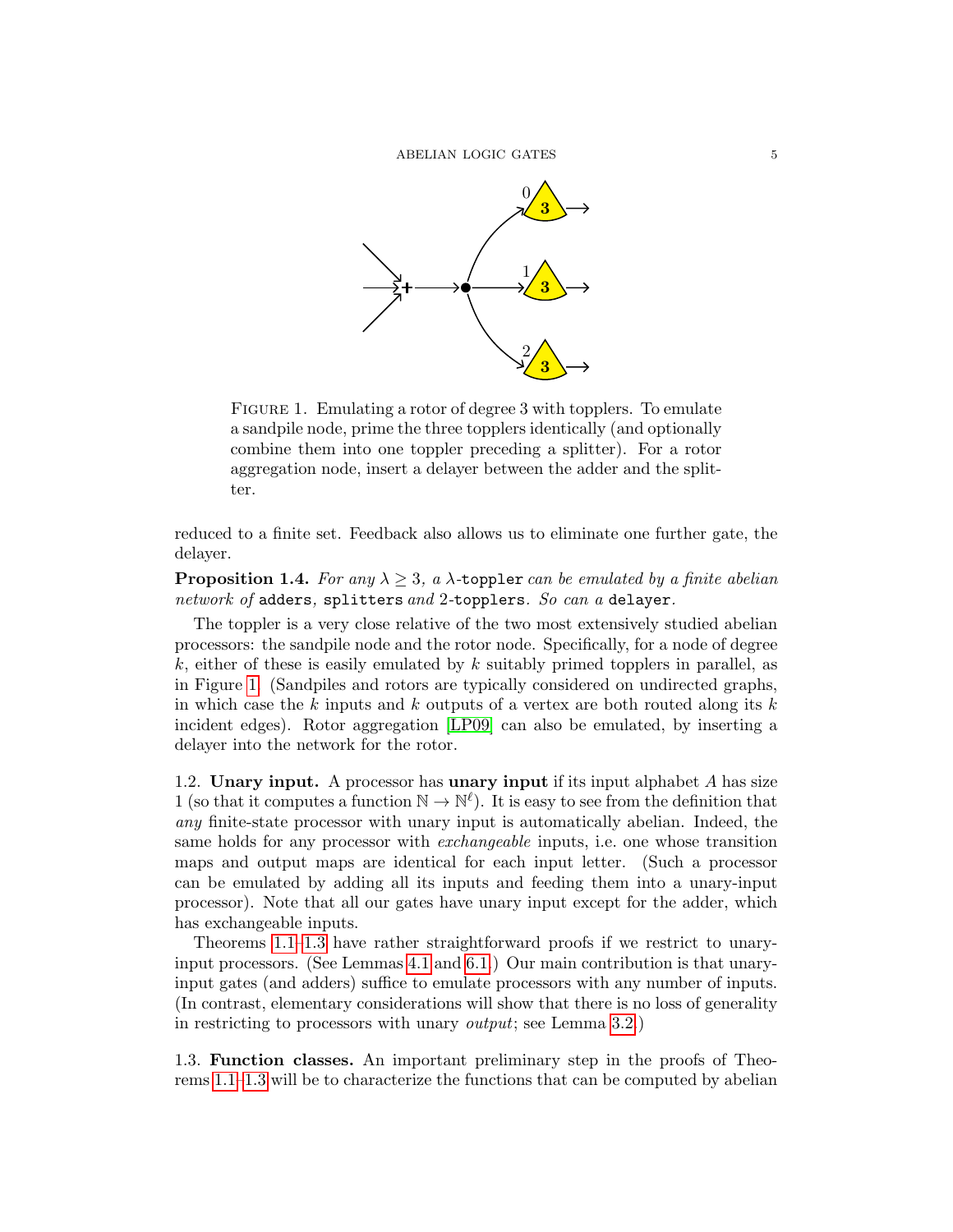

<span id="page-5-0"></span>FIGURE 2. Left: the graph of a ZILP function  $f : \mathbb{N}^2 \to \mathbb{N}$ . The height of a bar gives the value of the function, and the origin is at the front of the picture. The periodic component has periods 4 and 5 in the two coordinates, as indicated by the highlighted bars; the linear part has slopes 2/4 and 4/5 respectively. Right: A ZILEP function comprising the same "recurrent part" together with added "transient margins."

processors (as well as by the bounded and recurrent varieties). The characterizations turn out to be quite simple. A function  $F: \mathbb{N}^k \to \mathbb{N}^\ell$  is computed by some finite abelian processor if and only if: (i) it maps the zero vector  $\mathbf{0} \in \mathbb{N}^k$  to  $\mathbf{0} \in \mathbb{N}^{\ell}$ ; (ii) it is (weakly) increasing; and (iii) it can be expressed as a linear function plus an eventually periodic function (see Definition [2.3](#page-7-0) for precise meanings). We call a function satisfying (i)–(iii) **ZILEP** (zero at zero, increasing, linear plus eventually periodic). On the other hand, a function is computed by some recurrent finite abelian processor if it is **ZILP**: eventually periodic is replaced with periodic. Figure [2](#page-5-0) shows examples of ZILP and ZILEP functions of two variables, illustrating some of the difficulties to be overcome in computing them by networks.

Our main theorems may be recast in terms of functions rather than processors. Table [2](#page-6-0) summarizes our main results from this perspective. For instance, the following is a straightforward consequence of Theorem [1.3.](#page-2-1)

<span id="page-5-1"></span>**Corollary 1.5.** (Recurrent abelian functions) Let  $\mathcal{R}$  be the smallest set of functions  $F: \mathbb{N}^k \to \mathbb{N}$  containing the constant function 1 and the coordinate functions  $x_1, \ldots, x_k$ , and closed under addition and compositions of the form  $F \mapsto |F/\lambda|$ for integer  $\lambda \geq 2$ . Then R is the set of all increasing functions  $\mathbb{N}^k \to \mathbb{N}$  expressible as  $L + P$  where  $L, P : \mathbb{N}^k \to \mathbb{Q}$  with L linear and P periodic.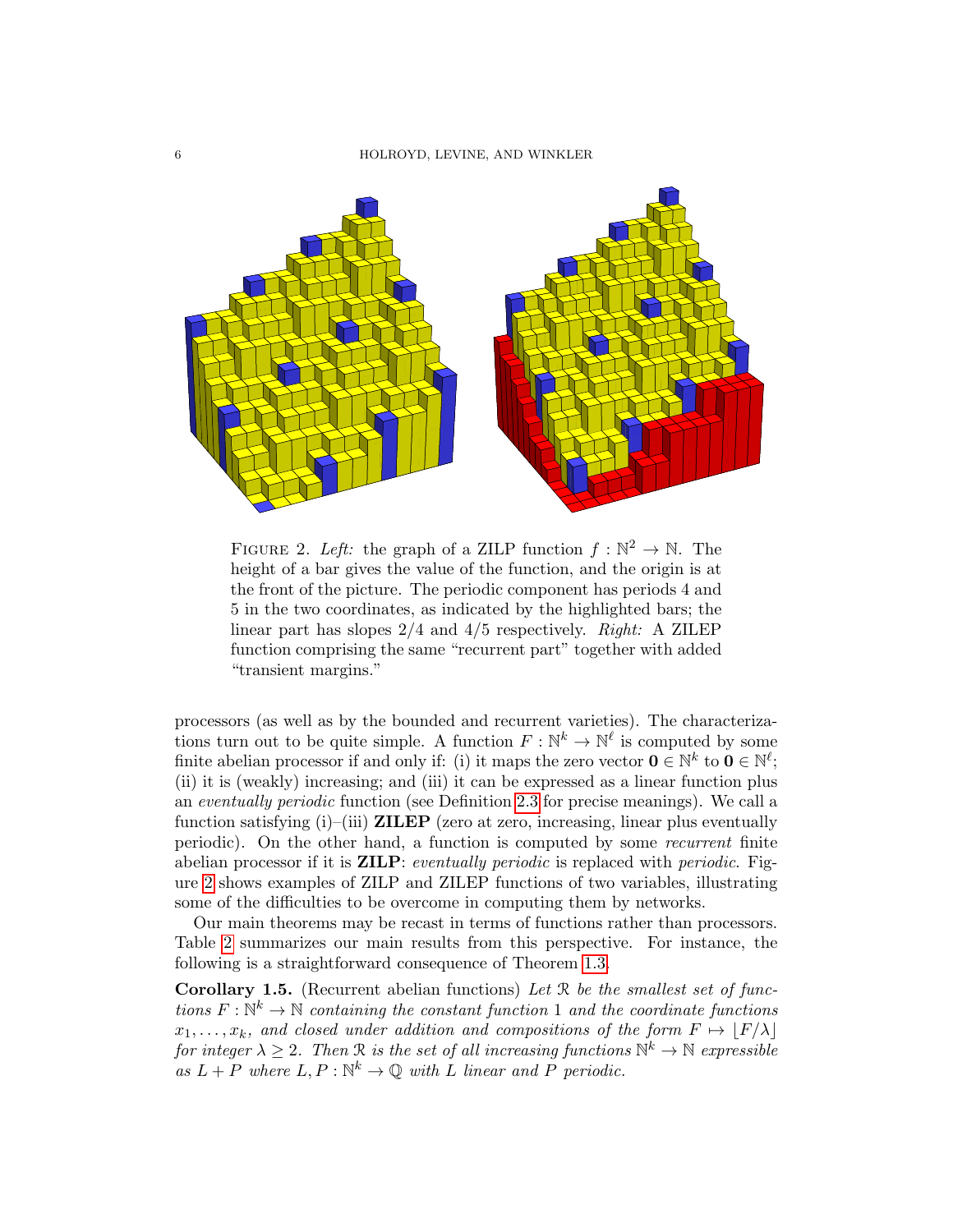$\begin{tabular}{ll} \bf ABELIAN\ LOGIC\ GATES \end{tabular} \begin{tabular}{ll} \bf 7 \\ \bf 7 \\ \bf 10 \\ \bf 21 \\ \bf 32 \\ \bf 43 \\ \bf 54 \\ \bf 65 \\ \bf 7 \\ \bf 87 \\ \bf 98 \\ \bf 108 \\ \bf 118 \\ \bf 128 \\ \bf 139 \\ \bf 148 \\ \bf 159 \\ \bf 169 \\ \bf 189 \\ \bf 199 \\ \bf 199 \\ \bf 199 \\ \bf 199 \\ \bf 199 \\ \bf 199 \\ \bf 199 \\ \bf 199 \\ \bf 199 \\ \bf 19$ 

| Components                                                          |            |                                | Theorem(s) |
|---------------------------------------------------------------------|------------|--------------------------------|------------|
| (splitter and adder only)                                           | $linear +$ | zero                           | Lemma 2.8  |
| presink, delayer                                                    |            | $linear + eventually constant$ | 1.2, 5.3   |
| $\lambda$ -toppler                                                  | $linear +$ | periodic                       | 1.3, 2.5   |
| $\lambda$ -toppler, presink, delayer   linear + eventually periodic |            |                                | 1.1, 2.4   |

<span id="page-6-0"></span>Table 2. Four different classes of abelian network. The second column indicates the class of increasing functions  $L + P : \mathbb{N}^k \to$  $\mathbb{N}^{\ell}$  computable by a finite, directed acyclic abelian network whose components are splitters, adders and the gates listed in the first column. In the first two lines L and P take values in  $\mathbb{N}^{\ell}$ , while in the last two lines L and P take values in  $\mathbb{Q}^{\ell}$ .

1.4. Outline of article. Section [2](#page-6-1) identifies the classes of functions computable by abelian processors, as described above, and formalizes the definitions and claims relating to abelian networks. Section [3](#page-11-1) contains a few elementary reductions including the proof of Proposition [1.4.](#page-4-1) The core of the paper is Sections [4,](#page-14-1) [5](#page-18-0) and [6,](#page-20-1) which are devoted respectively to the proofs of Theorems [1.3,](#page-2-1) [1.2](#page-2-2) and [1.1.](#page-2-0) These proofs are by induction on the number of inputs to the processor; Theorem [1.1](#page-2-0) is by far the hardest. A recurring theme in the proofs is meagerization, which amounts to use of the easily verified identity

<span id="page-6-2"></span>
$$
x = \left\lfloor \frac{x}{m} \right\rfloor + \left\lfloor \frac{x+1}{m} \right\rfloor + \dots + \left\lfloor \frac{x+m-1}{m} \right\rfloor \tag{2}
$$

for positive integers x and  $m$ . A key step in the proof of the general emulation result, Theorem [1.1,](#page-2-0) is the introduction of a ZILP function that computes the minimum of its n arguments provided they are not too far apart (Proposition [6.3\)](#page-23-0). That this function in turn can be emulated follows from the recurrent case, Theorem [1.3.](#page-2-1)

In Section [7](#page-28-0) we show that no gates can be omitted from our list. We conclude by posing some open problems in Section [8.](#page-31-0)

## 2. Functions computed by abelian processors and networks

<span id="page-6-1"></span>In preparation for the proofs of the main results about emulation, we begin by identifying the classes of functions that need to be computed.

2.1. Abelian processors. If  $\mathcal P$  is an abelian processor with input alphabet A, and  $w = i_1 \cdots i_\ell$  is a word with letters in A, then we define the transition and output maps corresponding to the word:

$$
t_w := t_{i_{\ell}} \cdots t_{i_1};
$$
  

$$
o_w := o_{i_1} + o_{i_2} t_{i_1} + o_{i_3} t_{i_2} t_{i_1} + \cdots + o_{i_{\ell}} t_{i_{\ell-1}} \cdots t_{i_1}.
$$

**Lemma 2.1.** For any words  $w, w'$  such that  $w'$  is a permutation of  $w$ , we have

 $t_w = t_{w'}$  and  $o_w = o_{w'}$ .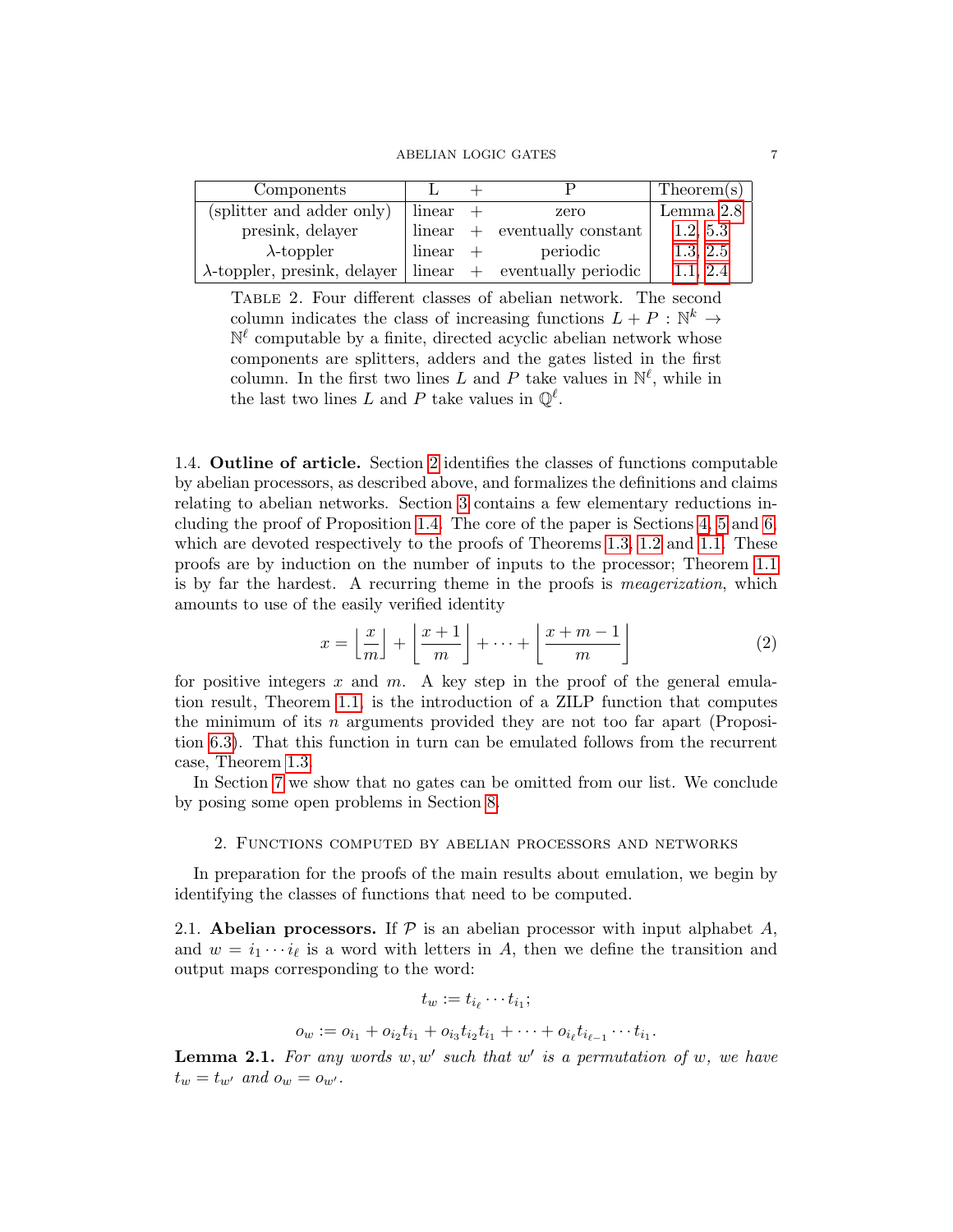Proof. This follows from the definition of an abelian processor, by induction on the length of  $w$ .

The function  $f = f_{\mathcal{P}}$  computed by an abelian processor  $\mathcal{P}$  with initial state  $q^0$ is given by

$$
f(\mathbf{x}) = o_{w(\mathbf{x})}(q^0), \qquad \mathbf{x} \in \mathbb{N}^A,
$$

where  $w(\mathbf{x})$  is any word that contains  $x_i$  copies of the letter i for all  $i \in A$ . We denote vectors by boldface lower-case letters, and their coordinates by the corresponding lightface letter, subscripted.

<span id="page-7-3"></span>**Lemma 2.2.** Let  $f = f_{\mathcal{P}}$ . If  $t_{\mathbf{y}}(q^0) = t_{\mathbf{y}'}(q^0)$  then for any  $\mathbf{x}, \mathbf{y}, \mathbf{y}' \in \mathbb{N}^k$  $f(\mathbf{x} + \mathbf{y}) - f(\mathbf{y}) = f(\mathbf{x} + \mathbf{y}') - f(\mathbf{y}').$ 

*Proof.* Let  $t_{\mathbf{y}}(q^0) = t_{\mathbf{y}}(q^0) = q$ ; then  $f(\mathbf{x} + \mathbf{y}) = f(\mathbf{y}) + o_{w(\mathbf{x})}(q)$  and  $f(\mathbf{x} + \mathbf{y}) =$  $f(\mathbf{y}') + o_{w(\mathbf{x})}(q)$ . In other words, since y and y' leave P in the same state q, the subsequent input of  $x$  has the same effect.  $\Box$ 

<span id="page-7-0"></span>**Definition 2.3.** A function  $f: \mathbb{N}^k \to \mathbb{N}^\ell$  is (weakly) **increasing** if  $\mathbf{x} \leq \mathbf{y}$  implies  $f(\mathbf{x}) \leq f(\mathbf{y})$  where  $\leq$  denotes the coordinatewise partial ordering. A function  $P: \mathbb{N}^k \to \mathbb{Q}^{\ell}$  is **periodic** if there is a subgroup  $\Lambda \subset \mathbb{Z}^k$  of finite index such that  $P(x) = P(y)$  whenever  $x - y \in \Lambda$ . A function P is **eventually periodic** if there exist  $\lambda_1, \ldots, \lambda_k \geq 1$  and  $r_1, \ldots, r_k$  such that for each  $i = 1, \ldots, k$ , if  $\mathbf{x} \geq r_i \mathbf{e}_i$  then

<span id="page-7-2"></span>
$$
P(\mathbf{x}) = P(\mathbf{x} + \lambda_i \mathbf{e}_i). \tag{3}
$$

Here  $e_i$  is the *i*<sup>th</sup> standard basis vector.

Note that given  $\lambda$  and r, an eventually periodic function is determined by its values on the box  $[0, r_1 + \lambda_1] \times \cdots \times [0, r_k + \lambda_k]$ . This notion of eventually periodic is intermediate in strength. A stronger requirement would be that  $P$  agrees with some periodic function outside a finite set. A weaker requirement would be that [\(3\)](#page-7-2) holds only for  $\mathbf{x} \geq \mathbf{r}$ .

An eventually periodic function is not generally periodic outside any finite box. The reason is that there are typically infinitely many grid points x (that would, e.g., be red in Figure [2\)](#page-5-0) which satisfy  $\mathbf{x} \geq r_i \mathbf{e}_i$  for some but not all *i*.

<span id="page-7-1"></span>**Theorem 2.4.** Let  $k, \ell \geq 1$ . A function  $f : \mathbb{N}^k \to \mathbb{N}^{\ell}$  can be computed by a finite abelian processor if and only if f satisfies all of the following.

- (i)  $f(\mathbf{0}) = 0$ .
- (ii)  $f$  is increasing.
- (iii)  $f = L + P$  for a linear function L and an eventually periodic function P.

As mentioned earlier, we call a function satisfying (i)–(iii) **ZILEP**. Note that L and P need not have integer-valued coordinates, and P need not be nonnegative. For example, the function  $f(x) = |x/2|$  is ZILEP (in fact ZILP) with  $L(x) = x/2$ and  $P(x) = -\mathbb{1}[x \text{ is odd}]/2$ .

*Proof of Theorem [2.4.](#page-7-1)* Any  $f = f_p$  trivially satisfies  $f(0) = 0$ . To see that f is increasing, given  $\mathbf{x} \leq \mathbf{y}$  there are words  $w(\mathbf{x})$  and  $w(\mathbf{y})$  (where the number of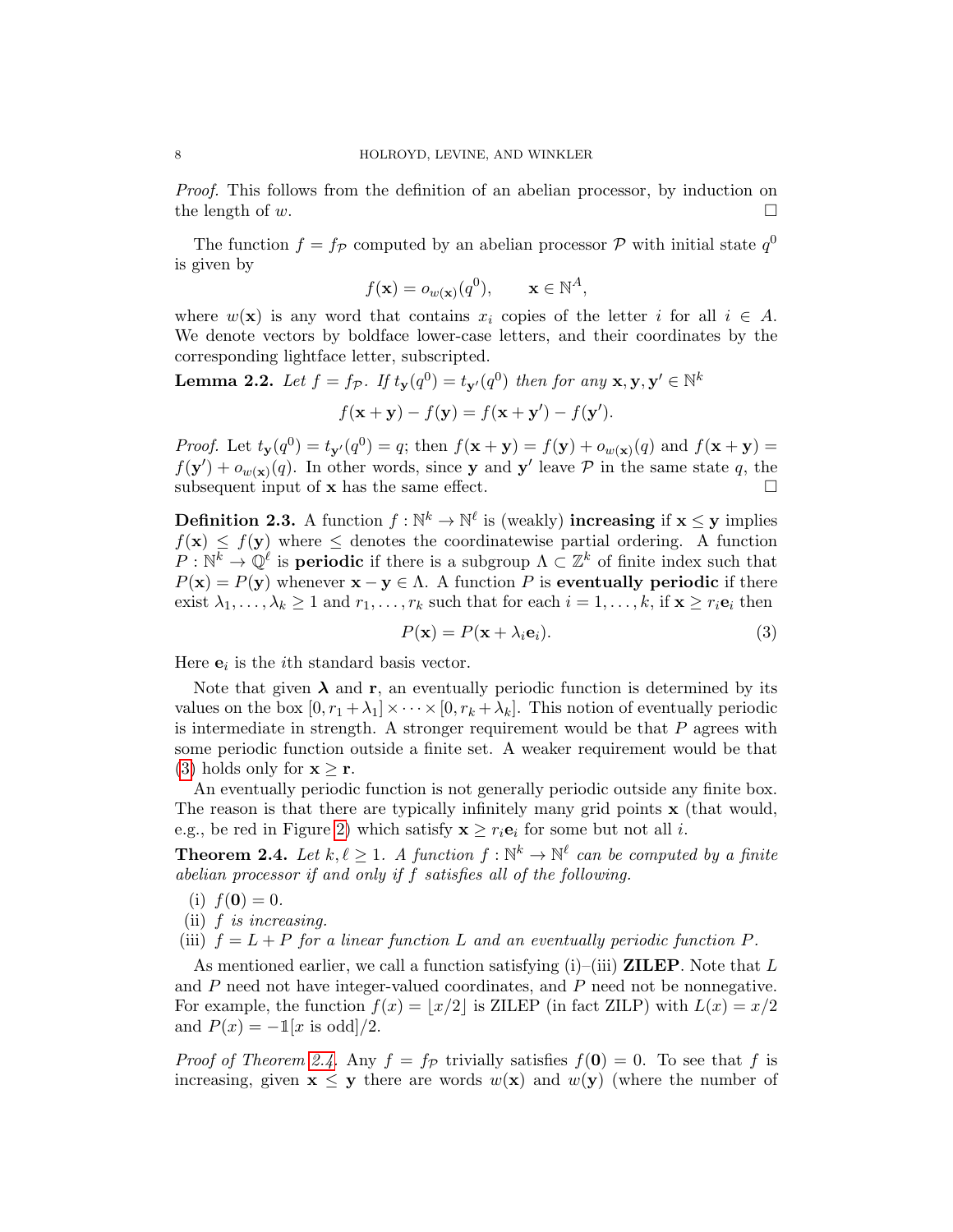occurrences of letter i in  $w(\mathbf{z})$  is  $z_i$  for which  $w(\mathbf{x})$  is a prefix of  $w(\mathbf{y})$ . Then

$$
o_{w(\mathbf{x})} + o_u t_{w(\mathbf{x})} = o_{w(\mathbf{y})}.
$$

Since the second term on the left is nonnegative,  $o_{w(\mathbf{x})}(q) \leq o_{w(\mathbf{y})}(q)$ .

To prove (iii), note that since  $Q$  is finite, some power of  $t_i$  is idempotent, that is

<span id="page-8-1"></span>
$$
t_i^{2\lambda_i} = t_i^{\lambda_i}
$$

for some  $\lambda_i \geq 1$ . Let  $L : \mathbb{N}^k \to \mathbb{N}^\ell$  be the linear function sending

$$
\lambda_i \mathbf{e}_i \mapsto f(2\lambda_i \mathbf{e}_i) - f(\lambda_i \mathbf{e}_i)
$$

for each  $i = 1, ..., k$ . Now we apply Lemma [2.2](#page-7-3) with  $y = \lambda_i e_i$  and  $y' = 2y$  to get

$$
f(\mathbf{z} + \lambda_i \mathbf{e}_i) - f(\mathbf{z}) = f(2\lambda_i \mathbf{e}_i) - f(\lambda_i \mathbf{e}_i) \quad \text{for all } \mathbf{z} \ge \lambda_i \mathbf{e}_i,
$$
 (4)

which shows that  $f - L$  is eventually periodic. Thus f satisfies (i)–(iii).

Conversely, given an increasing  $f = L + P$ , define an equivalence relation on  $\mathbb{N}^k$ by  $y \equiv y'$  if  $f(y + z) - f(y) = f(y' + z) - f(y')$  for all  $z \in \mathbb{N}^k$ . If L is linear and  $P$  is eventually periodic, then there are only finitely many equivalence classes: if  $y_i \geq r_i + \lambda_i$  then  $\mathbf{y} \equiv \mathbf{y} - \lambda_i \mathbf{e}_i$ , so any  $\mathbf{y} \in \mathbb{N}^k$  is equivalent to some element of the cuboid  $[0, \lambda_1 + r_1] \times \cdots \times [0, \lambda_k + r_k]$ .

Now consider the abelian processor on the finite state space  $\mathbb{N}^k/\equiv$  with  $t_i(\mathbf{x})=$  $\mathbf{x} + \mathbf{e}_i$  and  $o_i(\mathbf{x}) = f(\mathbf{x} + \mathbf{e}_i) - f(\mathbf{x})$ . Note that  $t_i$  and  $o_i$  are well-defined. With initial state **0**, this processor computes f.  $\Box$ 

2.2. Recurrent abelian processors. Recall that an abelian processor is called **recurrent** if for any states  $q, q' \in Q$  there exists  $\mathbf{x} \in \mathbb{N}^k$  such that  $q' = t_{\mathbf{x}}(q)$ . Since we assume that every state is accessible from the initial state  $q<sup>0</sup>$ , this is equivalent to the assertion that for every  $q \in Q$  and  $\mathbf{y} \in \mathbb{N}^k$  there exists  $\mathbf{z} \in \mathbb{N}^k$ such that  $q = t_{v+z}(q)$ . Our next result differs from Theorem [2.4](#page-7-1) in only two words: recurrent has been added and eventually has been removed! As mentioned earlier, we call a function satisfying  $(i)$ –(iii) below **ZILP**.

<span id="page-8-0"></span>**Theorem 2.5.** Let  $k, \ell \geq 1$ . A function  $f : \mathbb{N}^k \to \mathbb{N}^{\ell}$  can be computed by a recurrent finite abelian processor if and only if f satisfies all of the following.

- (i)  $f(\mathbf{0}) = 0$ .
- (ii) f is increasing.
- (iii)  $f = L + P$  for a linear function L and a periodic function P.

*Proof.* By Theorem [2.4,](#page-7-1) f satisfies (i) and (ii) and  $f = L + P$  with L linear and P eventually periodic. To prove (iii) we must show that equation [\(4\)](#page-8-1) holds for all  $\mathbf{z} \in \mathbb{N}^k$ . By recurrence, for any  $\mathbf{y} \in \mathbb{N}^k$  and any  $i \in A$  there exists  $\mathbf{y}' \geq \lambda_i \mathbf{e}_i$  such that  $t_{\mathbf{y}}(q) = t_{\mathbf{y}}(q)$ . Now taking  $\mathbf{x} = \lambda_i \mathbf{e}_i$  in Lemma [2.2,](#page-7-3) the linear terms cancel, leaving

$$
P(\mathbf{y} + \lambda_i \mathbf{e}_i) - P(\mathbf{y}) = P(\mathbf{y}' + \lambda_i \mathbf{e}_i) - P(\mathbf{y}').
$$

The right side vanishes since P is eventually periodic. Since  $y \in \mathbb{N}^k$  was arbitrary, P is in fact periodic.

Conversely, given an increasing  $f = L + P$ , we define an abelian processor  $P$  on state space  $\mathbb{N}^k/\equiv$  as in the proof of Theorem [2.4.](#page-7-1) If L is linear and P is periodic,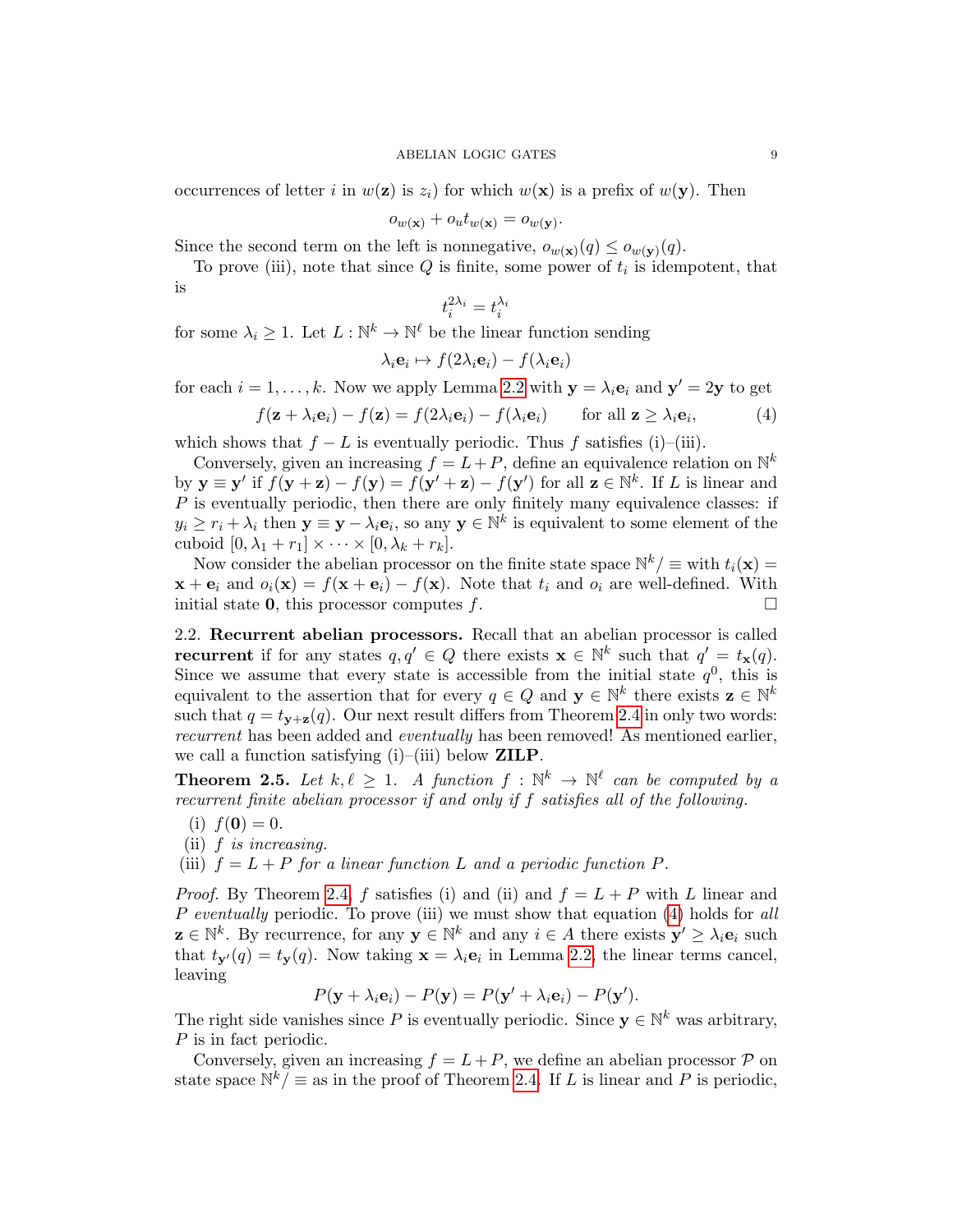then for each  $i = 1, ..., k$  we have  $\mathbf{y} \equiv \mathbf{y} - \lambda_i \mathbf{e}_i$  whenever  $y_i \geq \lambda_i$ . Now given any  $\mathbf{x}, \mathbf{y} \in \mathbb{N}^k$  we find  $\mathbf{x}' \equiv \mathbf{x}$  with  $\mathbf{x}' \geq \mathbf{y}$ , so  $\mathcal{P}$  is recurrent.

<span id="page-9-0"></span>2.3. Abelian networks. An abelian network N is a directed multigraph  $G =$  $(V, E)$  along with specified pairwise disjoint sets  $I, O, T \subset E$  of **input, output** and trash edges respectively. These edges are dangling: the input edges have no tail, while the output and trash edges have no head. The trash edges are for discarding unwanted letters. Each node  $v \in V$  is labeled with an abelian processor  $\mathcal{P}_v$  whose input alphabet equals the set of incoming edges to v and whose output alphabet is the set of outgoing edges from  $v$ . In this paper, all abelian networks are assumed finite: G is a finite graph and each  $\mathcal{P}_v$  is a finite processor.

An abelian network operates as follows. Its total state is given by the internal states  $(q_v)_{v \in V}$  of all its processors  $\mathcal{P}_v$ , together with a vector  $\mathbf{x} = (x_e)_{e \in E} \in \mathbb{N}^E$ that indicates the number of letters sitting on each edge, waiting to be processed. Initially,  $\bf{x}$  is supported on the set of input edges I. At each step, any non-output non-trash edge e with  $x_e > 0$  is chosen, and a letter is fed into the processor at its endnode v. Thus,  $x_e$  is decreased by 1, the state of  $\mathcal{P}_v$  is updated from  $q_v$  to  $t_e(q_v)$ , and **x** is increased by  $o_e(q_v)$  (interpreted as a vector in  $\mathbb{N}^E$  supported on the outgoing edges from v). Here t and o are the maps associated to  $\mathcal{P}_v$ . The sequence of choices of the edges e at successive steps is called a legal execution. The execution is said to halt if, after some finite number of steps, x is supported on the set of output and trash edges (so that there are no letters left to process).

The following facts are proved in [\[BL16a,](#page-32-0) Theorem 4.7]. Fixing the initial internal states  $\mathbf{q}^0 = (q_v^0)_{v \in V}$  and an input vector  $\mathbf{x} \in \mathbb{N}^I$ , if some execution halts then all legal executions halt. In the latter case, the final states of the processors and the final output vector do not depend on the choice of legal execution.

Suppose for a given  $q^0$  that the network halts on *all* input vectors. Then, since the final output vector depends only on the input vector, the abelian network computes a function  $\mathbb{N}^I \to \mathbb{N}^O$ . If a network N and a processor P compute the same function, then we say that  $N$  emulates  $P$ .

<span id="page-9-1"></span>**Proposition 2.6.** If a finite abelian network halts on all inputs, then it emulates some finite abelian processor.

Proof. We can regard the entire network as a processor, with its state given by the vector of internal states  $\mathbf{q} = (q_v)_{v \in V}$ . Its transition and output maps are determined by feeding in a single input letter, performing any legal execution until it halts, and observing the resulting state and output letters. Feeding in two input letters and using (a special case of) the insensitivity to execution order stated above, we see that the relations [\(1\)](#page-1-0) hold, so the processor is abelian.  $\square$ 

The abelian networks that halt on all inputs are characterized in [\[BL16b,](#page-32-3) Theorem 5.6]: they are those for which a certain matrix called the production matrix has Perron-Frobenius eigenvalue strictly less than 1. An abelian network is called directed acyclic if its graph G has no directed cycles; such a network trivially halts on all inputs. This paper is mostly concerned with directed acyclic networks,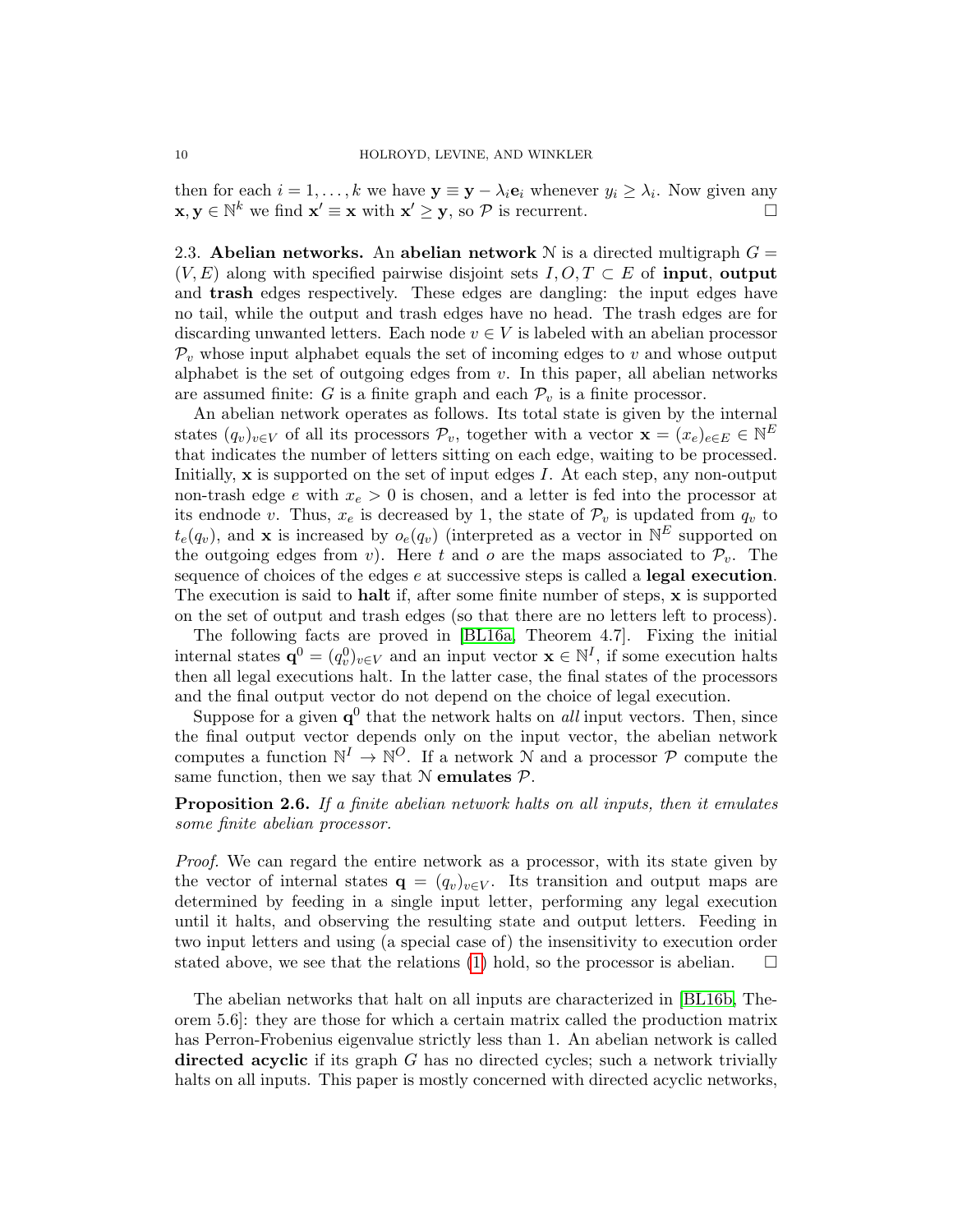together with some networks with certain limited types of feedback; all of them halt on all inputs.

2.4. Recurrent abelian networks. The next lemma follows from [\[BL16c,](#page-32-4) Theorem 3.9], but we include a proof for the sake of completeness. A processor is called immutable if it has just one state, and mutable otherwise. Among the abelian logic gates in Table [1,](#page-3-0) splitters and adders are immutable; topplers, delayers and presinks are mutable.

Recall (from Proposition [1.4](#page-4-1) or Figure [3\)](#page-13-0) that if feedback is permitted, then the transient delayer gate can be emulated by a network of recurrent gates, namely a 2-toppler and a splitter. The next result shows that without feedback, no transient processor can be emulated by a network of recurrent processors.

<span id="page-10-0"></span>**Proposition 2.7.** A directed acyclic network  $\mathcal N$  of recurrent processors emulates a recurrent processor.

*Proof.* We proceed by induction on the number m of mutable processors in  $N$ . In the case  $m = 0$ , the network N has only one state, so it is trivially recurrent.

For the inductive step, suppose  $m \geq 1$ . Since N is directed acyclic, it has a mutable processor  $P$  such that no other mutable processor feeds into anything upstream of P. If N has k inputs, we can regard the remainder  $N-\mathcal{P}$  as a network with  $m-1$  mutable processors and  $k+k'$  inputs, where k' is the number of edges from P to  $N - P$ . For each state q of N, the function  $f = f_{N,q}$  has the form

$$
f(\mathbf{x}) = g(\mathbf{x}, h(\mathbf{x})) + j(\mathbf{x})
$$

where  $g: \mathbb{N}^{k+k'} \to \mathbb{N}^{\ell}$  is the function computed by  $\mathcal{N} - \mathcal{P}$  in initial state q; and  $h: \mathbb{N}^k \to \mathbb{N}^{k'}$  and  $j: \mathbb{N}^k \to \mathbb{N}^{\ell}$  are the functions sent by  $\mathcal P$  in initial state q to  $N - P$  and the output of N, respectively.

By Theorem [2.5](#page-8-0) and the inductive hypothesis, each of  $q, h, j$  is the sum of a periodic and a linear function. Writing  $g(\mathbf{y}) = P(\mathbf{y}) + \mathbf{b} \cdot \mathbf{y}$  and  $h(\mathbf{x}) = Q(\mathbf{x}) + \mathbf{c} \cdot \mathbf{x}$ we have

$$
f(\mathbf{x}) = P(\mathbf{x}, Q(\mathbf{x}) + \mathbf{c} \cdot \mathbf{x}) + \mathbf{b} \cdot (\mathbf{x}, Q(\mathbf{x}) + \mathbf{c} \cdot \mathbf{x}) + j(\mathbf{x}).
$$

The first term is periodic and the second is a linear function plus a periodic function. Since q is arbitrary the proof is complete by Theorem [2.5.](#page-8-0)  $\Box$ 

2.5. Varying the initial state. We remark that the emulation claims of our main theorems can be strengthened slightly, in the following sense. Our definition of a processor  $P$  included a designated initial state  $q^0$ , but one may instead consider starting P from any state  $q \in Q$ , and it may compute a different function from each  $q$ . All of these functions can be computed by the *same* network  $N$ , by varying the internal states of the gates in  $N$ . To set up the network  $N$  to compute the function  $f_{\mathcal{P},q}$ , we simply choose an input vector **x** that causes  $\mathcal{P}$  to transition from  $q^0$  to q, then feed **x** to N and observe the resulting gate states. In the recurrent case, this amounts to adjusting the priming of topplers. In the transient case, a "used" delayer can be replaced with a wire, while a used presink becomes a trash edge.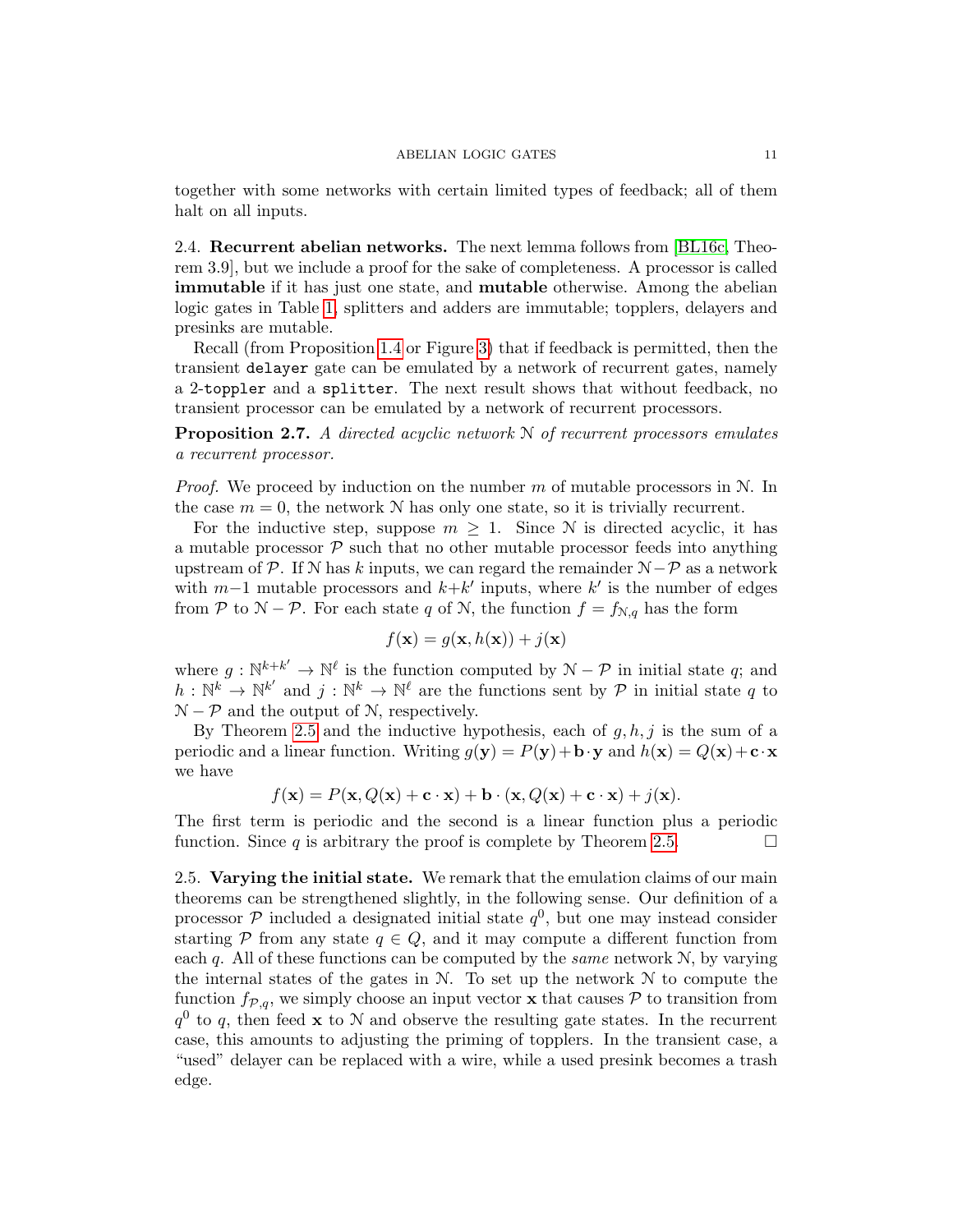<span id="page-11-2"></span>2.6. Splitter-adder networks. In this section we show that splitter-adder networks compute precisely the increasing linear functions. Using this, we will see how Theorem [1.3](#page-2-1) implies Corollary [1.5.](#page-5-1)

<span id="page-11-0"></span>**Lemma 2.8.** Let  $k, \ell \geq 1$ . The function  $f : \mathbb{N}^k \to \mathbb{N}^{\ell}$  can be computed by a network of splitters and adders if and only if  $f(\mathbf{x}) = L\mathbf{x}$  for some nonnegative integer  $\ell \times k$  matrix L.

Proof. If a network of splitters and adders has a directed cycle, then it does not halt on all inputs, and so does not "compute a function" according to our definition. If the network is directed acyclic then by Proposition [2.7](#page-10-0) and Theorem [2.5](#page-8-0) it computes a ZILP function. Since the network is immutable, the periodic part of any linear + periodic decomposition must be zero. Conversely, consider a network of k splitters  $S_i$  and  $\ell$  adders  $A_j$ , with  $L_{ji}$  edges from  $S_i$  to  $A_j$ . Feed each input i into  $S_i$ , and feed each  $A_j$  into output j.

*Proof of Corollary [1.5.](#page-5-1)* Given a function  $F \in \mathcal{R}$ , the function  $\mathbf{x} \mapsto F(\mathbf{x})-F(\mathbf{0})$  can be computed by a finite, directed acyclic network of splitters, adders and (possibly primed) topplers. By Proposition [2.7](#page-10-0) any such network emulates a recurrent finite abelian processor, so  $F$  has the desired form by Theorem [2.5.](#page-8-0)

Conversely if  $F = L + P$  with L linear and P periodic, then  $F(\mathbf{x}) - F(\mathbf{0})$  is computable by a finite directed acyclic network of splitters, adders and topplers by Theorem [1.3.](#page-2-1) We induct on the number of topplers to show that  $F \in \mathcal{R}$ . In the base case there are no topplers,  $\mathcal N$  is a splitter-adder network, so by Lemma [2.8,](#page-11-0) F is an increasing linear function of its inputs  $x_1, \ldots, x_k$ .

Assume now that at least one component of  $N$  is a toppler. Since  $N$  is directed acyclic, there is a toppler  $\mathcal T$  such that no other toppler is downstream of  $\mathcal T$ . Write D for the portion of N downstream of T, and  $\mathcal{U} = \mathcal{N} - \mathcal{T} - \mathcal{D}$  for the remainder of the network. Suppose U sends outputs r, s, **u** respectively to the output of N, to  $\mathcal T$ , and to  $\mathcal D$ ; and that the toppler  $\mathcal T$  sends output t to  $\mathcal D$ .

The downstream part  $D$  consists of only splitters and adders, so it computes a linear function

$$
L(t, \mathbf{u}) = at + \mathbf{b} \cdot \mathbf{u}
$$

for some  $a \in \mathbb{N}$  and  $\mathbf{b} \in \mathbb{N}^j$ , where j is the number of edges from U to D. The total output of N is

$$
F(\mathbf{x}) - F(\mathbf{0}) = r + L(t, \mathbf{u}) = r + a \left\lfloor \frac{s}{\lambda} \right\rfloor + \mathbf{b} \cdot \mathbf{u}.
$$

Each of r, s, **u** is a function of the input  $\mathbf{x} = (x_1, \ldots, x_k)$ . By induction, r and s and each  $u_i$  belongs to the class R, so F does as well.

#### 3. Basic reductions

<span id="page-11-1"></span>In this section we describe some elementary network reductions.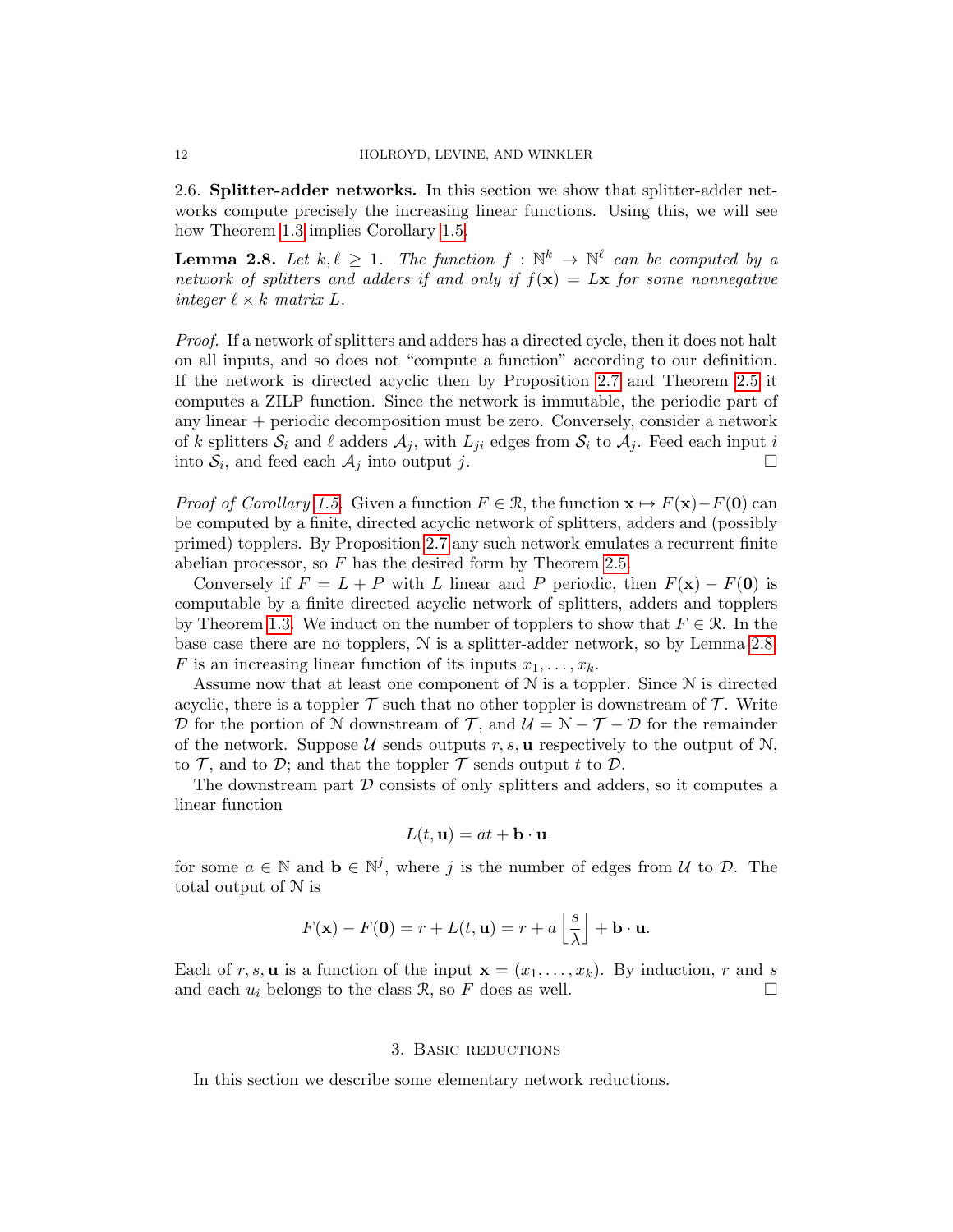3.1. Multi-way splitters and adders. An  $n$ -splitter computes the function  $\mathbb{N} \to \mathbb{N}^n$  sending  $x \mapsto (x, \ldots, x)$ . It is emulated by a directed binary tree of  $n-1$ splitters with the input node at the root and the n output nodes at the leaves. Similarly, an *n*-**adder** computes the function  $\mathbb{N}^n \to \mathbb{N}$  given by  $(x_1, \ldots, x_n) \mapsto$  $x_1 + \cdots + x_n$ . It is emulated by a tree of  $n-1$  adders.

### 3.2. The power of feedback.

*Proof of Proposition [1.4.](#page-4-1)* To emulate an unprimed  $\lambda$ -toppler, let  $r = \lceil \log_2 \lambda \rceil$  and let

$$
2^{r} - \lambda = \sum_{i=0}^{r-2} b_i 2^i, \qquad b_i \in \{0, 1\}
$$

be the binary representation of  $2^r - \lambda$ . Consider r 2-topplers  $H_0, H_1, \ldots, H_{r-1}$  in series: the input node is  $H_0$ , and each  $H_i$  feeds into  $H_{i+1}$  for  $0 \leq i \leq r-1$ . For  $i < r-1$  the 2-toppler  $H_i$  is primed with  $b_i$ . The last 2-toppler  $H_{r-1}$  is unprimed, and feeds into an s-splitter  $(s = 1 + \sum_{i=0}^{r-1} b_i)$  which feeds one letter each into the output node o and the nodes  $H_i$  such that  $b_i = 1$ . This network repeatedly counts in binary from  $2^r - \lambda$  to  $2^r - 1$ , and it sends output precisely when it transitions from  $2^r - 1$  back to  $2^r - \lambda$ . Hence, it emulates a  $\lambda$ -toppler. See Figure [3](#page-13-0) for examples.

We can emulate a q-primed  $\lambda$ -toppler using the same network, but with different initial states for its 2-topplers. The required states are simply those that result from feeding q input letters into the network described above.

A delayer is constructed by splitting the output of a 2-toppler and adding one branch back in as input to the 2-toppler (Figure [3\)](#page-13-0).  $\Box$ 

3.3. Primed topplers. The following shows that we can also do without primed topplers (at the expense of using a transient gate: the presink).

<span id="page-12-1"></span>**Lemma 3.1.** A primed  $\lambda$ -toppler can be emulated by a directed acyclic network comprising an unprimed  $\lambda$ -toppler, adders, splitters, and a presink.

*Proof.* See Figure [4.](#page-13-1) For  $0 \le q < \lambda$  we have  $|(x + q)/\lambda| = |(x + q(x - 1)^{+})/\lambda|$ , so we can emulate a  $q$ -primed  $\lambda$ -toppler by splitting the input, feeding it into a presink, and adding q copies of the result into the original input before sending it to an unprimed  $\lambda$ -toppler.

3.4. Reduction to unary output. Let  $P$  be an abelian processor that computes  $f: \mathbb{N}^k \to \mathbb{N}^\ell$ . If  $\ell = 1$  then we say that P has unary output. All of the logic gates in Table [1](#page-3-0) have unary output with the exception of the splitter. The next lemma shows that, for rather trivial reasons, it is enough to emulate processors with unary output.

<span id="page-12-0"></span>Lemma 3.2. Any abelian processor can be emulated by a directed acyclic network of splitters and processors with unary output.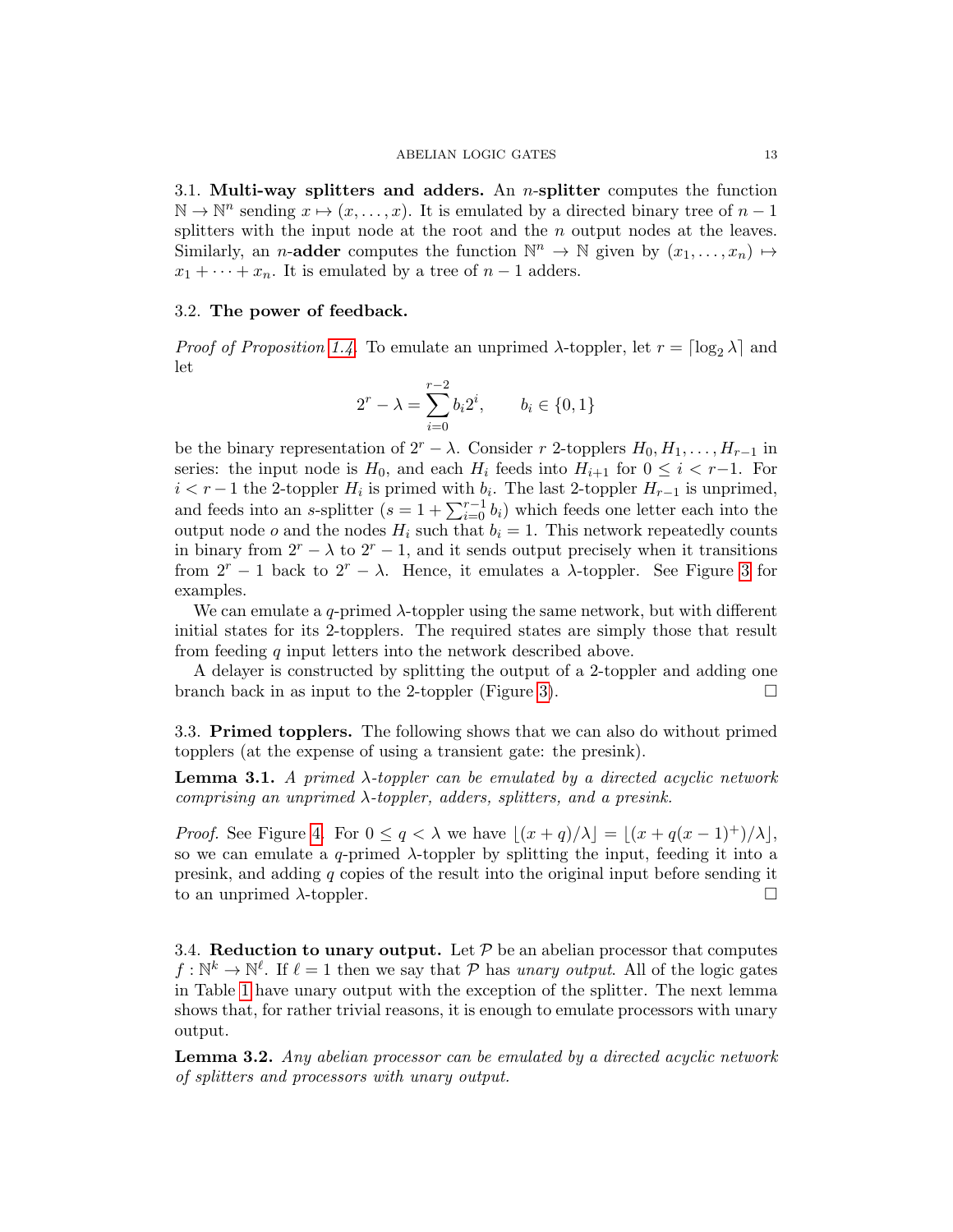

Figure 3. Emulating a 3-toppler, 4-toppler, 5-toppler and delayer by networks of 2-topplers.

<span id="page-13-0"></span>

FIGURE 4. Emulating a primed toppler with an unprimed toppler.

<span id="page-13-1"></span>

<span id="page-13-2"></span>Figure 5. Emulating a 2-output abelian processor with two unary-output processors.

*Proof.* Let P compute  $f = (f_1, \ldots, f_\ell) : \mathbb{N}^k \to \mathbb{N}^\ell$ . By ignoring all outputs of P except the jth, we obtain an abelian processor  $\mathcal{P}_j$  that computes  $f_j$ . Each  $\mathcal{P}_j$ has unary output, and  $P$  is emulated by a network that sends each input into an  $\ell$ -splitter that feeds into  $\mathcal{P}_1, \ldots, \mathcal{P}_\ell$  (Figure [5\)](#page-13-2).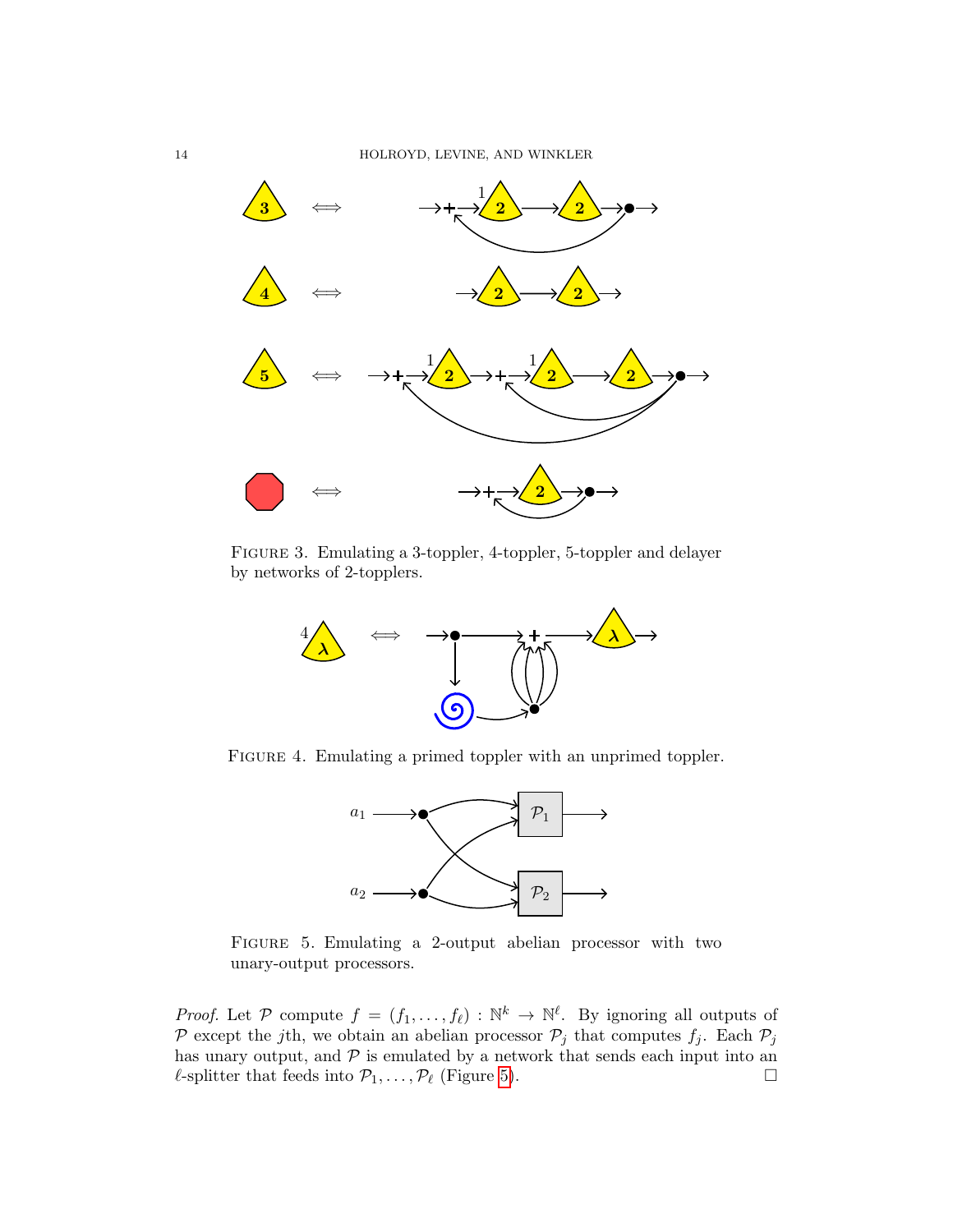#### ABELIAN LOGIC GATES 15

In the subsequent proofs we can thus assume that the processors to be emulated have unary output. By a  $k$ -ary processor we mean one with  $k$  inputs. A 1-ary processor is sometimes called unary.

### 4. The recurrent case

<span id="page-14-1"></span>In this section we prove Theorem [1.3.](#page-2-1) By Lemma [3.2](#page-12-0) we may assume that the recurrent processor to be emulated has unary output. We will proceed by induction on the number of inputs.

4.1. Unary case. We start with the unary case (i.e. one input), which will form the base of our induction. An alternative would be to start the induction with the trivial case of zero inputs, but the simplicity of the unary case is illustrative.

By Theorem [2.5,](#page-8-0) a recurrent unary processor computes an increasing function  $f : \mathbb{N} \to \mathbb{N}$  of the form  $f(x) = cx + P(x)$ , where  $c \in \mathbb{Q}_{\geq 0}$  and  $P : \mathbb{N} \to \mathbb{Q}$  is periodic.

<span id="page-14-0"></span>**Lemma 4.1.** Let P be a recurrent unary processor that computes  $f(x) = cx + P(x)$ , where P is periodic of period  $\lambda$ . Then P can be emulated by a network of adders, splitters and (suitably primed)  $\lambda$ -topplers.

*Proof.* Observe first that  $c\lambda$  is an integer: since  $f(0) = 0$ , we have  $P(\lambda) = P(0) = 0$ thus  $f(\lambda) = c\lambda \in \mathbb{N}$ . We construct a network of  $c\lambda$  parallel  $\lambda$ -topplers as follows: the (unary) input is split (by a c $\lambda$ -splitter) into  $c\lambda$  streams, each of which feeds into a separate  $\lambda$ -toppler. The outputs of the topplers are then combined (by a  $c\lambda$ -adder) to a single output (Figure [6\)](#page-15-0).

After  $m\lambda$  letters are input to this network,  $m \in \mathbb{N}$ , each toppler will return to its original state having output m letters, for a total output of  $m \times c\lambda = c(m\lambda)$ ; thus the network does compute  $cx + Q(x)$  where Q has period  $\lambda$  or some divisor of  $\lambda$ . To force  $Q = P$  it suffices to choose the initial state q in such a way that the network's output for  $x = 1, 2, \ldots, \lambda$  matches  $f(1), \ldots, f(\lambda)$ . This is easily done by setting  $d_i = f(x) - f(x-1)$ , and for each i with  $1 \leq i \leq \lambda$ , starting  $d_i$  topplers in state  $\lambda - i$ .

Figure [6](#page-15-0) illustrates the network constructed to compute the function  $f = \frac{3}{4}$  $\frac{3}{4}x +$  $P(x)$  where P has period 4 with  $P(0) = 0$ ,  $P(1) = \frac{1}{4}$ ,  $P(2) = \frac{6}{4}$  and  $P(3) = \frac{3}{4}$ . The values of f begin  $0, 1, 3, 3, 3, 4, 6, 6, 6, 7, 9, 9, 9, \ldots$  The "I/O diagram" of f is shown at the top of the figure; dots represent input letters and bars are output letters; the unfilled circle represents the initial state.

4.2. Reduction to the meager case. A recurrent  $k$ -ary processor computes a function  $f: \mathbb{N}^k \to \mathbb{N}$  of the form  $f(\mathbf{x}) = \mathbf{b} \cdot \mathbf{x} + P(\mathbf{x})$  where P is periodic.

**Definition 4.2.** A recurrent processor is **nondegenerate** if  $b_i \neq 0$  for all i.

Note that if  $b_i = 0$  then  $f(\mathbf{x})$  does not depend on the coordinate  $x_i$ . In this case, by Theorem [2.5](#page-8-0) there is a finite  $(k-1)$ -ary recurrent processor that computes f.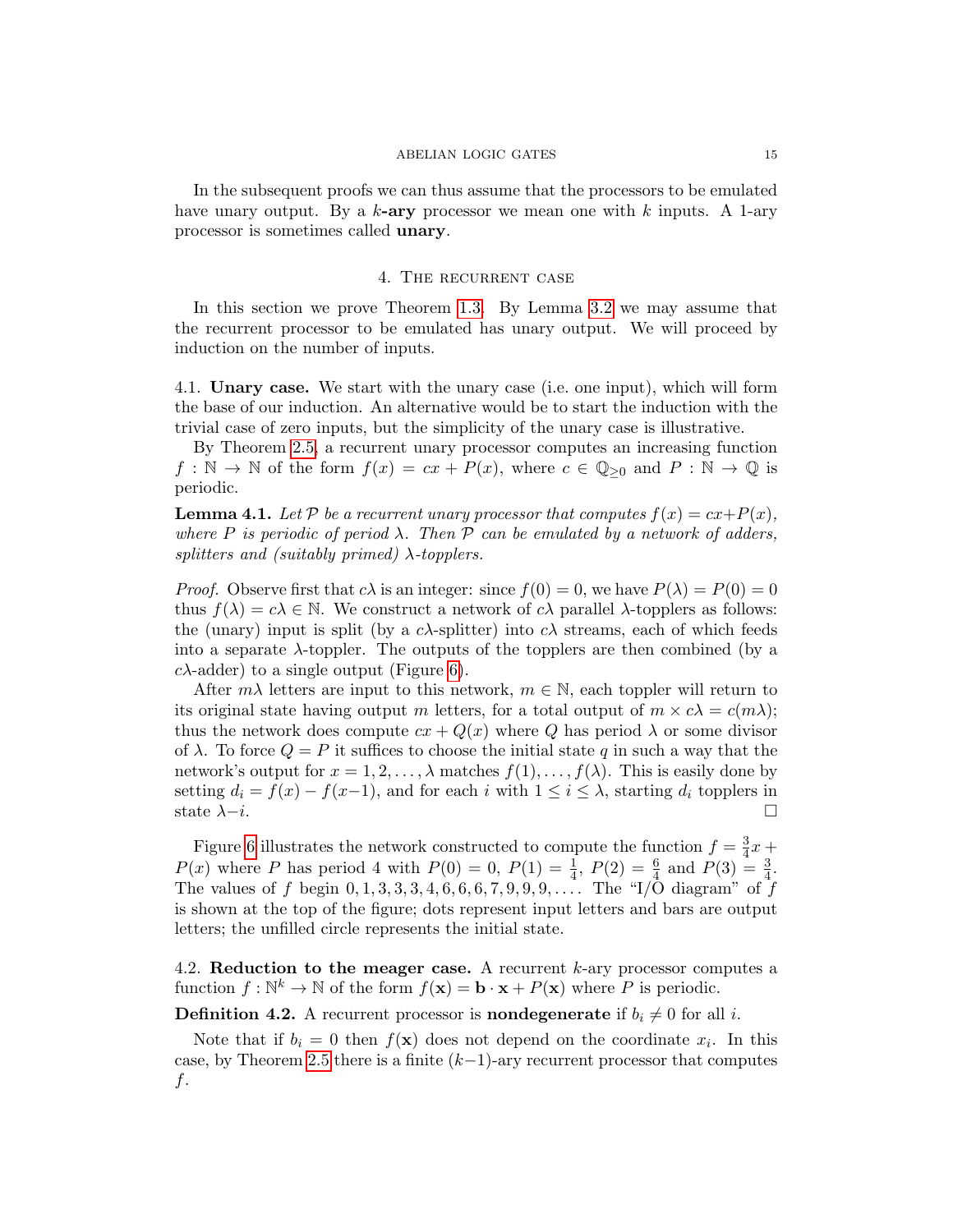

<span id="page-15-0"></span>FIGURE 6. Emulating a unary processor with a network of primed topplers.

Denote the lattice of periodicity of P by  $\Lambda \subset \mathbb{Z}^k$ . Let  $\lambda_i$  be the smallest positive integer such that  $\lambda_i e_i \in \Lambda$ . For the purposes of the forthcoming induction, we focus on the last coordinate.

**Definition 4.3.** We say that a k-ary processor  $P$  is **meager** if  $f_P(\lambda_k \mathbf{e}_k) = 1$ .

Note that if  $P$  is meager then for all  $\mathbf{x} \in \mathbb{N}^k$  we have

$$
f_{\mathcal{P}}(\mathbf{x} + \lambda_k \mathbf{e}_k) = f_{\mathcal{P}}(\mathbf{x}) + 1.
$$

Next we emulate a nondegenerate recurrent processor by a network of meager processors.

<span id="page-15-1"></span>**Lemma 4.4.** Let  $P$  be a nondegenerate recurrent k-ary processor and let  $m =$  $f_P(\lambda_k \mathbf{e}_k) = \lambda_k b_k$ . Then P can be emulated by a network of  $m-1$  splitters,  $m-1$ adders, and m meager recurrent k-ary processors.

*Proof.* For each  $j = 0, \ldots, m-1$  consider the function

$$
f_j(\mathbf{x}) = \left\lfloor \frac{f(\mathbf{x}) + j}{m} \right\rfloor.
$$

We claim that  $f_j = f_{\mathcal{P}_j}$  for some recurrent processor  $\mathcal{P}_j$ . One way to prove this is to use Theorem [2.5,](#page-8-0) checking from the above formula that since f is ZILP,  $f_i$  is also ZILP. Another route is to note that  $f_i$  is computed by a network in which the output of  $P$  is fed into a j-primed m-toppler. By Proposition [2.7,](#page-10-0)  $f_i$  is therefore computed by some recurrent processor. (Note however that this network itself will not help us to emulate  $P$  using gates, since it contains  $P!$ ) Figure [7](#page-16-0) illustrates an example of the reduction.

Now we use the meagerization identity [\(2\)](#page-6-2):

$$
f = \left\lfloor \frac{f}{m} \right\rfloor + \left\lfloor \frac{f+1}{m} \right\rfloor + \dots + \left\lfloor \frac{f+m-1}{m} \right\rfloor
$$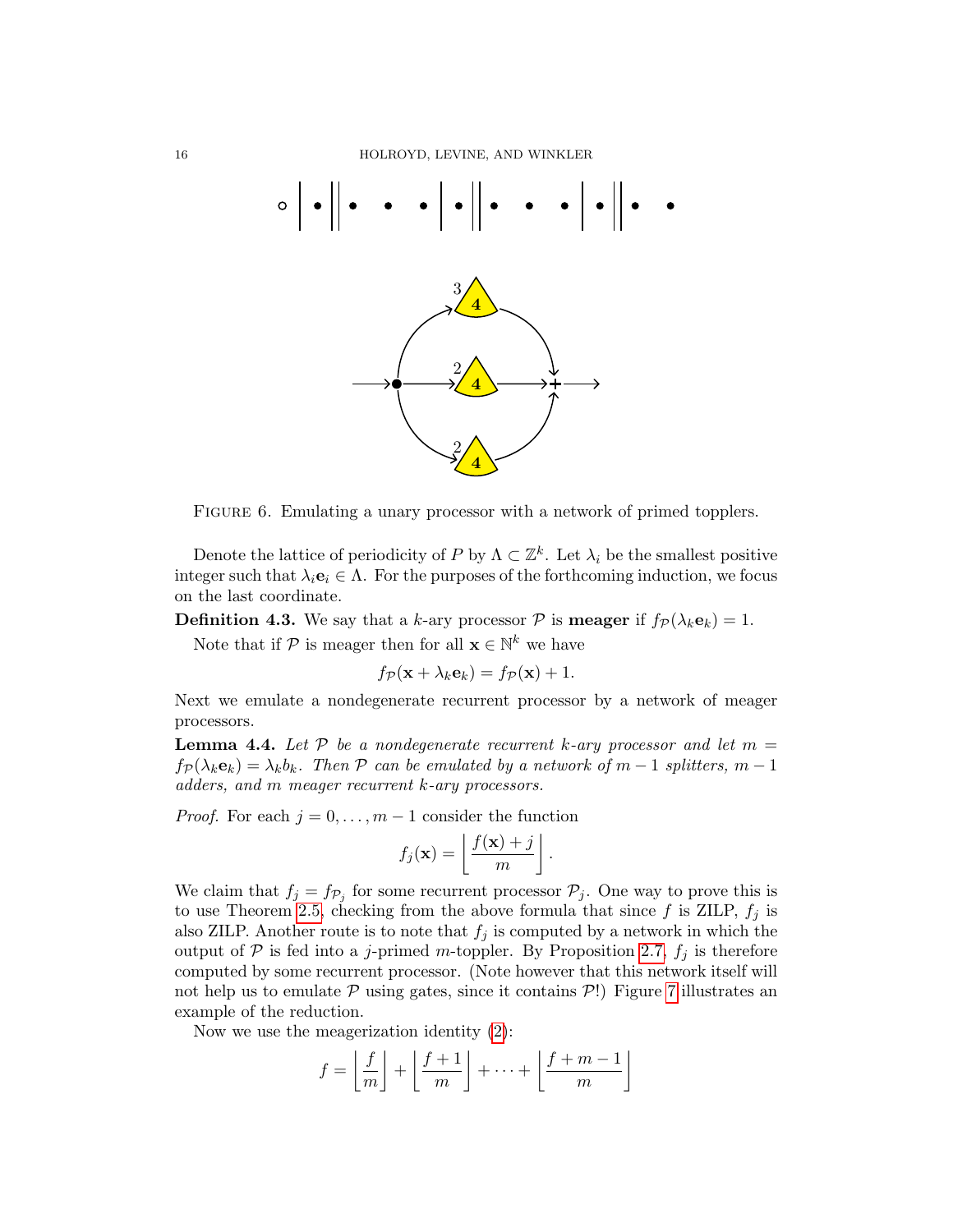

<span id="page-16-0"></span>FIGURE 7. Left: Example state diagram of a recurrent binary processor  $P$  with  $\lambda = (4, 5)$  and  $b = (\frac{1}{2}, \frac{4}{5})$  $\frac{4}{5}$ ). (The function is the same as the one in Figure [2](#page-5-0) (left)). A dot with coordinates  $\mathbf{x} = (x_1, x_2)$ represents the state of the processor after it has received input x. (The initial state  $(0, 0)$  is an unfilled circle.) Each solid contour line between two adjacent dots indicates that a letter is emitted when making that transition. Right: The highlighted contours form the state diagram of the corresponding meager processor  $P_3$ , obtained by keeping every fourth contour (starting from the first) of the left picture. The vertical period is still 5, although the horizontal period has increased.

Thus, P is emulated by an m-splitter that feeds into  $\mathcal{P}_0, \ldots, \mathcal{P}_{m-1}$ , with the results fed into an *m*-adder. It remains to check that each  $\mathcal{P}_j$  is meager. We have

$$
f_j(\mathbf{x} + \lambda_k \mathbf{e}_k) = \left\lfloor \frac{f(\mathbf{x} + \lambda_k \mathbf{e}_k) + j}{m} \right\rfloor = \left\lfloor \frac{f(\mathbf{x}) + \lambda_k b_k + j}{m} \right\rfloor = f_j(\mathbf{x}) + 1. \qquad \Box
$$

### 4.3. Reducing the alphabet size. Now we come to the main reduction.

<span id="page-16-1"></span>**Lemma 4.5.** Let P be a meager recurrent k-ary processor satisfying  $f_p(x +$  $\lambda_k \mathbf{e}_k$ ) = f $p(\mathbf{x})+1$ . Then P can be emulated by a network of a recurrent  $(k-1)$ -ary processor, a  $\lambda_k$ -toppler, and an adder.

*Proof.* Let  $P$  compute f. By Theorem [2.5,](#page-8-0) f is ZILP. Its representation as a linear plus a periodic function makes sense as a function on all of  $\mathbb{Z}^k$ . Now consider the increasing function

$$
g(x_1,\ldots,x_{k-1})=-c-\min\{x_k\in\mathbb{Z}\,:\,f(x_1,\ldots,x_k)\geq 0\}.
$$

where  $c = -\min\{x_k \in \mathbb{Z} : f(0,\ldots,0,x_k) \geq 0\}$ . Note that g is an increasing function of  $(x_1, ..., x_{k-1}) \in \mathbb{N}^{k-1}$ , and  $g(\mathbf{0}) = 0$ .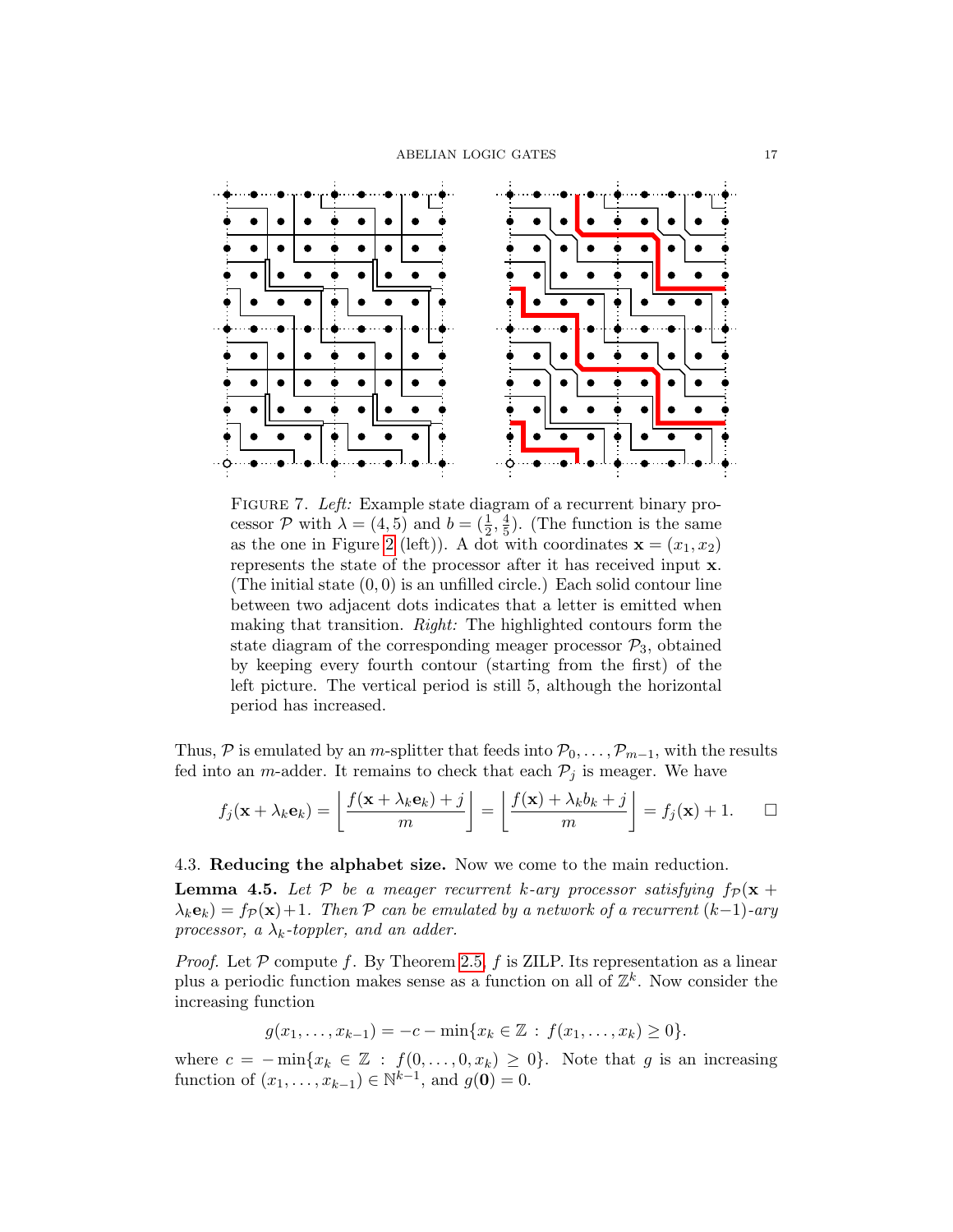

FIGURE 8. Emulating a meager recurrent  $k$ -ary processor via a recurrent  $(k-1)$ -ary processor.

If  $\lambda \in \lambda_1 \mathbb{Z} \times \cdots \times \lambda_{k-1} \mathbb{Z} \times \{0\}$ , then

$$
g(\mathbf{x} + \mathbf{\lambda}) = -c - \min\{x_k \in \mathbb{Z} : f(x_1, ..., x_k) + \mathbf{b} \cdot \mathbf{\lambda} \ge 0\}
$$
  
=  $-c - \min\{x_k \in \mathbb{Z} : f(x_1, ..., x_{k-1}, x_k + \lambda_k(\mathbf{b} \cdot \mathbf{\lambda})) \ge 0\}$   
=  $g(\mathbf{x}) + \lambda_k(\mathbf{b} \cdot \mathbf{\lambda})$ 

where the second equality holds because  $P$  is meager. Hence g is ZILP. Let  $Q$  be the  $(k-1)$ -ary processor that computes g (which exists by Theorem [2.5\)](#page-8-0).

Note that for any integer j we have that  $f(x_1, \ldots, x_k) \geq j$  if and only if  $f(\mathbf{x}$  $j\lambda_k\mathbf{e}_k) \geq 0$ , which in turn happens if and only if  $g(x_1,\ldots,x_{k-1}) + x_k + c \geq j\lambda_k$ . Hence

$$
f(x_1,\ldots,x_k)=\left\lfloor \frac{g(x_1,\ldots,x_{k-1})+x_k+c}{\lambda_k} \right\rfloor.
$$

The definition of c gives that  $0 \leq c < \lambda_k$ , since  $f(\mathbf{0}) = 0$  and  $f(-\lambda_k \mathbf{e}_k) = -1$ . So P is emulated by the network that feeds the last input letter  $a_k$  into a  $\lambda_k$ -toppler  $\mathcal T$  primed with c, and  $a_1, \ldots, a_{k-1}$  into  $\mathcal Q$  which feeds into  $\mathcal T$ .

Now we can prove the main result in the recurrent case.

*Proof of Theorem [1.3.](#page-2-1)* Let  $P$  be a recurrent abelian processor to be emulated. By Lemma [3.2](#page-12-0) we can assume that it has unary output. We proceed by induction on the number of inputs k. The base case  $k = 1$  is Lemma [3.2.](#page-12-0) For  $k > 1$ , we first use Lemma [4.4](#page-15-1) to emulate the processor by a network of meager  $k$ -ary processors. Then we replace each of these with a network of  $(k-1)$ -ary processors, by Lemma [4.5,](#page-16-1) and then apply the inductive hypothesis to each of these.  $\Box$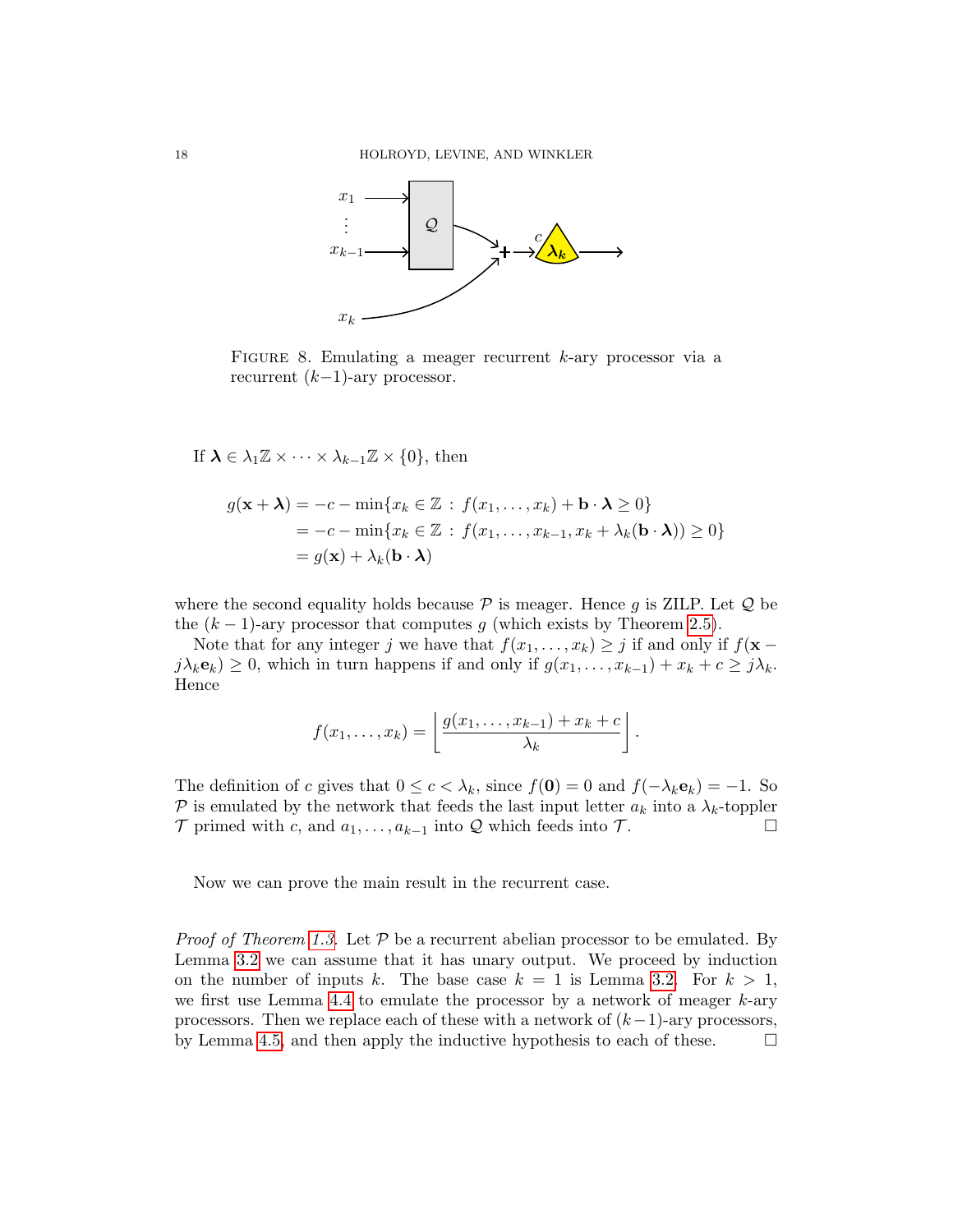#### ABELIAN LOGIC GATES 19

4.4. The number of gates. How many gates do our networks use? For simplicity, consider the case of a recurrent k-ary abelian processor with  $\lambda_i = 2$  and  $b_i = 1/2$  for all i. It is not difficult to check that our construction uses  $O(c^k)$  gates as  $k \to \infty$  for some c. In fact, a counting argument shows that exponential growth with  $k$  is unavoidable, as follows. Consider networks of only adders, splitters, and 2-topplers, but suppose that we allow feedback (so that a  $\lambda$ -toppler can be replaced with  $O(\log \lambda)$  gates, by Proposition [1.4\)](#page-4-1). The number of networks with at most n gates is at most  $n^{c'n}$  for some c' (we choose the type of each gate, together with the matching of inputs to outputs). On the other hand, the number of different ZILP functions  $f$  that can be computed by a processor of the above-mentioned form is at least  $2\binom{k}{\lfloor k/2 \rfloor}$ , since we may choose an arbitrary value  $f(\mathbf{x}) \in \{0,1\}$  for each of the  $\binom{k}{k}$  $\binom{k}{k/2}$  elements **x** of the middle layer  $\{ \mathbf{x} \in \{0,1\}^k : \sum_i x_i = \lfloor k/2 \rfloor \}$ of the hypercube. If all  $k$ -ary processors can be emulated with at most n gates then  $n^{c'n} > 2^{\binom{k}{\lfloor k/2 \rfloor}}$ . It follows easily that some such processor requires at least  $C^k$  gates, for some fixed  $C > 1$ .

If we consider the dependence on the quantities  $\lambda_i$  and  $b_i$  as well as k, our construction apparently leaves more room for improvement in terms of the number of gates, since repeated meagerization tends to increase the periods  $\lambda_i$ . One might also investigate whether there is an interesting theory of  $k$ -ary functions that can be computed with only *polynomially* many gates as a function of  $k$ .

Our construction of networks emulating transient processors (Section [6\)](#page-20-1) will be much less efficient than the recurrent case, since the induction will rely on a ZILP function of a potentially large number of arguments (Proposition [6.3\)](#page-23-0) that is emulated by appeal to Theorem [1.3.](#page-2-1) It would be of interest to reduce the number of gates here.

### 5. The bounded case

<span id="page-18-0"></span>In this section we prove Theorem [1.2.](#page-2-2) Moreover, we identify the class of functions computable without topplers.

<span id="page-18-1"></span>**Lemma 5.1.** Let  $f : \mathbb{N}^k \to \{0,1\}$  be increasing with  $f(\mathbf{0}) = 0$ . There is a directed acyclic network of adders, splitters, presinks and delayers that computes f.

*Proof.* Let M be the set of  $\mathbf{m} \in \mathbb{N}^k$  that are minimal (in the coordinate partial order) in  $f^{-1}(1)$ . By Dickson's Lemma [\[D13\]](#page-33-19), M is finite; and  $f(\mathbf{x}) = 1$  if and only if  $\mathbf{x} \geq \mathbf{m}$  for some  $\mathbf{m} \in M$ . Thus

$$
f(\mathbf{x}) = \bigvee_{\mathbf{m} \in M} \bigwedge_{i \in A} \mathbb{1}[x_i \geq m_i].
$$

<span id="page-18-2"></span>The function  $\mathbb{1}[x_i \geq m_i]$  is computed by  $m_i - 1$  delayers in series followed by a presink. The minimum  $(\wedge)$  or maximum  $(\vee)$  of a pair of boolean  $({0, 1}$ -valued) inputs is computed by adding the inputs and feeding the result into a delayer or a presink respectively. The minimum or maximum of any finite set of boolean inputs is computed by repeated pairwise operations. See Figure [9.](#page-19-1) The lemma follows.  $\Box$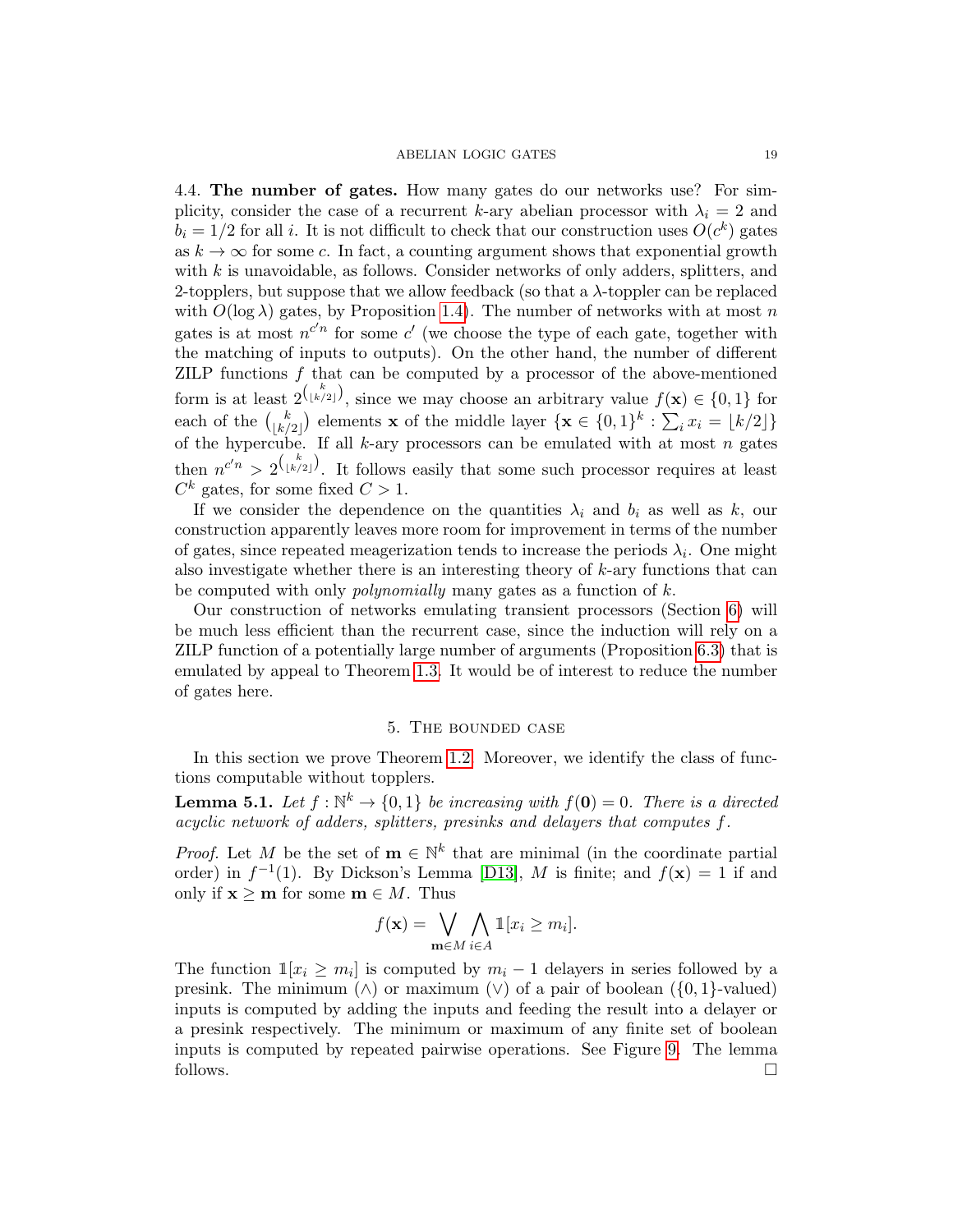20 HOLROYD, LEVINE, AND WINKLER



<span id="page-19-1"></span>FIGURE 9. Networks computing  $\mathbb{1}[x \geq 4]$ , and  $\min(b_1, b_2, b_3)$  and  $\max(b_1, b_2, b_3)$  for boolean inputs  $b_i \in \{0, 1\}.$ 

**Lemma 5.2.** Suppose  $f : \mathbb{N}^k \to \mathbb{N}$  is increasing and bounded with  $f(\mathbf{0}) = 0$ . Then there is a directed acyclic network of adders, splitters, presinks and delayers that computes f.

*Proof.* By Lemma [5.1,](#page-18-1) for each  $j \in \mathbb{N}$  there is a network of the desired type that computes  $\mathbf{x} \mapsto \mathbb{1}[f(\mathbf{x}) > j]$ . If f is bounded by J, then  $f(\mathbf{x}) = \sum_{j=0}^{J-1} \mathbb{1}[f(\mathbf{x}) > j]$ , so we add the outputs of these  $J$  networks.

*Proof of Theorem [1.2.](#page-2-2)* Let  $P$  be a bounded abelian processor. By Lemma [3.2](#page-12-0) we can assume that it has unary output. The function that it computes is increasing and bounded, and maps  $\bf{0}$  to 0. Therefore, apply Lemma [5.2.](#page-18-2)

What is the class of all functions computable by a network of adders, splitters presinks and delayers? Let us call a function  $P: \mathbb{N}^k \to \mathbb{N}^{\ell}$  eventually constant if it is eventually periodic with all periods 1; that is, there exist  $r_1, \ldots, r_k \in \mathbb{N}$  such that  $P(\mathbf{x}) = P(\mathbf{x} + \mathbf{e}_i)$  whenever  $\mathbf{x}_i \geq r_i$ . (Note the relatively weak meaning of this term: Such a function may admit multiple limits as some arguments tend to infinity while the others are held constant, as in our remark following the definition of eventually periodic.)

<span id="page-19-0"></span>**Theorem 5.3.** Let  $k \geq 1$ . A function  $f : \mathbb{N}^k \to \mathbb{N}$  can be computed by a finite, directed acyclic network of adders, splitters, presinks and delayers if and only if it satisfies all of the following.

- (i)  $f(\mathbf{0}) = 0$ .
- (ii)  $f$  is increasing.
- (iii)  $f = L + P$  for a linear function L and an eventually constant function P.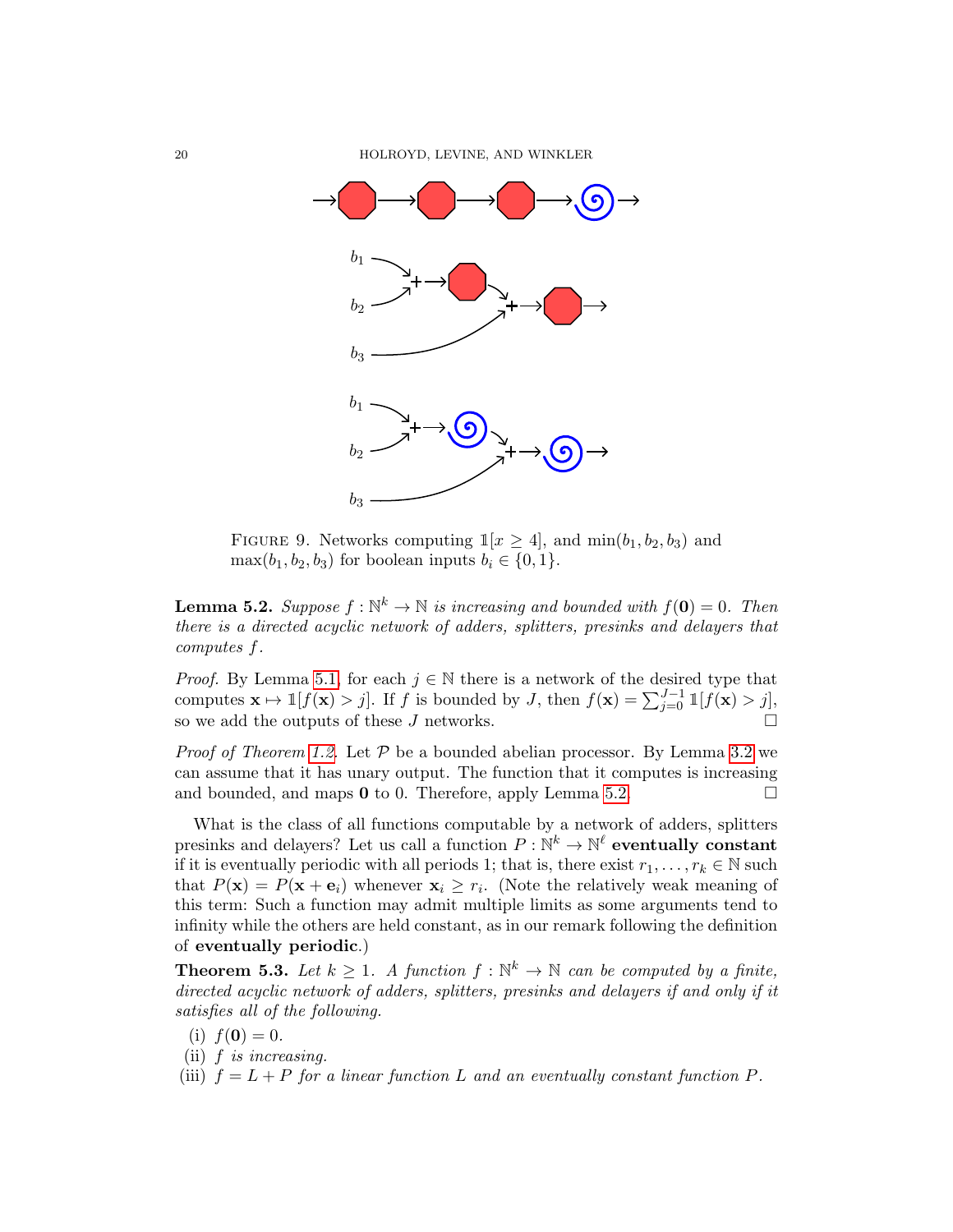#### ABELIAN LOGIC GATES 21

*Proof.* Let  $N$  be such a network, and let it compute f. Since adders and splitters are immutable, and presinks and delayers become immutable after receiving one input, the internal state of  $N$  can change only a bounded number of times. In fact, for each  $i = 1, ..., k$  we have  $t_i^r = t_i^{r+1}$  where r is the total number of presinks and delayers in N. Letting  $b_i := f((r+1)\mathbf{e}_i) - f(r\mathbf{e}_i)$ , it follows from Lemma [2.2](#page-7-3) that

<span id="page-20-2"></span>
$$
f(\mathbf{x} + \mathbf{e}_i) - f(\mathbf{x}) = b_i \tag{5}
$$

whenever  $x_i \geq r$ . Note that  $b_i \in \mathbb{N}$ . Letting  $P(\mathbf{x}) := f(\mathbf{x}) - \mathbf{b} \cdot \mathbf{x}$ , we find that  $P(\mathbf{x} + \mathbf{e}_i) = P(\mathbf{x})$  whenever  $x_i \geq r$ , so P is eventually constant.

Conversely, suppose that f satisfies (i)-(iii). Write  $f = L + P$  for a linear function  $L(\mathbf{x}) = \mathbf{b} \cdot \mathbf{x}$  with  $\mathbf{b} \in \mathbb{N}^k$ , and an eventually constant function P. Then there exist  $r_1, \ldots, r_k$  such that [\(5\)](#page-20-2) holds for all  $i = 1, \ldots, k$  and all  $\mathbf{x} \in \mathbb{N}^k$  such that  $x_i \geq r_i$ . In particular, the function

$$
g(\mathbf{x}) := f(\mathbf{x}) - \sum_{i=1}^{k} b_i (x_i - r_i)^+
$$

is ZILP and bounded. By Theorem [1.2](#page-2-2) there is a network N of adders, splitters, presinks and delayers that computes  $g$ . To compute  $f$ , feed each input  $x_i$  into a splitter which feeds into N and into an  $r_i$ -delayer followed by a  $b_i$ -splitter.

## 6. The general case

<span id="page-20-1"></span>In this section we prove Theorem [1.1.](#page-2-0) As in the recurrent case, the proof will be by induction on the number of inputs,  $k$ , of the abelian processor. We identify  $\mathbb{N}^k$  with  $\mathbb{N}^{k-1} \times \mathbb{N}$ , and write  $(\mathbf{y}, z) = \mathbf{y} + z\mathbf{e}_k$ . Meagerization will again play a crucial role. A major new ingredient is "interleaving of layers".

6.1. The unary case. As before, we first prove the case of unary input, although an alternative would be to start the induction with the trivial zero-input processor.

<span id="page-20-0"></span>Lemma 6.1. Any abelian processor with unary input and output can be emulated by a directed acyclic network of adders, splitters, topplers, presinks and delayers.

*Proof.* Let the processor  $P$  compute  $F : \mathbb{N} \to \mathbb{N}$ . Since F is ZILEP, it is linear plus periodic when the argument is sufficiently large; thus, there exists  $R \in \mathbb{N}$  such that the function G given by

$$
G(x) := F(x + R) - F(R), \qquad x \in \mathbb{N}
$$

is ZILP. We have

$$
F(x) = G((x - R)^{+}) + \sum_{i=0}^{R-1} [F(i+1) - F(i)] \mathbb{1}[x > i]
$$

as is easily checked by considering two cases: when  $x \leq R$  the first term vanishes and the second telescopes; when  $x \geq R$ , the second term is  $F(R)$  and we use the definition of G.

By Lemma [4.1,](#page-14-0) the function  $G$  can be computed by a network of adders, splitters and topplers. Now to compute  $F$ , we feed the input  $x$  into  $R$  delayers in series. For each  $0 \le i \le R$ , the output after i of them is also split off and fed to a delayer,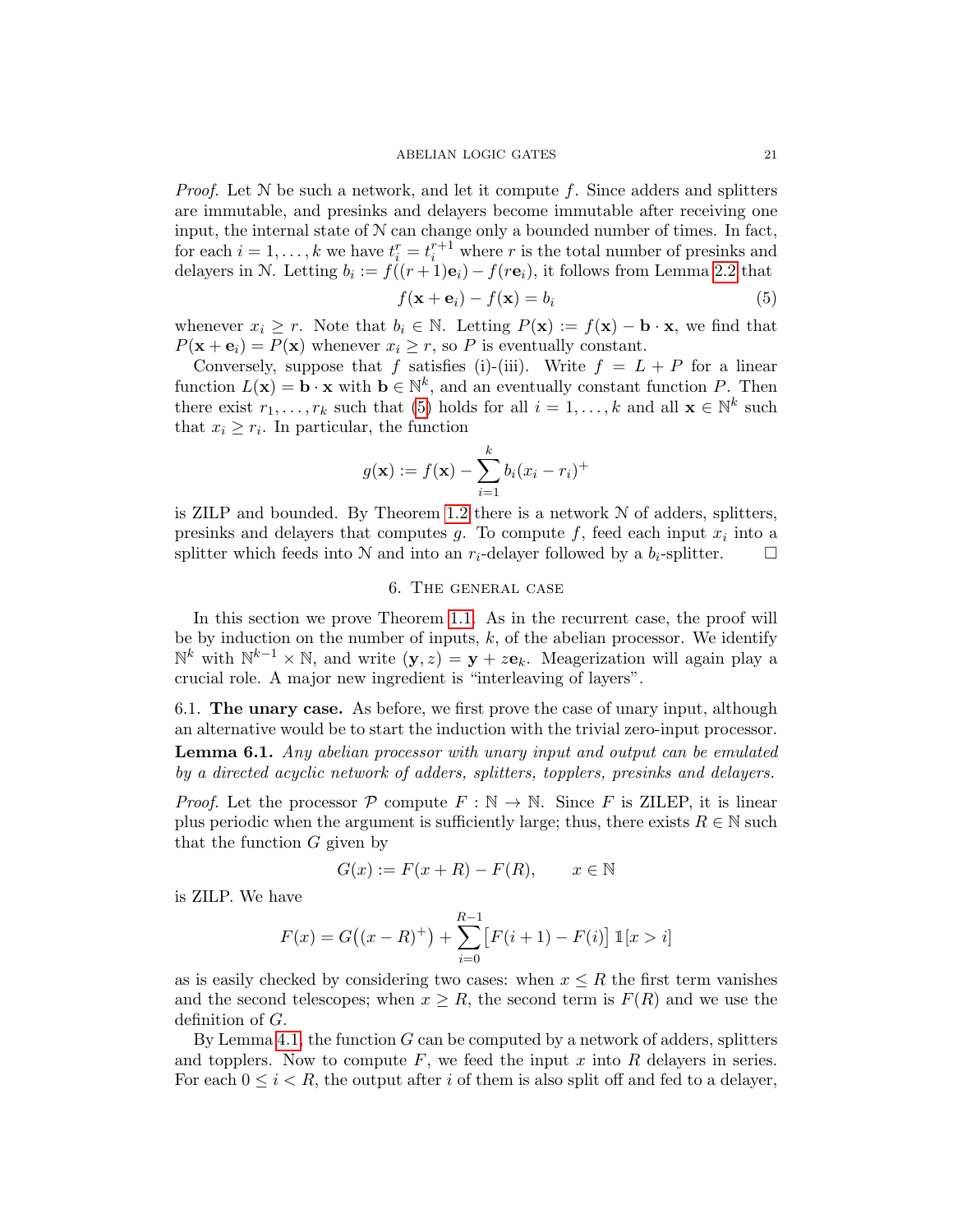

<span id="page-21-0"></span>FIGURE 10. Emulating a transient unary processor. (In this example, the difference  $F(i + 1) - F(i)$  takes values  $0, 3, ..., 1$  for  $i = 0, 1, \ldots, R - 1$ .

to give  $\mathbb{1}[x > i]$  (as in the proof of Lemma [5.2\)](#page-18-2); this is split into  $F(i + 1) - F(i)$ copies, while the output  $(x-R)^+$  of the last delayer is fed into a network emulating G, and all the results are added. See Figure [10](#page-21-0) for an example.  $\Box$ 

6.2. Two-layer functions. We now proceed with a simple case of the inductive step, which provides a prototype for the main argument, and which will also be used as a step in the main argument.

<span id="page-21-2"></span>**Lemma 6.2.** Let  $\mathcal{P}$  be a k-ary abelian processor that computes a function  $F$ , and suppose that

<span id="page-21-1"></span>
$$
F(\mathbf{y}, z) = F(\mathbf{y}, z') \quad \text{if } z, z' \ge 1. \tag{6}
$$

Then P can be emulated by a network of topplers, presinks, and  $(k-1)$ -ary abelian processors.

Proof. Define

$$
W := \sup_{{\bf y} \in \mathbb{N}^{k-1}} F({\bf y}, 1) - F({\bf y}, 0),
$$

and note that  $W < \infty$ , because the difference inside the supremum is an eventually periodic function of y, and is thus bounded. If  $W = 0$ , then F is constant in z, and therefore  $P$  can be emulated by a single  $(k-1)$ -ary processor.

Suppose  $W \geq 1$ . We reduce to the case  $W = 1$  by the meagerization identity [\(2\)](#page-6-2). Specifically, we express F as  $\sum_{i=0}^{W-1} F_i$ , where  $F_i := \lfloor (F + i)/W \rfloor$ . Each  $F_i$  is ZILEP (this can be checked directly, or by Proposition [2.6,](#page-9-1) since  $F_i$  is computed by feeding the output of F into a toppler). Each  $F_i$  satisfies the condition [\(6\)](#page-21-1), but now has  $F_i(\mathbf{y},1) - F_i(\mathbf{y},0) \leq 1$  for all y, as promised. If we can find a network to compute each  $F_i$  then the results can be fed to an adder to compute  $F$ .

Now we assume that  $W = 1$ . Define the two  $(k-1)$ -ary functions ("layers"):

$$
f_0(\mathbf{y}) := F(\mathbf{y}, 0),
$$
  
\n $f_1(\mathbf{y}) := F(\mathbf{y}, 1) - u,$  where  $u := F(\mathbf{0}, 1).$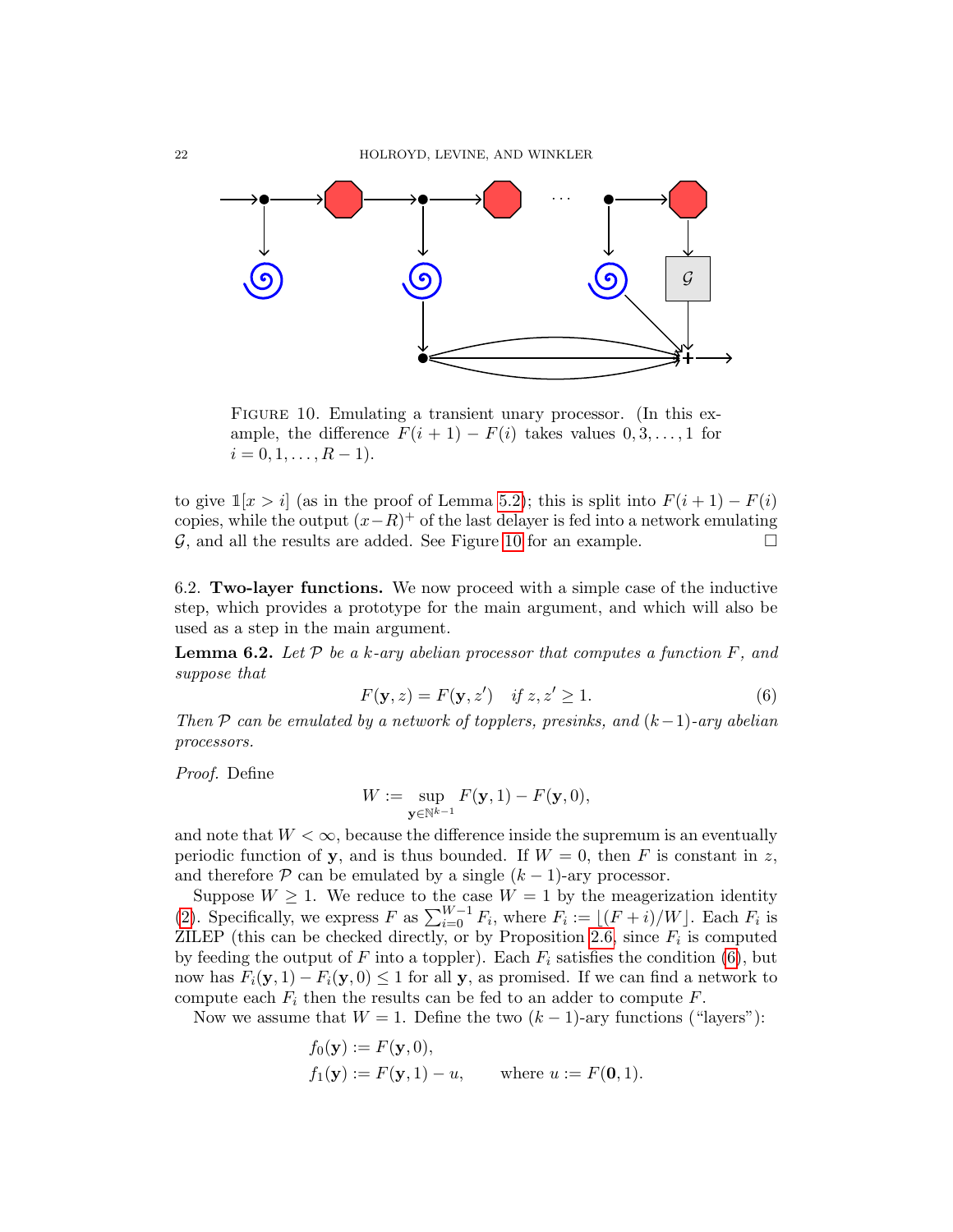

<span id="page-22-0"></span>FIGURE 11. Inductive step for emulating a two-layer function. (Here the solid disk represents  $k-1$  parallel splitters that split each of the  $k - 1$  entries of the vector **y** into two.)

Each of  $f_0, f_1$  is ZILEP. Therefore, by Theorem [2.4,](#page-7-1) they are computed by suitable  $(k-1)$ -ary abelian processors  $\mathcal{P}_0$ ,  $\mathcal{P}_1$ . Note that since  $W = 1$ , we have  $u \in \{0, 1\}$ . We now claim that

<span id="page-22-1"></span>
$$
F(\mathbf{y}, z) = \left\lfloor \frac{f_0(\mathbf{y}) + f_1(\mathbf{y}) + u + \mathbb{1}[z > 0]}{2} \right\rfloor.
$$
 (7)

Once this is proved, the lemma follows: we split **y** and feed it to both  $\mathcal{P}_0$  and  $\mathcal{P}_1$ , while feeding z into a presink. The three outputs are added and fed into a primed 2-toppler in initial state  $u$ . See Figure [11.](#page-22-0)

It suffices to check [\(7\)](#page-22-1) for  $z = 0$  and  $z = 1$ , since both sides are constant in  $z \geq 1$ . Write  $\Delta(\mathbf{y}) = F(\mathbf{y}, 1) - F(\mathbf{y}, 0)$ , so that  $\Delta(\mathbf{y}) \in \{0, 1\}$  for each y. For  $z = 0$ , the right side of [\(7\)](#page-22-1) is

$$
\left\lfloor \frac{2F(\mathbf{y},0)+\Delta(\mathbf{y})}{2} \right\rfloor = F(\mathbf{y},0).
$$

On the other hand, for  $z = 1$  we obtain

$$
\left\lfloor \frac{2F(\mathbf{y},1) + (1 - \Delta(\mathbf{y}))}{2} \right\rfloor = F(\mathbf{y},1),
$$

as required.  $\Box$ 

6.3. A pseudo-minimum and interleaving. The proof of Theorem [1.1](#page-2-0) follows similar lines to the proof above, but is considerably more intricate. Again we will start by using the meagerization identity to reduce to a simpler case. The last step of the above proof can be interpreted as relying on the fact that  $|(a+b)/2| = \min\{a, b\}$  if a and b are integers with  $|a-b| \leq 1$ . We need a generalization of this fact involving the minimum of  $n$  arguments. The minimum function  $(x_1, \ldots, x_n) \mapsto \min\{x_1, \ldots, x_n\}$  itself is increasing but only *piecewise* linear. Since it has unbounded difference with any linear function, it cannot be expressed as the sum of a linear and an eventually periodic function, and thus cannot be computed by a finite abelian processor. The next proposition states, however, that there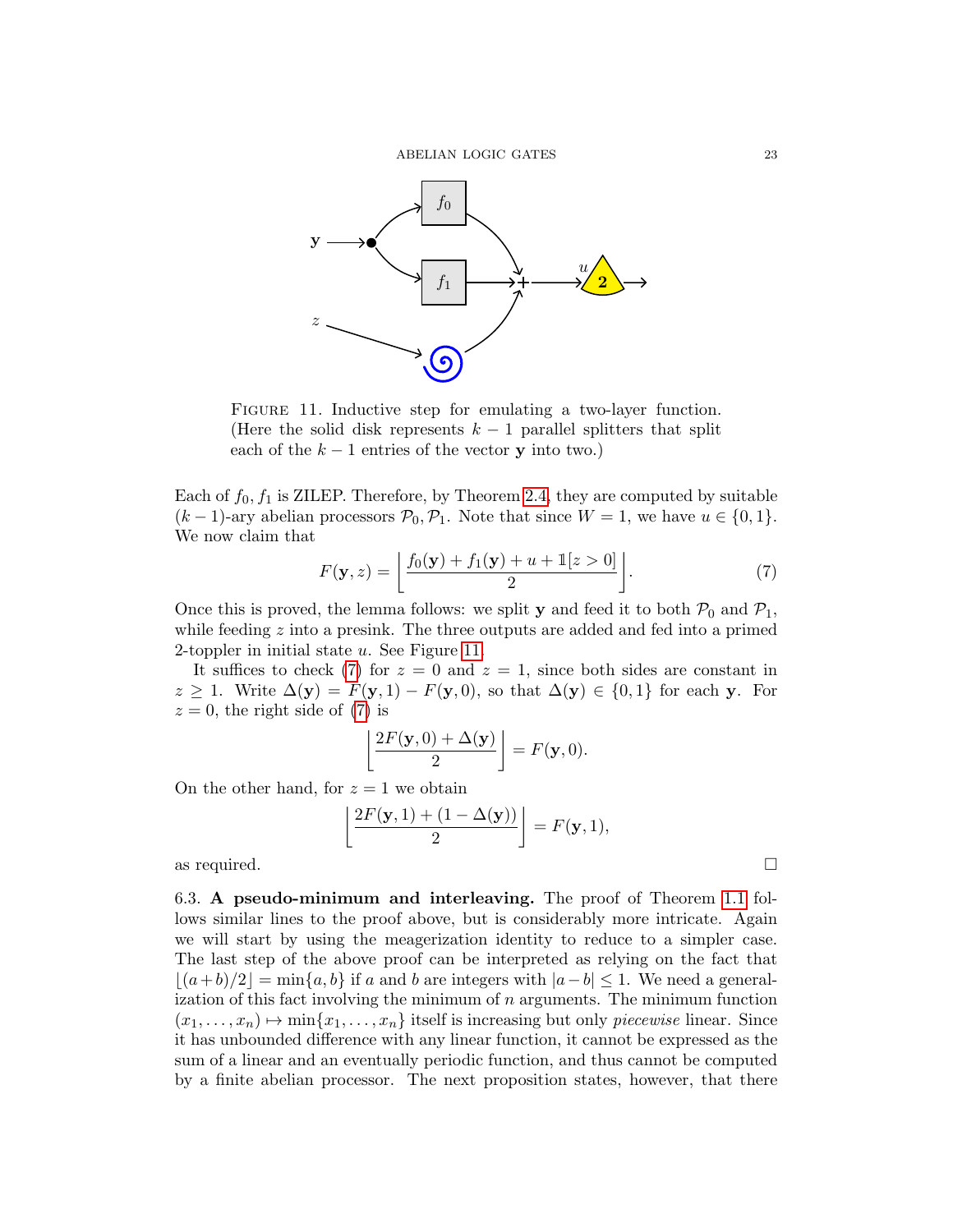|                         | 3              | $\overline{4}$ | $\overline{4}$ |                | $\overline{5}$ | $\overline{6}$ |  |
|-------------------------|----------------|----------------|----------------|----------------|----------------|----------------|--|
| $\overline{\mathbf{c}}$ | 3              | 3              |                | $\overline{4}$ | $\overline{5}$ | $\overline{5}$ |  |
| $\overline{2}$          | $\overline{2}$ |                | 3              | $\overline{4}$ | $\overline{4}$ |                |  |
| $\mathbf{1}$            |                | $\overline{c}$ | 3              | 3              |                | $\overline{4}$ |  |
|                         | $\mathbf{1}$   | $\overline{2}$ | $\overline{2}$ |                | 3              | $\overline{4}$ |  |
| $\overline{0}$          | $\mathbf 1$    | $\mathbf{1}$   |                | $\overline{2}$ | 3              | 3              |  |
| $\overline{0}$          | $\overline{0}$ |                | $\mathbf{1}$   | $\overline{2}$ | $\overline{2}$ |                |  |

<span id="page-23-1"></span>FIGURE 12. Part of the function  $\widehat{M}$  when  $n = 2$ . The origin is at the bottom left, and the region L is shaded.

exists a ZILP function that agrees with min near the diagonal. For the proof, it will be convenient to extend the domain of the function from  $\mathbb{N}^n$  to  $\mathbb{Z}^n$ . Theo-rem [1.3](#page-2-1) implies that the restriction of such a function to  $\mathbb{N}^n$  can be computed by a recurrent abelian network of gates.

<span id="page-23-0"></span>**Proposition 6.3** (Pseudo-minimum). Fix  $n \geq 1$ . There exists an increasing function  $M : \mathbb{Z}^n \to \mathbb{Z}$  with the following properties:

- (i)  $M(\mathbf{x} + n^2 \mathbf{e}_j) = M(\mathbf{x}) + n$ , for all  $\mathbf{x} \in \mathbb{Z}^n$  and  $1 \le j \le n$ ;
- (ii) if  $\mathbf{x} \in \mathbb{Z}^n$  is such that  $\max_j x_j \min_j x_j \leq n-1$  then  $M(\mathbf{x}) = \min_j x_j$ .

The case  $n = 1$  of the above result is trivial, since we can take M to be the identity. When  $n = 2$  we can take  $M(\mathbf{x}) = |(x_1 + x_2)/2|$  (which satisfies the stronger periodicity condition  $M(\mathbf{x} + 2\mathbf{e}_i) = M(\mathbf{x}) + 1$  than (i)). The result is much less obvious for  $n \geq 3$ . Our proof is essentially by brute force. Our M will in addition be symmetric in the coordinates. The period  $n^2$  appearing in (i) is relatively unimportant. We do not know whether it can be reduced to order  $n$ . Any period suffices for our application.

*Proof of Proposition [6.3.](#page-23-0)* We start by defining a function  $\widehat{M}$  that satisfies the given conditions but is not defined everywhere. Then we will fill in the missing values. Let

<span id="page-23-2"></span>
$$
L := \{ x \in \mathbb{Z}^n : \min_j x_j = 0, \, \max_j x_j \le n - 1 \} = [0, n - 1]^n \setminus [1, n - 1]^n.
$$

(This is the set on which (ii) requires M to be 0.) Write  $\mathbf{1} = (1, \ldots, 1) \in \mathbb{Z}^n$ . Let  $\widehat{M}: \mathbb{Z}^n \to \mathbb{Z} \cup {\{\square\}}$  be given by

$$
\widehat{M}(\mathbf{x}) = \begin{cases} n \sum_{j} u_j + s & \text{if } \mathbf{x} \in \mathsf{L} + n^2 \mathbf{u} + s \mathbf{1} \quad \text{for some } \mathbf{u} \in \mathbb{Z}^n, \ s \in \mathbb{Z}, \\ \Box & \text{otherwise.} \end{cases} \tag{8}
$$

Here the symbol  $\Box$  means "undefined". See Figure [12](#page-23-1) for an illustration.

We first check that the above definition is self-consistent. Suppose that  $x \in$  $\mathsf{L} + n^2 \mathbf{u} + s \mathbf{1}$  and  $\mathbf{x} \in \mathsf{L} + n^2 \mathbf{v} + t \mathbf{1}$ ; we need to check that the assigned values agree. First suppose that u−v does not have all coordinates equal. Then

$$
\left\|(n^2\mathbf{u}+s\mathbf{1})-(n^2\mathbf{v}+t\mathbf{1})\right\|_{\infty}=\left\|n^2(\mathbf{u}-\mathbf{v})+(s-t)\mathbf{1}\right\|_{\infty}\geq\frac{n^2}{2},
$$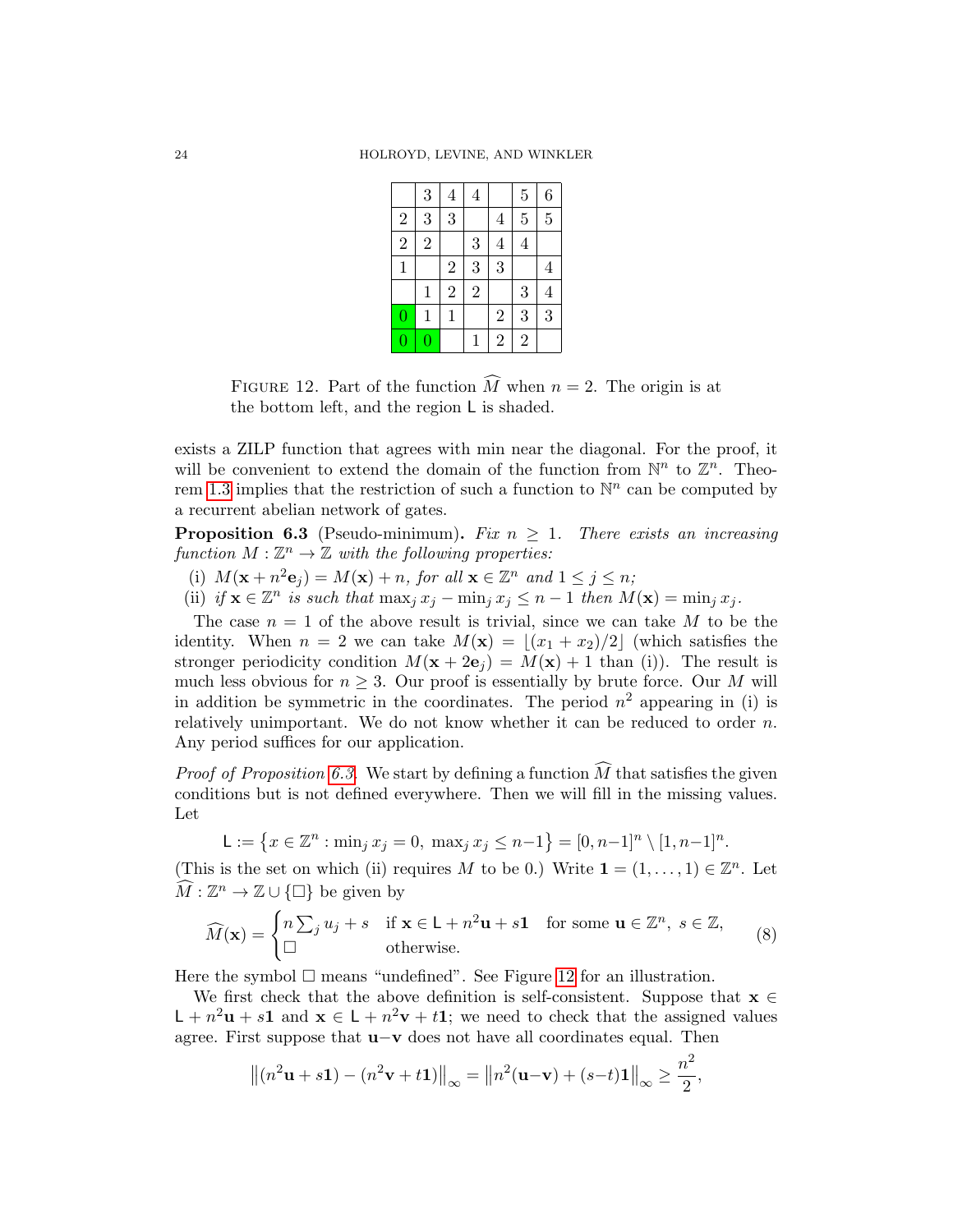since two coordinates of  $n^2(\mathbf{u}-\mathbf{v})$  differ by at least  $n^2$ , and the same quantity  $s-t$  is added to each. This gives a contradiction since L has  $\|\cdot\|_{\infty}$ -diameter  $n-1 < n^2/2$ . Therefore, **u**−**v** has all coordinates equal, i.e. **u**−**v** = w1 for some  $w \in \mathbb{Z}$ . Since  $\mathsf{L} + a\mathbf{1}$  and  $\mathsf{L} + b\mathbf{1}$  are disjoint for  $a \neq b$ , we must have  $n^2\mathbf{u} + s\mathbf{1} = n^2\mathbf{v} + t\mathbf{1}$ , so  $n^2w = t-s$ . But then the two values assigned to  $\widehat{M}(\mathbf{x})$  by [\(8\)](#page-23-2) are  $n \sum_j u_j + s$  and  $n(\sum_j u_j - nw) + t$ , which are equal.

Next observe that  $\widehat{M}$  satisfies an analogue of (i). Specifically,

<span id="page-24-2"></span>
$$
\widehat{M}(\mathbf{x}) \neq \Box \quad \text{implies} \quad \widehat{M}(\mathbf{x} + n^2 \mathbf{v}) = \widehat{M}(\mathbf{x}) + n \sum_{j} v_j. \tag{9}
$$

This is immediate from [\(8\)](#page-23-2). Note also that  $\widehat{M}$  satisfies (ii), i.e.

<span id="page-24-1"></span><span id="page-24-0"></span>
$$
\max_{j} x_j - \min_{j} x_j \le n - 1 \quad \text{implies} \quad \widehat{M}(\mathbf{x}) = \min_{j} x_j,\tag{10}
$$

since the assumption is equivalent to  $\mathbf{x} \in \mathsf{L} + (\min_j x_j) \mathbf{1}$ .

The key claim is that  $\tilde{M}$  is increasing where it is defined:

$$
\mathbf{x} \le \mathbf{y} \text{ and } \widehat{M}(\mathbf{x}) \ne \Box \ne \widehat{M}(\mathbf{y}) \text{ imply } \widehat{M}(\mathbf{x}) \le \widehat{M}(\mathbf{y}). \tag{11}
$$

To prove this, suppose that  $\mathbf{x} \in L + n^2 \mathbf{u} + s\mathbf{1}$  and  $\mathbf{y} \in L + n^2 \mathbf{v} + t\mathbf{1}$  satisfy  $x \leq y$ . If u–v has all coordinates equal then we again write  $u-v = w1$ , so  $y \in L + n^2u + (t - n^2w)$ 1. For  $a < b$ , no element of  $L + a$ 1 is  $\geq$  any element of  $L + b$ **1**. Therefore  $\mathbf{x} \leq \mathbf{y}$  implies  $s \leq t - n^2w$ , which yields  $\widehat{M}(\mathbf{x}) \leq \widehat{M}(\mathbf{y})$  in this case. Now suppose  $\mathbf{w} := \mathbf{u} - \mathbf{v}$  does not have all coordinates equal, and write  $\overline{w} = n^{-1} \sum_j w_j$ . Since  $\mathbf{0} \le \mathsf{L} \le (n-1)\mathbf{1} \le n\mathbf{1}$ ,

$$
n^2\mathbf{u} + s\mathbf{1} \le \mathbf{x} \le \mathbf{y} \le n^2\mathbf{v} + t\mathbf{1} + n\mathbf{1},
$$

which gives  $n^2 \mathbf{w} \leq (t-s+n) \mathbf{1}$ . Suppose for a contradiction that  $\widehat{M}(\mathbf{x}) > \widehat{M}(\mathbf{y})$ , which is to say  $n \sum_j u_j + s > n \sum_j v_j + t$ , i.e.  $t - s < n^2 \overline{w}$ . Combined with the previous inequality, this gives  $n^2\mathbf{w} < (n+n^2\overline{w})\mathbf{1}$  (where  $\lt$  denotes strict inequality in all coordinates). That is

$$
w_j - \overline{w} < \frac{1}{n}, \qquad 1 \le j \le n
$$

which is impossible by the assumption on  $w$ . Thus [\(11\)](#page-24-0) is proved.

Now we fill in the gaps: define  $M$  by

$$
M(\mathbf{x}) := \sup \{ \widehat{M}(\mathbf{z}) : \mathbf{z} \leq \mathbf{x} \text{ and } \widehat{M}(\mathbf{z}) \neq \square \},
$$

where the supremum is  $-\infty$  if the set is empty and  $+\infty$  if it is unbounded above. (But these possibilities will in fact be ruled out below).

If  $\mathbf{x} \leq \mathbf{y}$  then the set in the definition of  $M(\mathbf{x})$  is contained in that for  $M(\mathbf{y})$ . So M is increasing. If  $M(\mathbf{x}) \neq \square$  then taking  $\mathbf{z} = \mathbf{x}$  and using [\(11\)](#page-24-0) gives  $M(\mathbf{x}) =$  $\widehat{M}(\mathbf{x})$ . In particular M satisfies (ii) by [\(10\)](#page-24-1). It is easily seen that for every x there exist  $\mathbf{u} \leq \mathbf{x} \leq \mathbf{v}$  such that  $\widehat{M}(\mathbf{u}) \neq \square \neq \widehat{M}(\mathbf{v})$ . Therefore monotonicity of M shows that  $M(\mathbf{x})$  is finite. Finally, the definition of M and [\(9\)](#page-24-2) immediately imply that F satisfies the same equality as  $\widehat{M}$  in [\(9\)](#page-24-2) (now for all **x**), which is (i).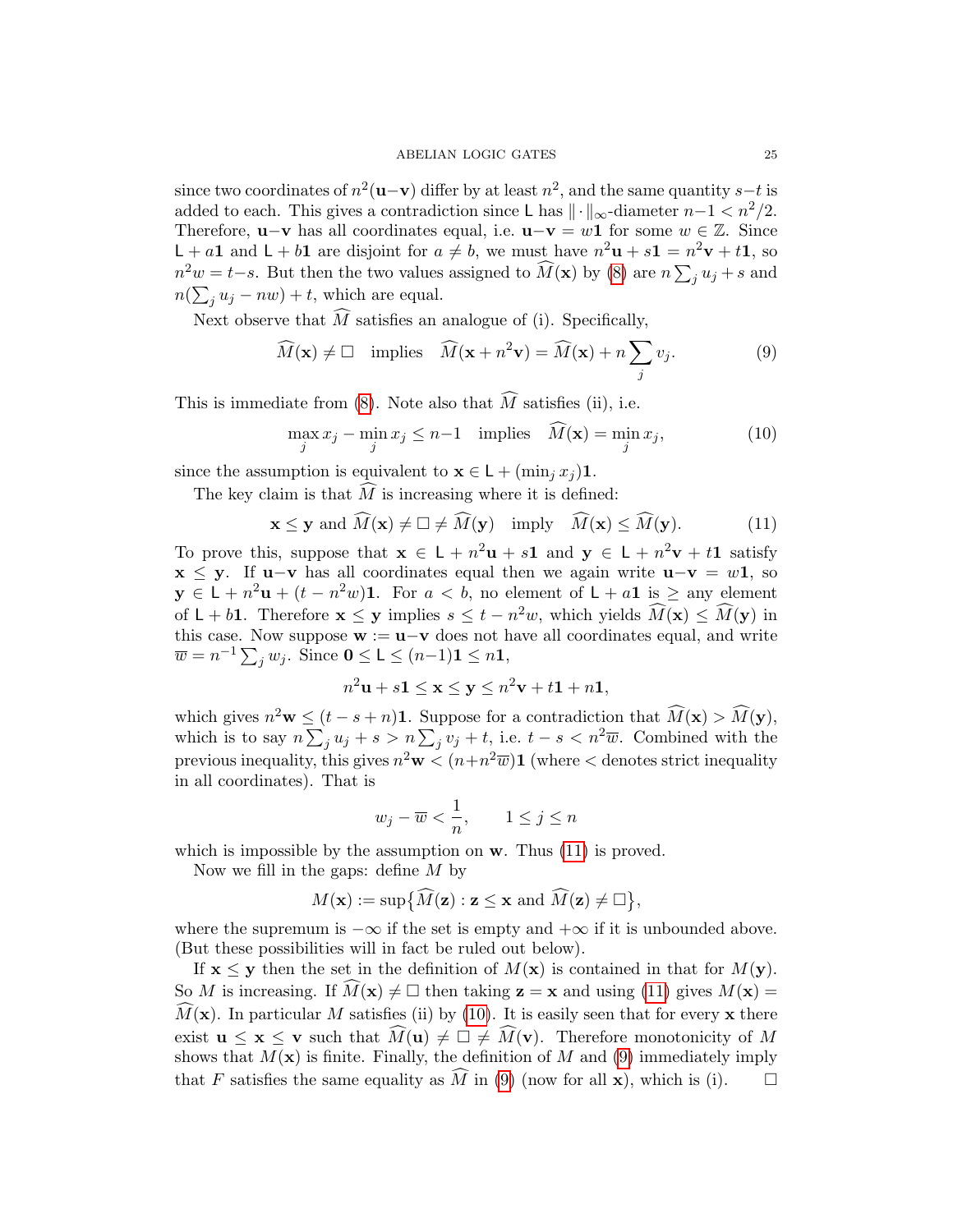

<span id="page-25-1"></span>FIGURE 13. The interleaving functions  $z_i(z)$  for  $n = 4$ .

The above result will be applied as follows.

<span id="page-25-0"></span>**Lemma 6.4.** (Interleaving) Fix  $n, k \geq 1$ . Let  $F : \mathbb{N}^{k-1} \times \mathbb{N} \to \mathbb{N}$  be an increasing function satisfying

<span id="page-25-2"></span>
$$
F(\mathbf{y}, z) \le F(\mathbf{y}, z+1) \le F(\mathbf{y}, z) + 1.
$$
\n<sup>(12)</sup>

for all  $y \in \mathbb{N}^{k-1}$  and all  $z \in \mathbb{N}$ . Then

$$
F(\mathbf{y},z) = M(F(\mathbf{y},z_0),\ldots,F(\mathbf{y},z_{n-1}))
$$

where M is the function from Proposition [6.3,](#page-23-0) and

$$
z_i = z_i(z) := n \left\lfloor \frac{z + n - i - 1}{n} \right\rfloor + i.
$$

The idea is that the function  $(y, z) \mapsto F(y, z_i(z))$  appearing in Lemma [6.4](#page-25-0) picks out every nth layer of  $F$ , starting from the *i*th (with each such layer repeated  $n$ times after an appropriate initial offset). Figure [13](#page-25-1) illustrates the functions  $z_i$ . The lemma says that we can recover  $F$  from these functions by "interleaving" their layers, thus reducing the computation of  $F$  to potentially simpler functions. Note that the functions  $(\mathbf{y}, z) \mapsto F(\mathbf{y}, z_i(z))$  do not necessarily map **0** to 0 (even if  $F$  does), and so cannot themselves be computed by abelian processors. We will address this issue with appropriate adjustments (akin to the use of the quantity  $u$ in the proof of Lemma [6.2\)](#page-21-2) when we apply the lemma in the proof of Theorem [1.1.](#page-2-0)

*Proof of Lemma [6.4.](#page-25-0)* As i ranges from 0 to  $n-1$ , note that  $z_i$  takes on each of the values  $z, z+1, \ldots, z+n-1$  exactly once. Thus, the increasing rearrangement of  $(F(\mathbf{y}, z_i))_{i=0}^{n-1}$  is  $(F(\mathbf{y}, z+j))_{j=0}^{n-1}$ . By [\(12\)](#page-25-2) it follows that

$$
M((F(\mathbf{y}, z_i))_{i=0}^{n-1}) = \min(F(\mathbf{y}, z_i))_{i=0}^{n-1} = F(\mathbf{y}, z).
$$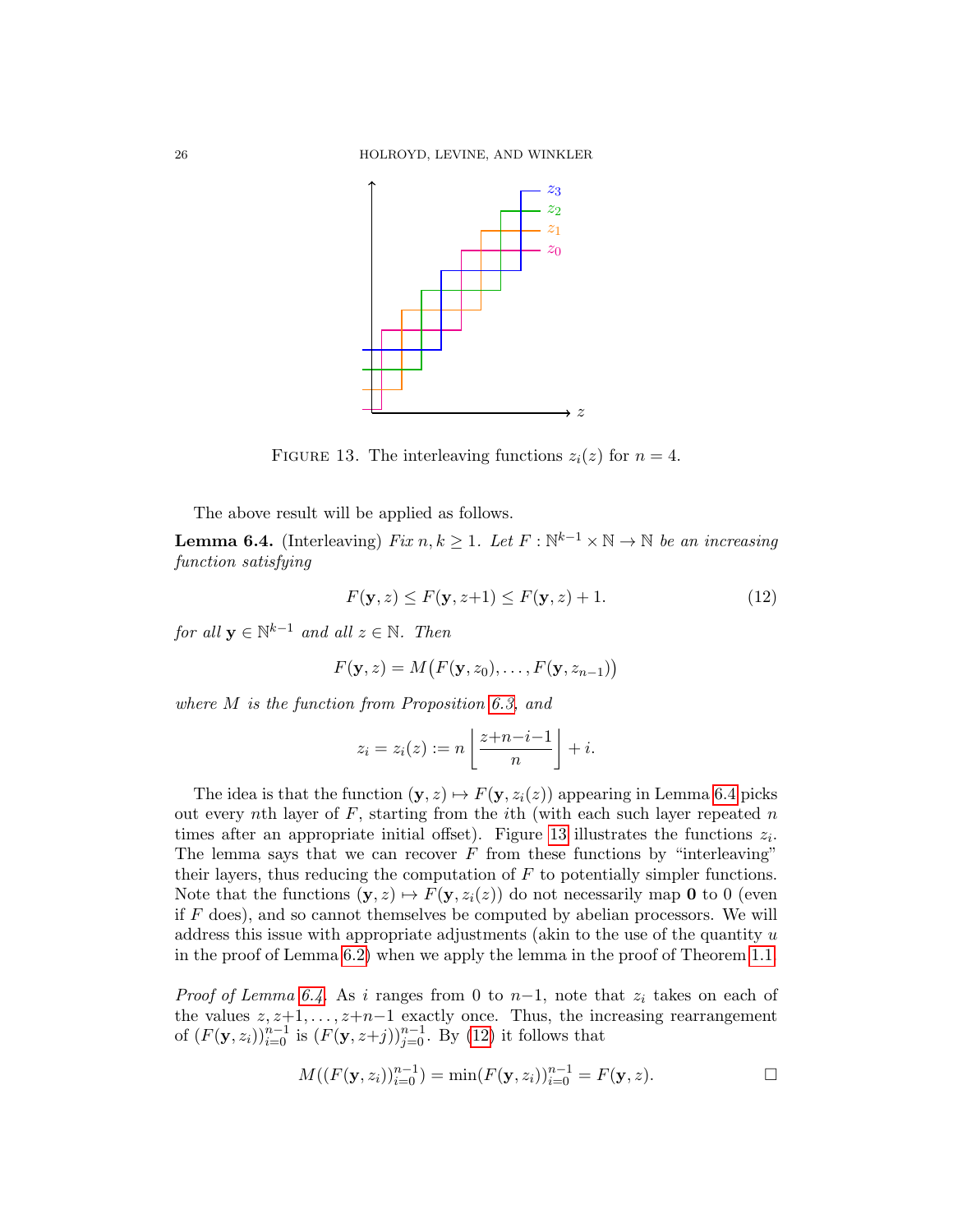#### ABELIAN LOGIC GATES 27

## 6.4. Proof of main result.

*Proof of Theorem [1.1.](#page-2-0)* By Lemma [3.2](#page-12-0) we may assume that the processor  $P$  to be emulated has unary output. Suppose that  $\mathcal P$  computes  $F: \mathbb{N}^k \to \mathbb{N}$ , and recall from Theorem [2.4](#page-7-1) that  $F$  is ZILEP. We will use induction on  $k$ , with Lemma [6.1](#page-20-0) providing the base case. We therefore suppose that  $k \geq 2$  and focus on the kth coordinate. Suppose that

<span id="page-26-0"></span>
$$
F(\mathbf{y}, z + L) = F(\mathbf{y}, z) + SL \quad \text{for all } \mathbf{y} \in \mathbb{N}^{k-1} \text{ and } z \ge R. \tag{13}
$$

We call L the **period**, S the **slope**, and R the **margin** (the width of the nonperiodic part) of  $F$  with respect to the kth coordinate. (In the notation of Sec-tion [4,](#page-14-1) one choice is to take  $L = \lambda_k$ ,  $S = b_k$  and  $R = r_k$ . Note that L is defined only up to positive integer multiples, and  $R$  can always be increased. On the other hand, S is uniquely defined.) Motivated by the proof of Lemma [6.2,](#page-21-2) we also consider the parameter

<span id="page-26-1"></span>
$$
W := \sup_{(\mathbf{y},z) \in \mathbb{N}^k} F(\mathbf{y}, z+1) - F(\mathbf{y}, z), \tag{14}
$$

which we call the **roughness** of  $F$ . Since the difference inside the supremum is an eventually periodic function of  $(y, z)$ , we have  $W < \infty$ .

If  $W = 0$  then F does not depend on the kth coordinate, so we are done by induction. Assuming now that  $W > 0$ , we will first reduce to functions satisfying [\(13\)](#page-26-0) and [\(14\)](#page-26-1) with parameters satisfying one of the following:

Case 0: 
$$
W = 1
$$
,  $L = R = n$ ,  $S = 0$ ;  
Case 1:  $W = 1$ ,  $L = R = n$ ,  $S = 1/n$ ,

where in both cases,  $n$  is a positive integer.

**Reduction to Case 0.** Suppose that the original function F has slope  $S = 0$ . We use the meagerization identity [\(2\)](#page-6-2) to express F as the sum  $\sum_{j=0}^{W-1} F_j$  where  $F_j = \lfloor (F + j)/W \rfloor$ . Each  $F_j$  is ZILEP by Proposition [2.6](#page-9-1) or Theorem [2.4.](#page-7-1) We will emulate each  $F_j$  separately and use an adder. Note that  $F_j$  has roughness 1. Moreover, since  $S = 0$  we have

$$
F_j(\mathbf{y}, z) = F_j(\mathbf{y}, R) \quad \text{for all } z \ge R. \tag{15}
$$

Therefore we can set  $n = R$ , and  $F_j$  satisfies [\(13\)](#page-26-0) and [\(14\)](#page-26-1) with the claimed parameters for case 0.

**Reduction to Case 1.** Suppose on the other hand that F has slope  $S > 0$ . Take R larger if necessary so that  $R \geq WL$ . We use the meagerization identity [\(2\)](#page-6-2) to express F as  $\sum_{j=0}^{Sn-1} F_j$  where

$$
n := \left\lfloor \frac{R}{WL} \right\rfloor WL; \qquad F_j := \left\lfloor \frac{F+j}{Sn} \right\rfloor.
$$

Note that  $n \geq 1$ . We will again emulate each  $F_i$  separately and add them. Note that since  $Sn \ge \max(R, SL)$ , each  $F_j$  has roughness 1. Next we check that n can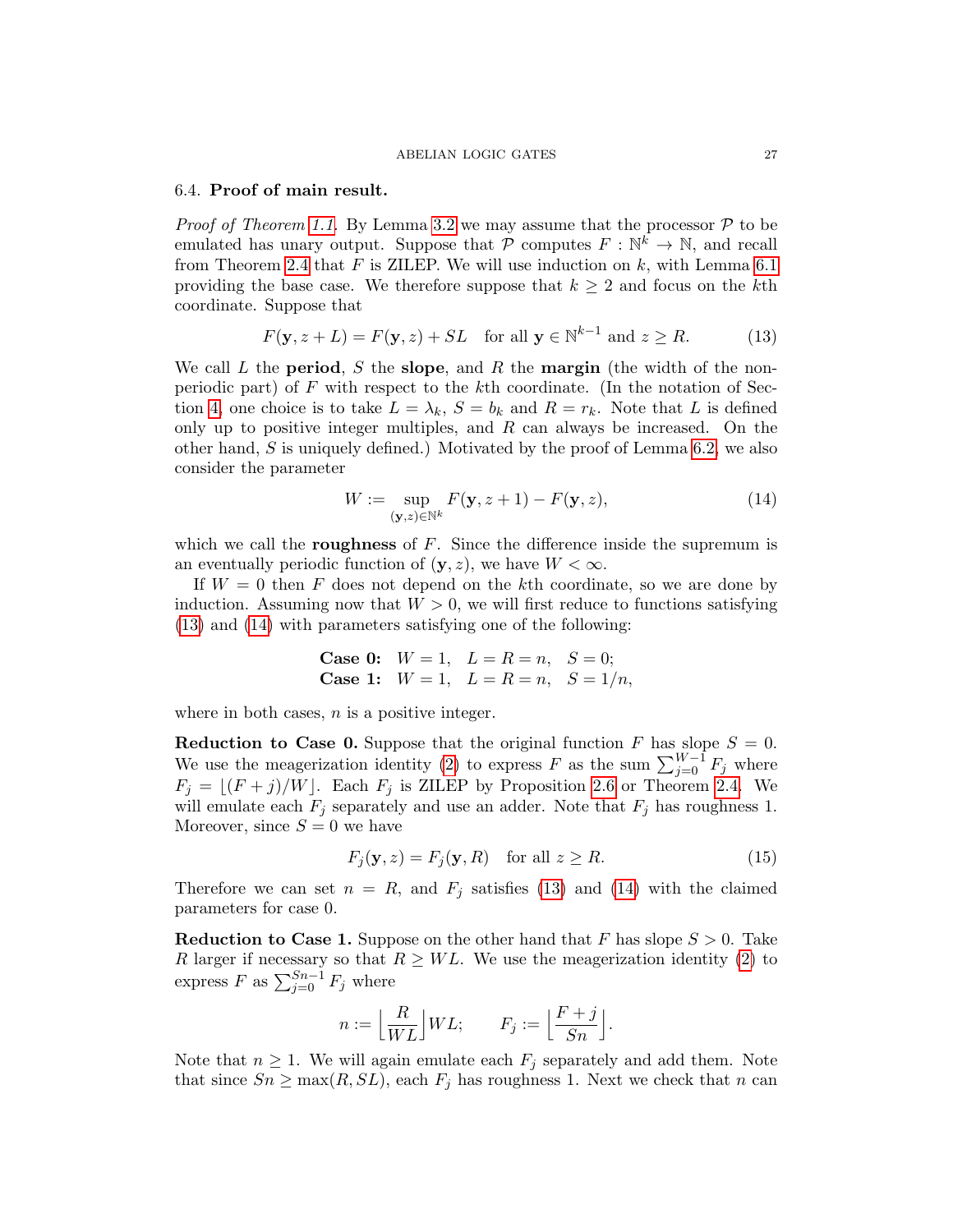be taken as both the period and the margin for each  $F_i$ . Since L divides n and  $n \geq R$ , we have

$$
F_j(\mathbf{y}, z+n) = \left\lfloor \frac{F(\mathbf{y}, z) + Sn + j}{Sn} \right\rfloor = F_j(\mathbf{y}, z) + 1
$$

for all  $y \in \mathbb{N}^{k-1}$  and all  $z \geq n$ . Finally,  $F_j$  has slope  $1/n$  as desired.

**Inductive step.** Assume now that F satisfies [\(13\)](#page-26-0) and [\(14\)](#page-26-1) with parameters as given in case 0 or case 1 in the above table. Also assume that the result of the theorem holds for all processors with  $k - 1$  inputs. We will apply the interleaving result, Lemma [6.4,](#page-25-0) rewritten in terms of functions that map 0 to 0. To this end, define for  $i = 0, \ldots, n-1$ ,

$$
\zeta_i(z) := \left\lfloor \frac{z+n-i-1}{n} \right\rfloor, \qquad z \in \mathbb{N};
$$
  
\n
$$
u_i := F(\mathbf{0}, i);
$$
  
\n
$$
G_i(\mathbf{y}, \zeta) := F(\mathbf{y}, n\zeta + i) - u_i, \qquad \mathbf{y} \in \mathbb{N}^{k-1}, \ \zeta \in \mathbb{N};
$$

and

$$
M_{\mathbf{u}}(\mathbf{v}) := M(\mathbf{v} + \mathbf{u}), \qquad \qquad \mathbf{v} \in \mathbb{N}^n,
$$

where  $\mathbf{u} := (u_0, \dots, u_{n-1}) \in \mathbb{Z}^n$  and M is the function from Proposition [6.3.](#page-23-0) Then we have

<span id="page-27-0"></span>
$$
F(\mathbf{y},z) = M_{\mathbf{u}}\Big(G_0(\mathbf{y},\zeta_0(z)),\ldots,G_{n-1}(\mathbf{y},\zeta_{n-1}(z))\Big).
$$
 (16)

This follows from Lemma [6.4:](#page-25-0) the condition [\(12\)](#page-25-2) is satisfied because  $W = 1$ .

Note that  $u_0 = 0$  and  $u_{i+1} - u_i \leq 1$  (also because  $W = 1$ ), so by Proposi-tion [6.3](#page-23-0) we have  $M_{\mathbf{u}}(\mathbf{0}) = M(\mathbf{u}) = 0$ . Moreover, the function  $M_{\mathbf{u}}$  is increasing and periodic, so by Theorem [2.5](#page-8-0) there is an recurrent abelian processor  $\mathcal{M}_{\mathbf{u}}$  that computes it, and by Theorem [1.3](#page-2-1) there exists a network (of topplers, adders and splitters) that emulates  $\mathcal{M}_{\mathbf{u}}$ . Also note that the function  $z \mapsto \zeta_i(z)$  is computed by a primed toppler.

For each *i*, the function  $G_i$  is increasing, and can be expressed as a linear plus an eventually periodic function (by Theorem [2.4\)](#page-7-1). And we have

$$
G_i(\mathbf{0},0) = F(\mathbf{0},i) - u_i = 0.
$$

So our task is reduced to finding a network to compute  $G_i$ . For all y and  $\zeta \geq 1$ we have

$$
G_i(\mathbf{y}, \zeta + 1) - G_i(\mathbf{y}, \zeta) = F(\mathbf{y}, n\zeta + i + n) - F(\mathbf{y}, n\zeta + i) = \begin{cases} 0 & \text{in case } 0 \\ 1 & \text{in case } 1. \end{cases}
$$

Thus, in case 0,  $G_i$  is ZILEP and satisfies the condition  $(6)$ , so by Lemma [6.2](#page-21-2) it can be computed by a network of gates and  $(k-1)$ -ary processors. By the inductive hypothesis, each  $(k - 1)$ -ary processor can be replaced with a network of gates that emulates it.

On the other hand, in case 1 we can write

$$
G_i(\mathbf{y}, \zeta) = H_i(\mathbf{y}, \zeta) + (\zeta - 1)^+,
$$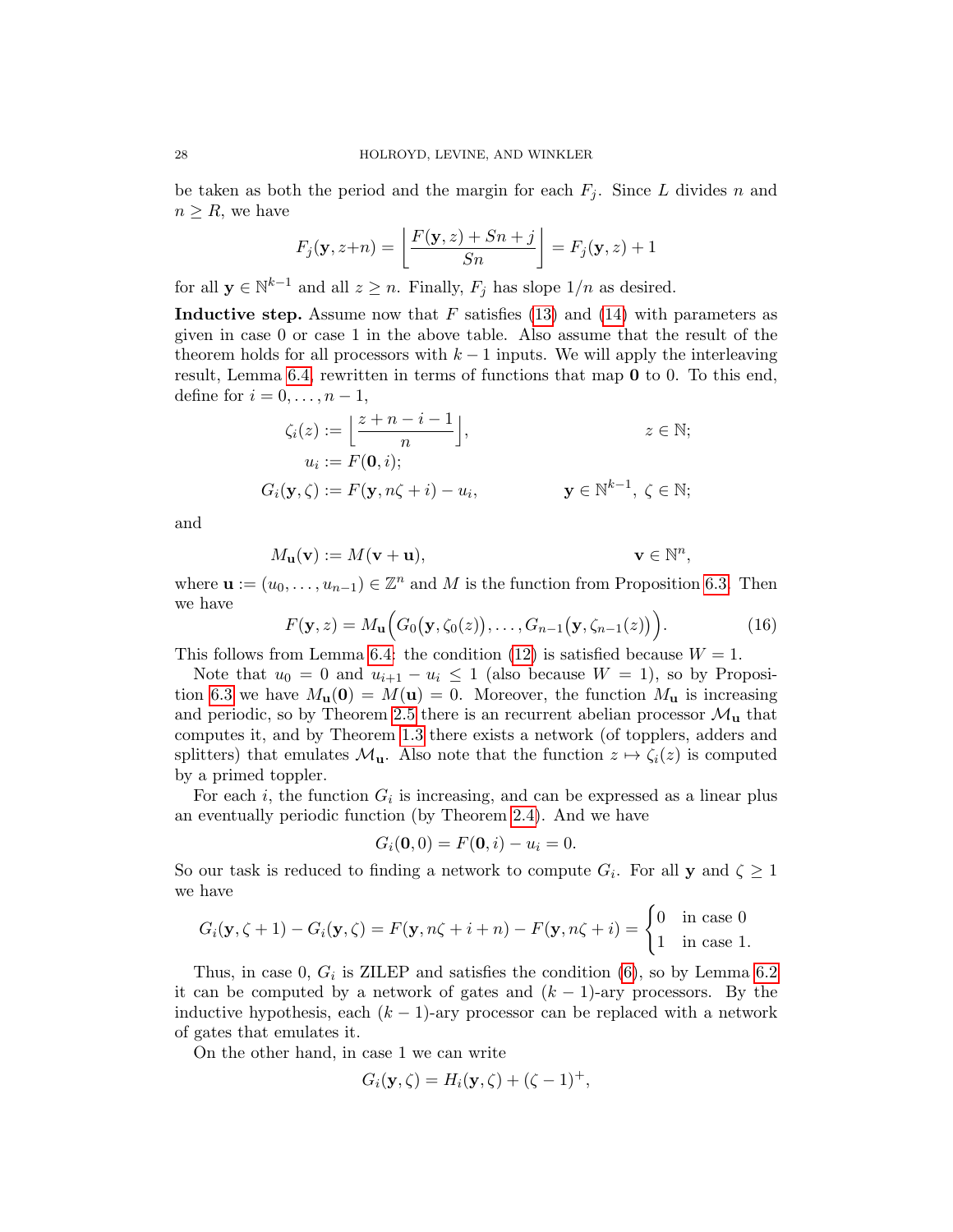

<span id="page-28-1"></span>Figure 14. The additional reduction in case 1.



<span id="page-28-2"></span>FIGURE 15. The main inductive step.

for a function  $H_i$  (which can be written  $H_i(\mathbf{y}, \zeta) := G_i(\mathbf{y}, \mathbb{1}[\zeta > 0])$ ), that is ZILEP and satisfies  $(6)$ . By Lemma [6.2](#page-21-2) and the inductive hypothesis,  $H_i$  can be computed by a network of gates. Thus, we can compute  $G_i$  by feeding  $\zeta$  into a splitter, sending one output to a delayer and the other to a processor  $\mathcal{H}_i$  that computes  $H_i$ , and adding the results. See Figure [14.](#page-28-1)

Finally,  $(16)$  and Figure [15](#page-28-2) show how to complete the emulation of F in either case:  $z$  is split and fed into various primed topplers that compute the functions  $\zeta_i(z)$ , which are combined with **y** and fed into networks emulating the  $\mathcal{G}_i$ . The results are combined using  $\mathcal{M}_{\mathbf{u}}$ .

## 7. Necessity of all gates

<span id="page-28-0"></span>In this section we study the classes of functions computable by various subsets of the abelian logic gates in Table [1.](#page-3-0) The following observation will be useful: A function on  $\mathbb{N}^k$  can be decomposed in at most one way as the sum of a linear and an eventually periodic function. Indeed, the difference of two linear functions is either zero or unbounded on  $\mathbb{N}^k$ , so if

$$
L_1 + P_1 = L_2 + P_2
$$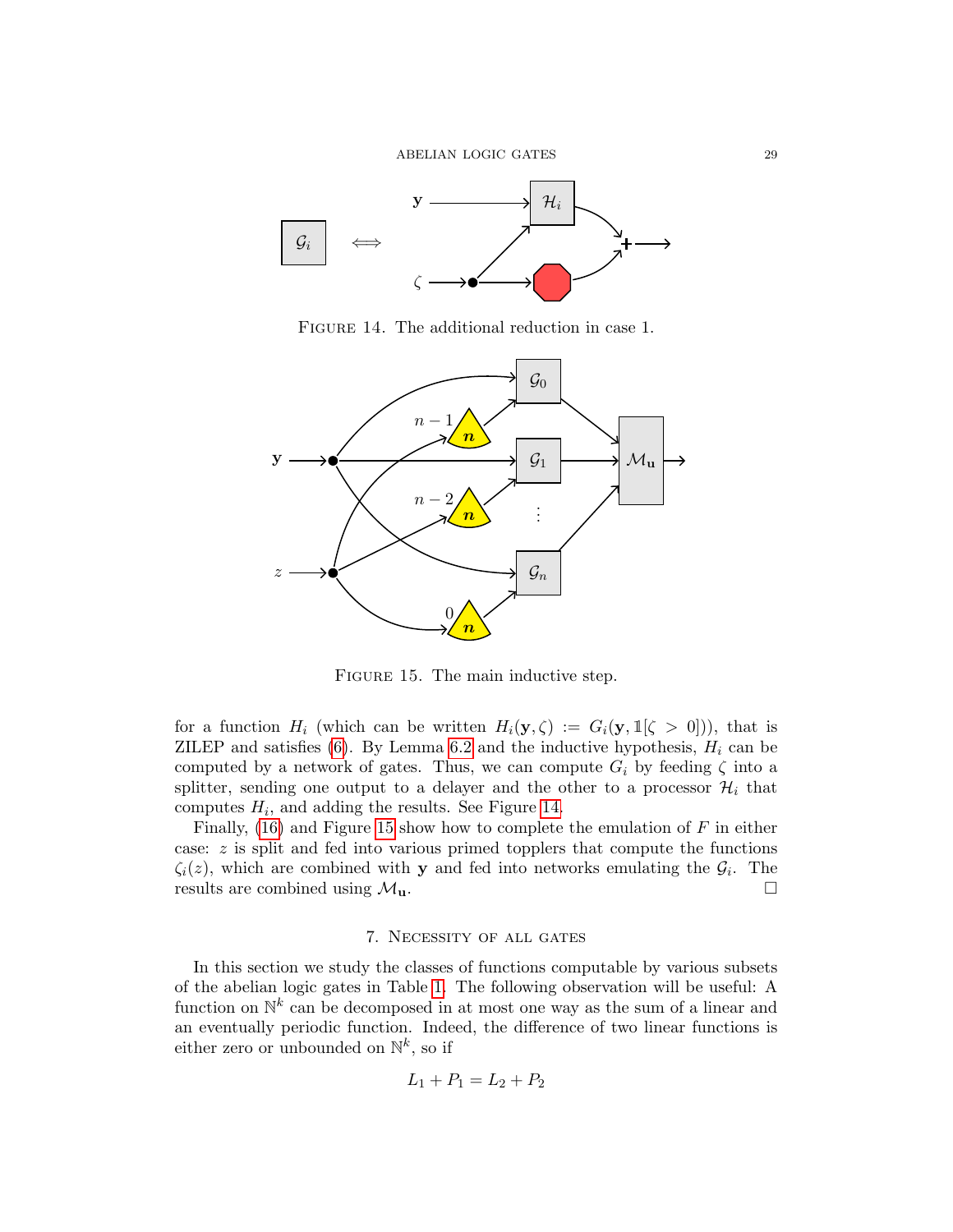for some linear functions  $L_1, L_2$  and some eventually periodic functions  $P_1, P_2$ , then  $L_1 - L_2$  is bounded on  $\mathbb{N}^k$  and hence  $L_1 = L_2$ , which in turn implies  $P_1 = P_2$ .

7.1. Necessity of infinitely many component types. We have seen that 2 topplers, splitters and adders suffice to emulate any finite recurrent abelian processor if feedback is permitted. The goal of this section is to show that no finite list of components will suffice to emulate all finite recurrent processors by a directed acyclic network.

The exponent of a recurrent abelian processor is the smallest positive integer m such that inputting m copies of any letter acts as the identity:  $t_i^m(q) = q$  for all recurrent states  $q$  and all input letters  $i$ .

<span id="page-29-0"></span>**Lemma 7.1.** Let  $N$  be a finite, directed acyclic network of recurrent abelian components. The exponent of  $N$  divides the product of the exponents of its components.

*Proof.* Induct on the number of components. Since  $N$  is directed acyclic, it has at least one component  $P$  such that no other component feeds into  $P$ . Let m be the exponent of  $\mathcal{P}$ , and let M be the product of the exponents of all components of  $\mathcal{N}$ . For any letter i in the input alphabet of  $P$ , if we input M letters i to  $P$ , then  $P$ returns to its initial recurrent state and outputs a nonnegative integer multiple of  $M/m$  letters of each type. By induction, the exponent of the remaining network  $\mathcal{N} - \mathcal{P}$  is divisible by  $M/m$ , so all other processors also return to their initial recurrent states.  $\Box$ 

<span id="page-29-1"></span>**Lemma 7.2.** Let  $N$  be a finite, directed acyclic network of recurrent abelian components that emulates a  $\lambda$ -toppler. Then  $\lambda$  divides the exponent of  $\mathcal{N}$ .

*Proof.* If m is the exponent of N, then  $x \mapsto F_N(mx)$  is a linear function. Equating the linear parts of the  $L + P$  decomposition of N and the  $\lambda$ -toppler, we obtain

$$
\frac{F_{\mathcal{N}}(mx)}{m} = \frac{x}{\lambda}
$$

for all  $x \in \mathbb{N}$ . Setting  $x = 1$  gives  $\lambda$  divides m.

Lemmas [7.1](#page-29-0) and [7.2](#page-29-1) immediately imply the following.

**Corollary 7.3.** Let  $\mathcal{L}$  be any finite list of finite recurrent abelian processors. There exists  $p \in \mathbb{N}$  such that a finite, directed acyclic network of components from  $\mathcal{L}$ cannot emulate a p-toppler.

*Proof.* Let p be a prime that does not divide the exponent of any member of  $\mathcal{L}$ .  $\Box$ 

7.2. Necessity of primed topplers in the recurrent case. A directed acyclic network of adders, splitters and unprimed topplers computes a function  $L + P$ with L linear and P periodic with  $P \leq 0$ . The inequality follows from converting each toppler  $|x/\lambda|$  into its linear part  $x/\lambda$ . Recall however that we can do away with primed topplers if we allow presinks (Lemma [3.1\)](#page-12-1).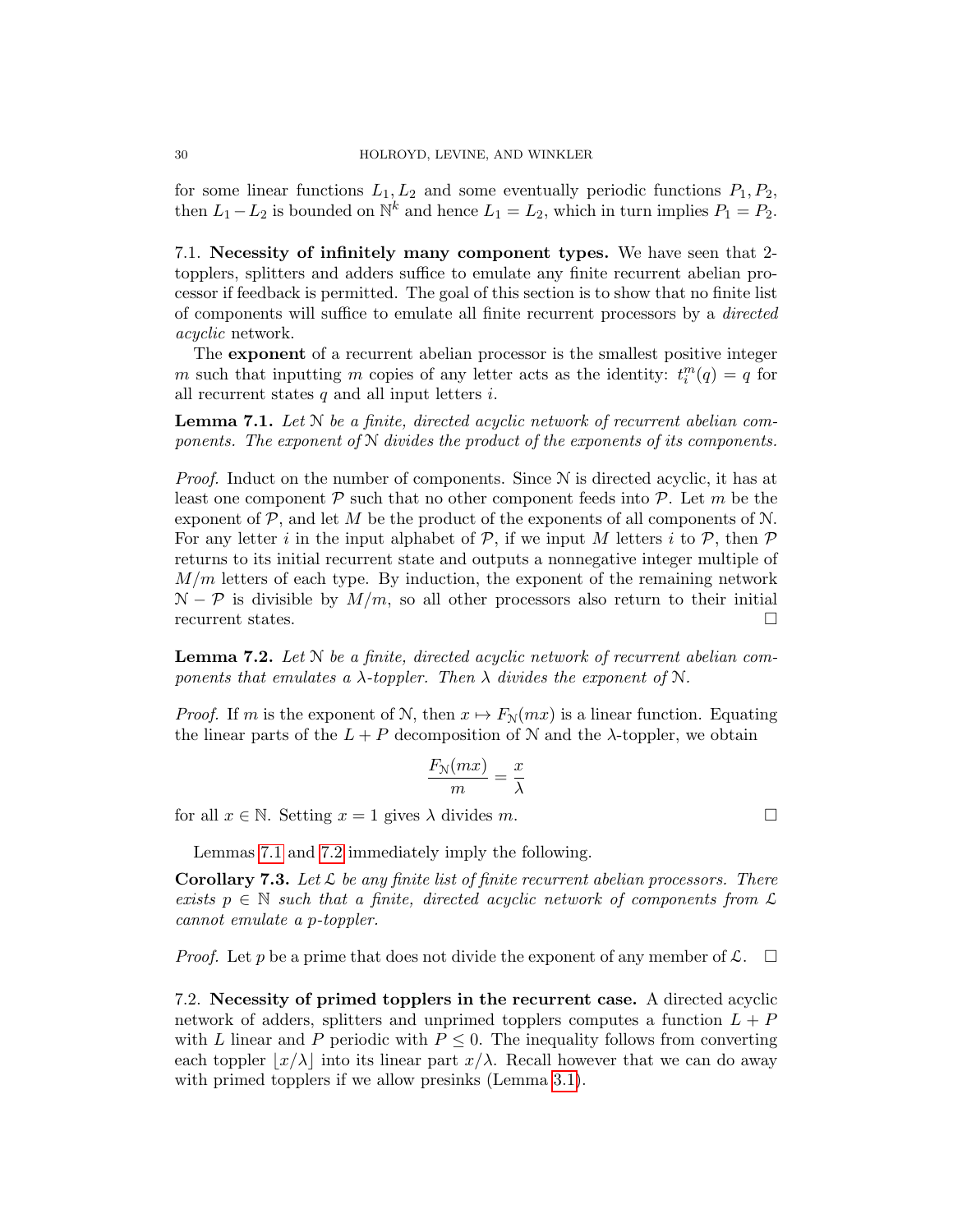7.3. Necessity of delayers and presinks. Lemma [2.7](#page-10-0) implies that a directed acyclic network of recurrent components is itself recurrent, so at least one transient gate is needed in order to emulate an arbitrary finite abelian processor. But why do we have two transient gates, the delayer and the presink? In this section we will show that neither can be used along with recurrent components to emulate the other.

<span id="page-30-0"></span>**Lemma 7.4.** If  $G : \mathbb{N} \to \mathbb{N}$  is both ZILP and bounded, then  $G \equiv 0$ .

*Proof.* Write  $G = L + P$  for L linear and P periodic. In particular, P is bounded, so if  $G$  is bounded then  $L$  is both bounded and linear, hence zero. But then  $G = P$ , and the only increasing periodic function is the zero function.

**Proposition 7.5.** Let  $N$  be a finite directed acyclic network of recurrent components and delayers. Then N cannot emulate a presink.

*Proof.* Let A be the total alphabet of N, and let  $F = F_N : \mathbb{N}^A \to \mathbb{N}$ . Let  $D \subset A$ the set of incoming edges to the delayers. Note that inputting  $\mathbf{1}_D$  converts all delayers to wires, and has no other effect (in particular, no output is produced:  $F(1_D) = 0$ . The resulting network with delayers converted to wires is recurrent by Lemma [2.7,](#page-10-0) so the function

$$
F(\mathbf{x}) := F(\mathbf{x} + \mathbf{1}_D)
$$

is ZILP by Theorem [2.5.](#page-8-0)

Now suppose for a contradiction that  $N$  emulates a presink; that is, for some letter  $a \in A$  we have  $F(n1_a) = 1\{n > 0\}$ . Then the function

$$
G(n) := F(n\mathbf{1}_a + \mathbf{1}_D)
$$

is bounded (by  $1 + \max_q F_{N,q}(1_p)$ , where the maximum is over the finitely many states q of N). Since G is the restriction of the ZILP function  $\tilde{F}$  to a coordinate ray, G is ZILP, which implies  $G \equiv 0$  by Lemma [7.4.](#page-30-0) But  $G(1) \geq F(1_a) = 1$ , which gives the required contradiction.

The proof shows a bit more: If  $N$  is a directed acyclic network of recurrent components and delayers, then  $F<sub>N</sub>$  is either zero or unbounded along any coordinate ray.

<span id="page-30-1"></span>**Lemma 7.6.** If  $G : \mathbb{N} \to \mathbb{N}$  is ZILP, say  $G = L + P$  with L linear and P periodic, then  $G(x) = L(x)$  for infinitely many x.

*Proof.* Since  $G(0) = L(0) = 0$  we have  $P(0) = 0$ . Since P is periodic,  $P(x) = 0$ for infinitely many x.  $\Box$ 

**Proposition 7.7.** Let  $N$  be a finite, directed acyclic network of recurrent components and presinks. Then N cannot emulate a delayer.

*Proof.* Let A be the total alphabet of N, and let  $F = F_N : \mathbb{N}^A \to \mathbb{N}$ . Let  $S \subset A$ the set of incoming edges to the presinks. Note that inputting  $\mathbf{1}_S$  converts all presinks to sinks. However, unlike the input  $1<sub>D</sub>$  of the previous proposition, the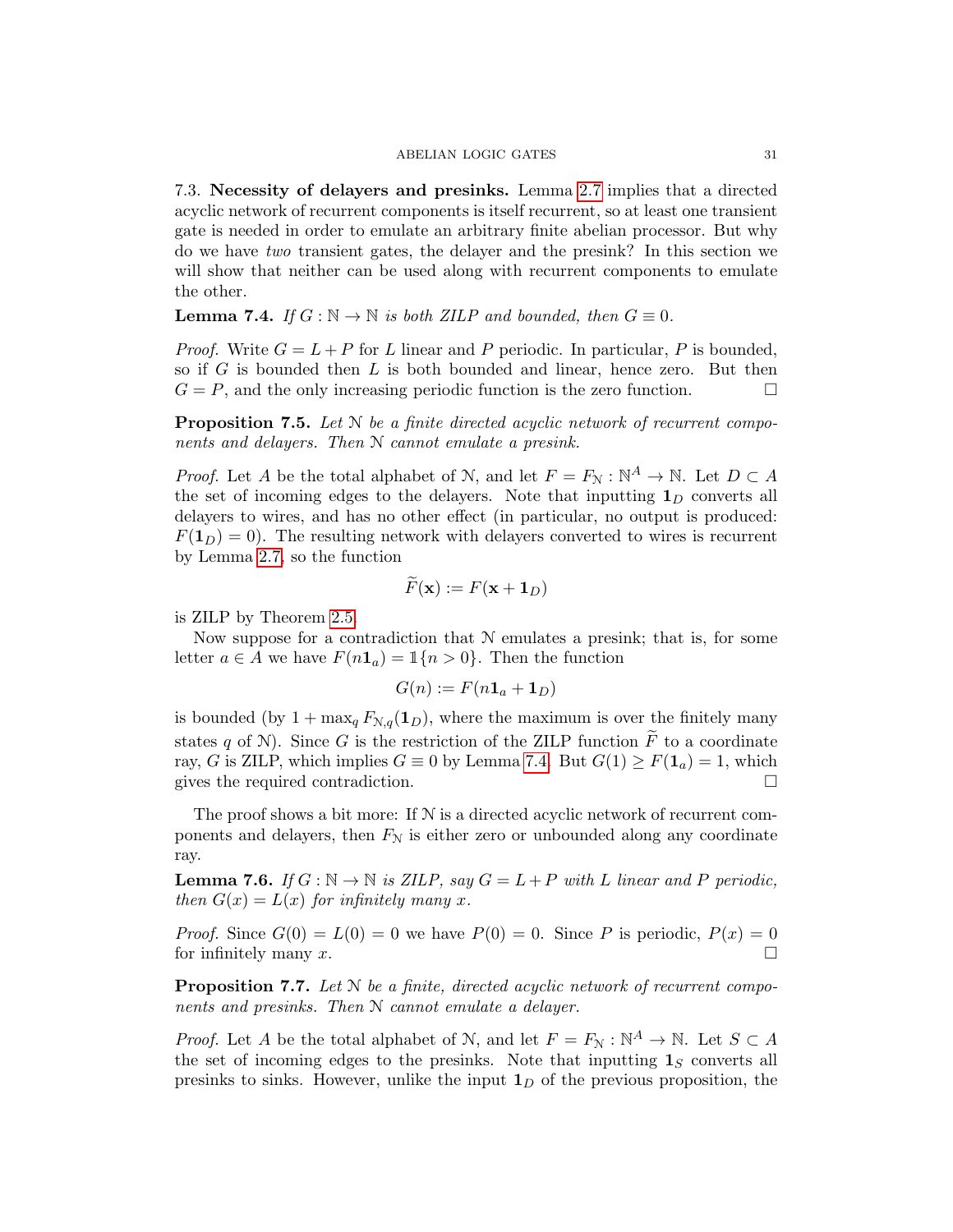input  $\mathbf{1}_S$  may have other effects: It may change the states of other components, and may produce a nonzero output  $F(1<sub>S</sub>)$ .

Denote by  $q^0$  the initial state of N and by  $q^1$  the state resulting from input  $\mathbf{1}_S$ . The resulting network  $\mathcal R$  with presinks converted to sinks is recurrent by Lemma [2.7,](#page-10-0) so the function

$$
F_{\mathcal{R},\mathbf{q}^1}(\mathbf{x}) = F(\mathbf{x} + \mathbf{1}_S) - F(\mathbf{1}_S)
$$

is ZILP by Theorem [2.5.](#page-8-0)

Now we relate  $F_{\mathcal{R},\mathbf{q}^1}$  to  $F_{\mathcal{R},\mathbf{q}^0}$ . Since  $\mathcal{R}$  is recurrent, there is an input  $\mathbf{u} \in \mathbb{N}^A$ such that inputting **u** to  $\mathcal{R}$  in state  $\mathbf{q}^1$  results in state  $\mathbf{q}^0$ . Since converting presinks to sinks without changing the states of any other components cannot increase the output, we have

$$
F(\mathbf{x}) = F_{\mathcal{N},\mathbf{q}^0}(\mathbf{x}) \ge F_{\mathcal{R},\mathbf{q}^0}(\mathbf{x})
$$
  
=  $F_{\mathcal{R},\mathbf{q}^1}(\mathbf{x} + \mathbf{u}) - F_{\mathcal{R},\mathbf{q}^1}(\mathbf{u})$   
=  $F(\mathbf{x} + \mathbf{u} + \mathbf{1}_S) - F(\mathbf{u} + \mathbf{1}_S).$ 

Finally, suppose for a contradiction that N emulates a delayer; that is, for some letter  $a \in A$  we have  $F(n\mathbf{1}_a) = (n-1)^+$ . Then the function

$$
G(n) := F(n\mathbf{1}_a + \mathbf{u} + \mathbf{1}_S) - F(\mathbf{u} + \mathbf{1}_S),
$$

is ZILP with linear part  $L(n) = n$ . By Lemma [7.6,](#page-30-1)  $G(n) = n$  for infinitely many n. This yields the required contradiction, since  $n > F(n1_a) \ge G(n)$  for all  $n \ge 1$ .

### 8. Open problems

<span id="page-31-0"></span>8.1. Floor depth. Let us define the *floor depth* of a ZILP function as the minimum number of nested floor functions in a formula for it. More precisely, let  $\mathcal{R}_0$ be the set of N-affine functions  $\mathbb{N}^k \to \mathbb{N}$ , and for  $n \geq 1$  let  $\mathcal{R}_n$  be the smallest set of functions closed under addition and containing all functions of the form  $|f/\lambda|$ for  $f \in \mathcal{R}_{n-1}$  and positive integer  $\lambda$ . The floor depth of f is defined as the smallest *n* such that  $f \in \mathcal{R}_n$ .

If f is computed by a directed acyclic network of splitters, adders and topplers, then the proof of Corollary [1.5](#page-5-1) in Section [2.6](#page-11-2) shows that the floor depth of  $f$  is at most the maximum number of topplers on a directed path in the network. Hence, by the construction of the emulating network in Section [4,](#page-14-1) every ZILP function  $\mathbb{N}^k \to \mathbb{N}$  has floor depth at most k. Is this sharp?

8.2. Unprimed topplers. What class of functions  $\mathbb{N}^k \to \mathbb{N}$  can be computed by a directed acyclic network of splitters, adders and unprimed topplers?

8.3. Conservative gates. Call a finite abelian processor conservative if, in the matrix of the linear part of the function it computes, each column sums to 1. We can think of the input and output letters of such a processor as indistinguishable physical objects (balls) that are conserved, as in a sandpile or rotor-router model with no sources or sinks. An internal state represents a configuration of (a bounded number of) balls stored inside the processor. Splitters and topplers are not conservative: splitters create balls while topplers consume them. But a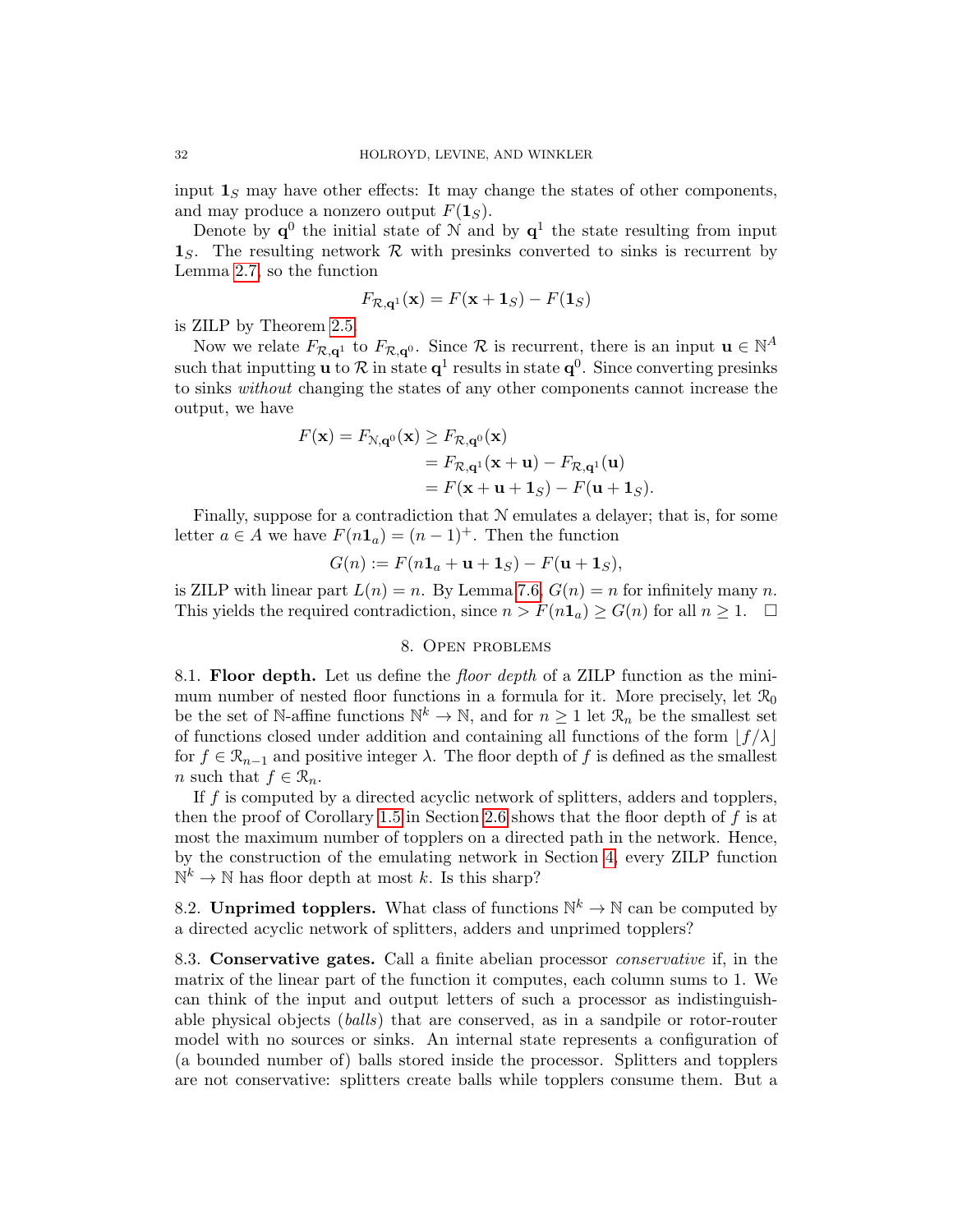| linear               | zero                |  |  |  |
|----------------------|---------------------|--|--|--|
| piecewise linear     | eventually constant |  |  |  |
| polynomial           | periodic            |  |  |  |
| piecewise polynomial | eventually periodic |  |  |  |

<span id="page-32-5"></span>TABLE 3. Sixteen  $(4 \times 4)$  types of  $L + P$  decomposition for an increasing function  $\mathbb{N}^k \to \mathbb{N}^\ell$ .

sandpile node – which distributes k particles each time it receives  $k$  – is conservative, even though we would ordinarily emulate one using a toppler and splitters. A finite network of conservative abelian processors with no trash edges emulates a single conservative processor (provided the network halts). Find a minimal set of conservative gates that allow any finite conservative abelian processor to be emulated.

8.4. Gates with infinite state space. Each of the following functions  $\mathbb{N}^2 \to \mathbb{N}$ 

$$
(x, y) \mapsto \min(x, y)
$$

$$
(x, y) \mapsto \max(x, y)
$$

$$
(x, y) \mapsto xy
$$

can be computed by an abelian processor with an infinite state space. In the case of min and max the state space N suffices, with transition function  $t_{(x,y)}(q) = q+x-y$ . The product  $(x, y) \mapsto xy$  requires state space  $\mathbb{N}^2$ , as well as unbounded output: for example, when it receives input  $e_1$  in state  $(x, y)$  it transitions to state  $(x+1, y)$  and outputs  $y$  letters. What class of functions can be computed by an abelian network (with or without feedback) whose components are finite abelian processors and a designated subset of the above three? Such functions have an  $L+P$  decomposition where the  $L$  part is piecewise linear, polynomial or piecewise polynomial (Table [3\)](#page-32-5).

#### **ACKNOWLEDGMENTS**

We thank Ben Bond, Sergey Fomin and Jeffrey Lagarias for inspiring conversations, and Swee Hong Chan for carefully reading an early draft.

### **REFERENCES**

- <span id="page-32-0"></span>[BL16a] Benjamin Bond and Lionel Levine, Abelian networks I. Foundations and examples. SIAM J. Discrete Math. (2016) 30:856–874. [arXiv:1309.3445v2](http://arxiv.org/abs/1309.3445v2)
- <span id="page-32-3"></span>[BL16b] Benjamin Bond and Lionel Levine, Abelian networks II. Halting on all inputs. Selecta Math. (2016) 22:319–340. [arXiv:1409.0169](http://arxiv.org/abs/1409.0169)
- <span id="page-32-4"></span>[BL16c] Benjamin Bond and Lionel Levine, Abelian networks III. The critical group. J. Alg. Combin. (2016) 43:635–663. [arXiv:1409.0170](http://arxiv.org/abs/1409.0170)
- <span id="page-32-2"></span>[Cai15] Hannah Cairns, Some halting problems for abelian sandpiles are undecidable in dimension three. [arXiv:1508.00161](http://arxiv.org/abs/1508.00161)
- <span id="page-32-1"></span>[CL13] Robert Cori and Yvan Le Borgne, The Riemann-Roch theorem for graphs and the rank in complete graphs, 2013. [arXiv:1308.5325](http://arxiv.org/abs/1308.5325)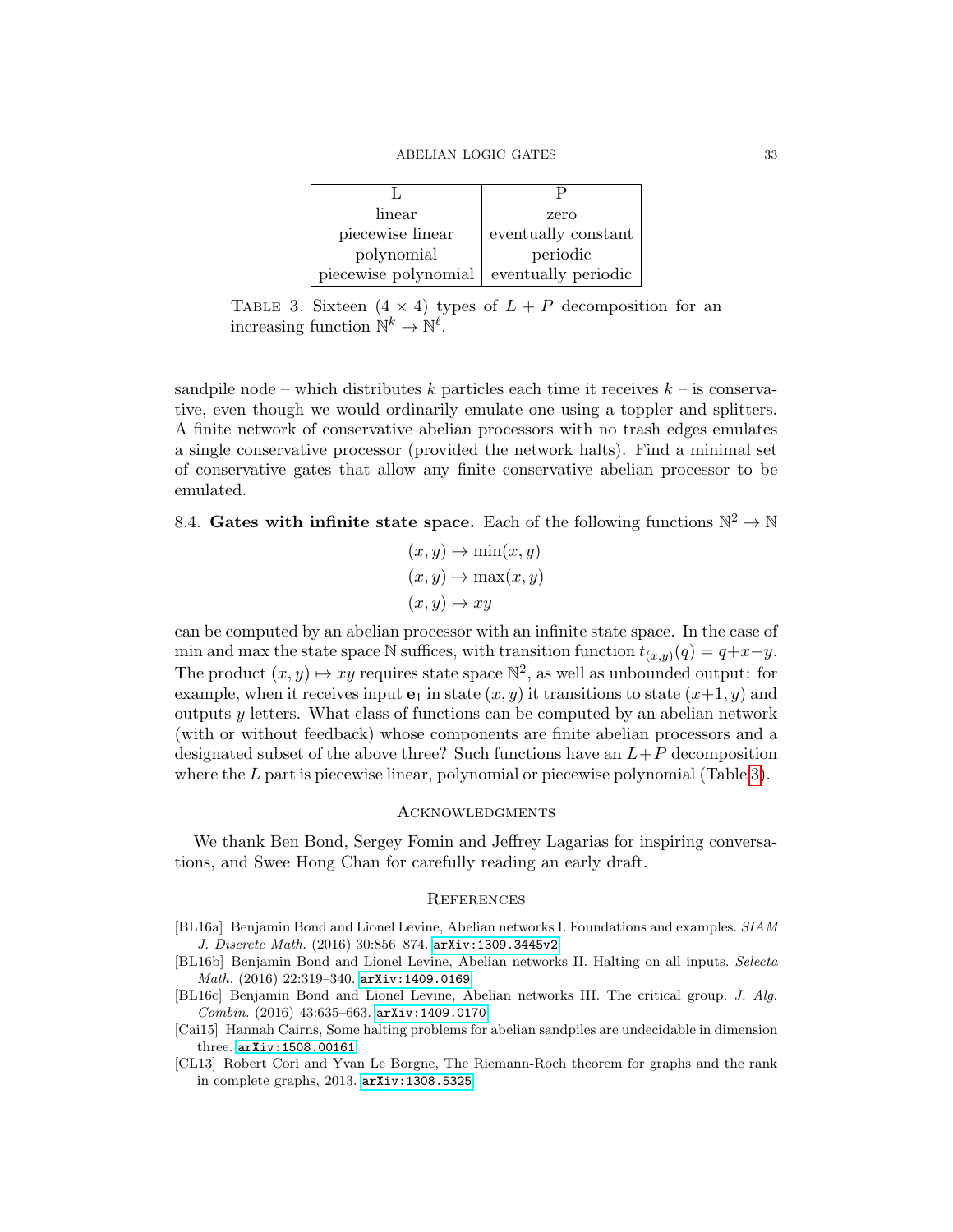- <span id="page-33-7"></span>[CCG14] Melody Chan, Thomas Church and Joshua A. Grochow, Rotor-routing and spanning trees on planar graphs. Int. Math. Res. Not. (2014): rnu025.  $arXiv:1308.2677$
- <span id="page-33-17"></span>[DF91] P. Diaconis and W. Fulton, A growth model, a game, an algebra, Lagrange inversion, and characteristic classes, Rend. Sem. Mat. Univ. Pol. Torino, 49 (1991) no. 1, 95–119.
- <span id="page-33-16"></span>[Dha90] Deepak Dhar, Self-organized critical state of sandpile automaton models, Phys. Rev. Lett. 64:1613–1616, 1990.
- <span id="page-33-0"></span>[Dha99] Deepak Dhar, The abelian sandpile and related models, Physica A 263:4–25, 1999. [arXiv:cond-mat/9808047](http://arxiv.org/abs/cond-mat/9808047)
- <span id="page-33-1"></span>[Dha06] Deepak Dhar, Theoretical studies of self-organized criticality, Physica A 369:29–70, 2006.
- <span id="page-33-19"></span>[D13] Leonard Eugene Dickson, Finiteness of the odd perfect and primitive abundant numbers with n distinct prime factors, Amer. J. Math  $35 \#4$  (1913), 413-422.
- <span id="page-33-10"></span>[FL15] Matthew Farrell and Lionel Levine, CoEulerian graphs, Proc. Amer. Math. Soc. (2016) 144:2847–2860. [arXiv:1502.04690](http://arxiv.org/abs/1502.04690)
- [FLP10] Fey, Anne, Lionel Levine, and Yuval Peres, Growth rates and explosions in sandpiles, J. Stat. Phys. (2010) 138:143–159.
- <span id="page-33-6"></span>[FL13] Tobias Friedrich and Lionel Levine, Fast simulation of large-scale growth models, Random Structures & Algorithms (2013) 42.2:185–213. [arXiv:1006.1003](http://arxiv.org/abs/1006.1003).
- <span id="page-33-18"></span>[H<sup>+</sup>08] Alexander E. Holroyd, Lionel Levine, Karola Mészáros, Yuval Peres, James Propp and David B. Wilson, Chip-firing and rotor-routing on directed graphs, in In and out of equilibrium 2, pages  $331-364$ , Progress in Probability 60, Birkhäuser, 2008. [arXiv:0801.3306](http://arxiv.org/abs/0801.3306)
- <span id="page-33-5"></span>[HP10] Alexander E. Holroyd and James G. Propp, Rotor walks and Markov chains, in Algorithmic Probability and Combinatorics, American Mathematical Society, 2010. [arXiv:0904.4507](http://arxiv.org/abs/0904.4507)
- <span id="page-33-13"></span>[HKT15] Bálint Hujter, Viktor Kiss and Lilla Tóthmérész, On the complexity of the chip-firing reachability problem, Proc. Amer. Math. Soc. (2017) 145:3343–3356. [arXiv:1507.03209](http://arxiv.org/abs/1507.03209)
- <span id="page-33-14"></span>[KT15] Viktor Kiss and Lilla Tóthmérész, Chip-firing games on Eulerian digraphs and NPhardness of computing the rank of a divisor on a graph, *Discrete Applied Math.* (2015) 193:48–56. [arXiv:1407.6958](http://arxiv.org/abs/1407.6958)
- <span id="page-33-4"></span>[LP09] Lionel Levine and Yuval Peres, Strong spherical asymptotics for rotor-router aggregation and the divisible sandpile, Potential Anal. 30:1–27, 2009. [arXiv:0704.0688](http://arxiv.org/abs/0704.0688)
- <span id="page-33-12"></span>[MM11] Carolina Mejía and J. Andrés Montoya, On the complexity of sandpile critical avalanches, Theoretical Comp. Sci. 412.30: 3964–3974, 2011.
- <span id="page-33-11"></span>[MM09] J. Andrés Montoya and Carolina Meja, On the complexity of sandpile prediction problems, Electronic Notes in Theoretical Comp. Sci. 252:229–245, 2009.
- <span id="page-33-9"></span>[MN99] Cristopher Moore and Martin Nilsson. The computational complexity of sandpiles. J. Stat. Phys. 96:205–224, 1999. [arXiv:cond-mat/9808183](http://arxiv.org/abs/cond-mat/9808183)
- <span id="page-33-2"></span>[Ost03] Srdjan Ostojic, Patterns formed by addition of grains to only one site of an abelian sandpile, Physica A 318:187–199, 2003.
- <span id="page-33-15"></span>[PP15] Kévin Perrot and Trung Van Pham, Feedback arc set problem and NP-hardness of minimum recurrent configuration problem of chip-firing game on directed graphs, Ann. Combin. (2015) 19.2: 373–396. [arXiv:1303.3708](http://arxiv.org/abs/1303.3708)
- <span id="page-33-3"></span>[SD12] Tridib Sadhu and Deepak Dhar, Pattern formation in fast-growing sandpiles, Phys. Rev. E 85.2 (2012): 021107. [arXiv:1109.2908](http://arxiv.org/abs/1109.2908)
- <span id="page-33-8"></span>[Tar88] Gábor Tardos, Polynomial bound for a chip firing game on graphs, SIAM J. Disc. Math. 1(3):1988.